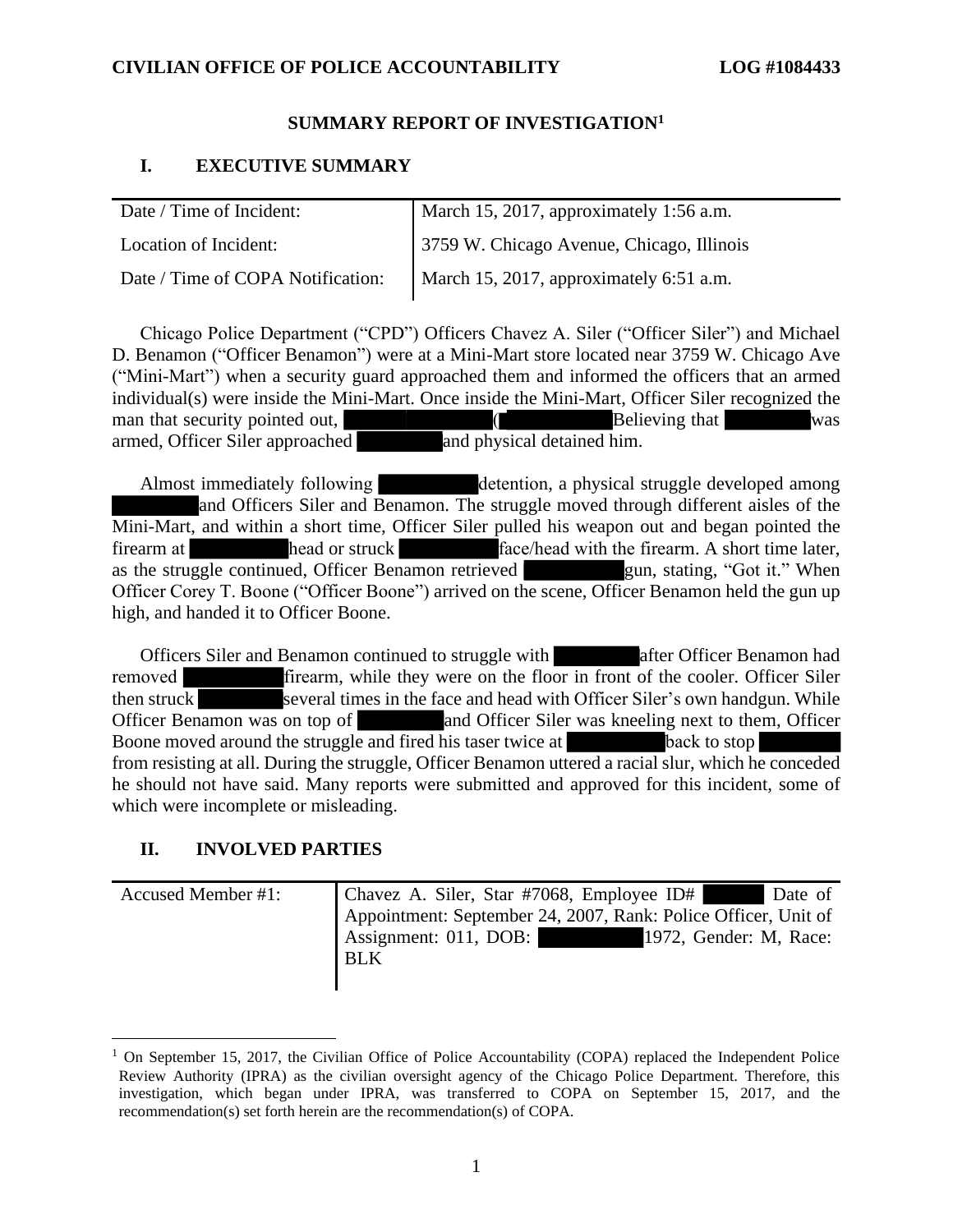| Accused Member #2:       | Michael D. Benamon, Star #17036, Employee ID#<br>Date<br>of Appointment: November 4, 2013, Rank: Police Officer, Unit<br>of Assignment: 011, DOB:<br>1986, Gender: M, Race:<br><b>BLK</b> |
|--------------------------|-------------------------------------------------------------------------------------------------------------------------------------------------------------------------------------------|
| Accused Member #3:       | Corey T. Boone, Star #14847, Employee ID#<br>Date of<br>Appointment: October 27, 2014, Rank: Police Officer, Unit of<br>Assignment: 011, DOB:<br>1991, Gender: M, Race:<br><b>WHI</b>     |
| <b>Accused Member #4</b> | Robert J. Clark, Star #2795, Employee #<br>Date of<br>Appointment: August 26, 2013, Rank: po/9161, Unit of<br>Assignment: 011, DOB:<br>1985, Gender/Race:<br>M/WHI                        |
| <b>Accused Member #5</b> | Kevin C. Leahy, Star #1032, Employee ID# Date of<br>Appointment: September 28, 1998, Rank: Sergeant/9171, Unit of<br>Assignment: 011, DOB:<br>1974, Gender/Race:<br>M/WHI                 |
| <b>Accused Member #6</b> | Wilfredo Roman, Jr., Star #732, Employee ID#<br>Date of<br>Appointment: June 19, 2000, Rank: Lieutenant/9173, Unit of<br>Assignment: 015/313, DOB:<br>1976, Gender/Race:<br>M/S           |
| Involved Individual #1:  | DOB:<br>1995. Gender/Race:<br><b>M/BLK</b>                                                                                                                                                |

| <b>Officer</b> | <b>Allegation</b>                                         | <b>Finding</b> |
|----------------|-----------------------------------------------------------|----------------|
| Officer        | It is alleged by the complainant that on about March 15,  |                |
| Chavez A.      | 2017, at 1:56 a.m., at 3759 W. Chicago Avenue, Chicago,   |                |
| Siler          | Illinois, Officer Siler, Star #7068, committed misconduct |                |
|                | through the following acts or omissions:                  |                |
|                | 1. Using excessive force in effecting the arrest of       |                |
|                |                                                           | Sustained      |

| <b>Officer</b>                   | <b>Allegation</b>                                                                                                                                                         | <b>Finding</b> |
|----------------------------------|---------------------------------------------------------------------------------------------------------------------------------------------------------------------------|----------------|
| Officer<br>Michael D.<br>Benamon | It is alleged by the complainant that on about March 15,<br>2017, at 1:56 a.m., at 3759 W. Chicago Avenue, Chicago,<br>Illinois, Officer Michael D. Benamon, Star #17036, |                |
|                                  | committed misconduct through the following acts or<br>omissions:                                                                                                          |                |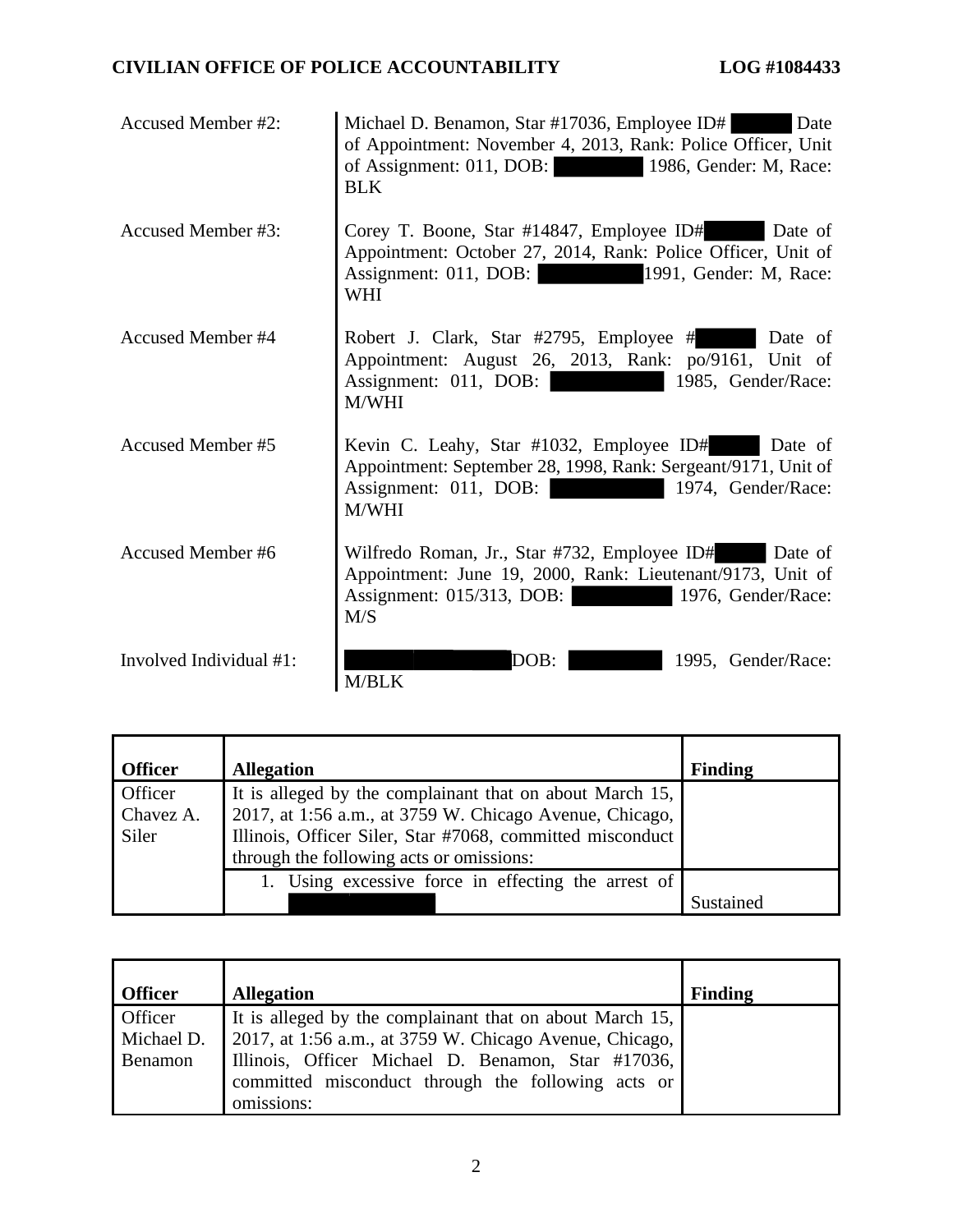| 1. By using excessive force against<br>when the accused, including but not limited to,<br>struck | Sustained            |
|--------------------------------------------------------------------------------------------------|----------------------|
| 2. Referring to<br>as a "nigger;"                                                                | Sustained            |
| 3. Detaining<br>without justification;                                                           | <b>Not Sustained</b> |
| 4. Not reporting Officer Siler's use of excessive force<br>and/or<br>against                     | Sustained            |
| 5. Not intervening in Officer Siler's use of excessive<br>force against                          | Sustained            |

| <b>Officer</b> | <b>Allegation</b>                                        | <b>Finding</b> |
|----------------|----------------------------------------------------------|----------------|
| Officer        | It is alleged by the complainant that on about March 15, |                |
| Corey T.       | 2017, at 1:56 a.m., at 3759 W. Chicago Avenue, Chicago,  |                |
| Boone          | Illinois, Officer Corey T. Boone, Star #14847, committed |                |
|                | misconduct through the following acts or omissions:      |                |
|                | 1. Discharging your taser at or in the direction of      |                |
|                |                                                          | Sustained      |
|                | 2. Not reporting Officer Siler's and/or Officer          |                |
|                | Benamon's use of excessive force against                 |                |
|                |                                                          | Sustained      |
|                | 3. Not intervening in Officer Siler's and/or Officer     |                |
|                | Benamon's use of excessive force against                 |                |
|                | <b>AND/OR</b>                                            | Sustained      |
|                | 4. On October 15, 2018, the accused committed            |                |
|                | misconduct through the following act(s) or               |                |
|                | omission(s): During an interview with Civilian           |                |
|                | Office of Police Accountability, the accused made        |                |
|                | one or more false, misleading, and/or inaccurate         |                |
|                | statements related to the arrest<br>of                   |                |
|                | on or about March 15, 2017. Said false,                  |                |
|                | misleading, and/or inaccurate statements included the    |                |
|                | accused's denial that he witnessed Officer Chavez Siler  |                |
|                | strike<br>face/head with a firearm                       |                |
|                | and/or the accused's denial that he witnessed Officer    |                |
|                | Chavez Siler point his firearm directly against          |                |
|                | head.                                                    | Sustained      |
|                |                                                          |                |
| <b>Officer</b> | <b>Allegation</b>                                        | <b>Finding</b> |
| Officer        | It is alleged by the complainant that on about March 15, |                |
| Robert J.      | 2017, at 1:56 a.m., at 3759 W. Chicago Avenue, Chicago,  |                |
| Clark          | Illinois, Officer Robert J. Clark, Star #2795, committed |                |
|                | misconduct through the following acts or omissions:      |                |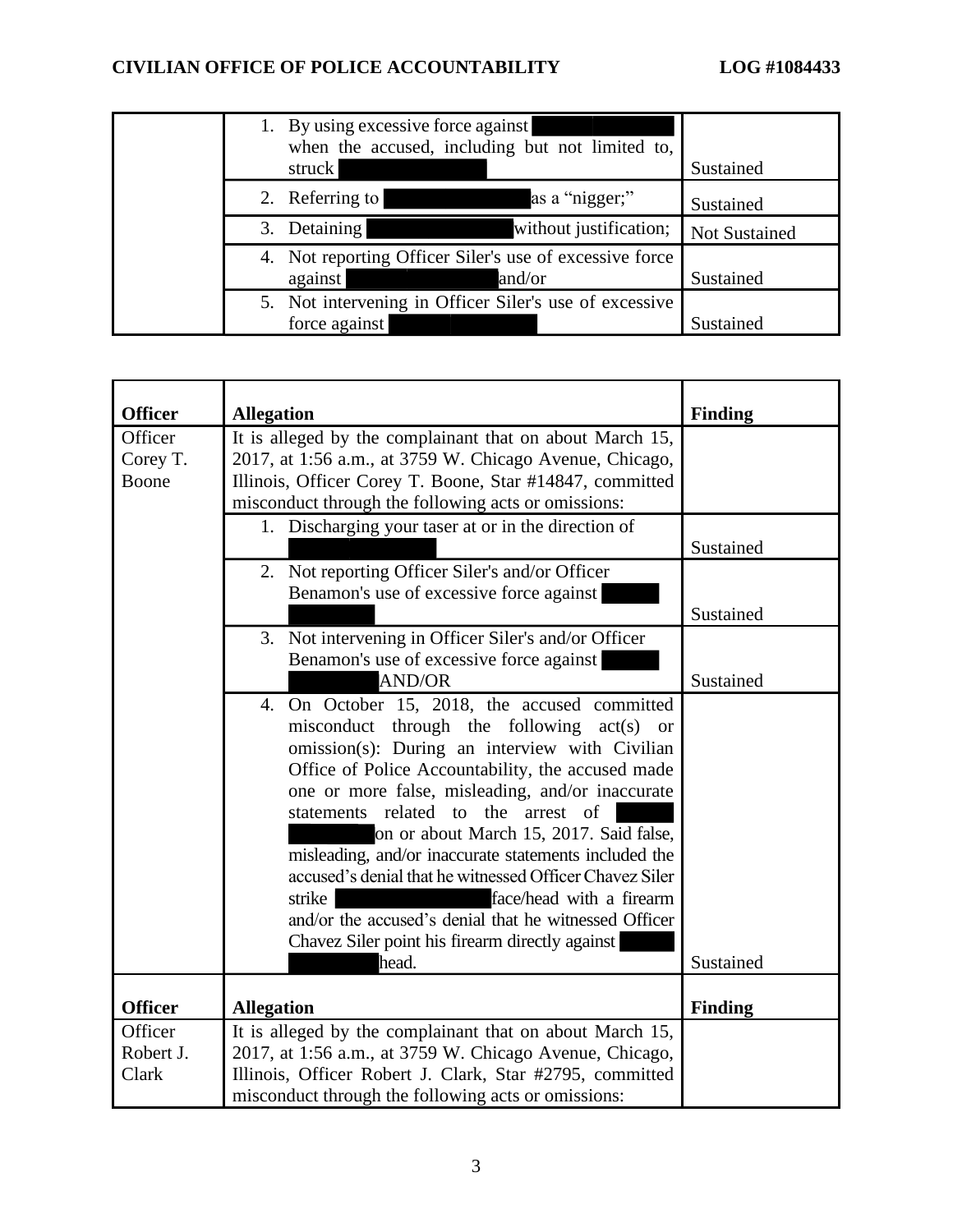| 1. Not reporting Officer Siler's and/or Officer<br>Benamon's use if excessive force against |           |
|---------------------------------------------------------------------------------------------|-----------|
| and/or                                                                                      | Sustained |
| 2. Not intervening in Officer Siler's and/or Officer                                        |           |
| Benamon's use if excessive force against                                                    |           |
|                                                                                             | Sustained |
| 3. On July 2, 2019, the accused committed misconduct                                        |           |
| through the following $act(s)$ and/or omission(s):                                          |           |
| During an interview with Civilian Office of Police                                          |           |
| Accountability, the accused made one or more false,                                         |           |
| misleading, and/or inaccurate statements related to                                         |           |
| the arrest of<br>on or about March                                                          |           |
| 15, 2017. Said false, misleading, and/or inaccurate                                         |           |
| statements included the accused's denial that he                                            |           |
| witnessed Officer Chavez Siler strike                                                       |           |
| face/head with a firearm and/or the                                                         |           |
| accused's denial that he witnessed Officer Chavez                                           |           |
| Siler<br>excessive force<br>against<br>use                                                  |           |
| in violation of Rule 14 of the CPD Rules                                                    |           |
| of Conduct.                                                                                 | Sustained |

| <b>Officer</b>                | <b>Allegation</b>                                                                                                                                                                                                                                                                                                                                                                        | <b>Finding</b> |
|-------------------------------|------------------------------------------------------------------------------------------------------------------------------------------------------------------------------------------------------------------------------------------------------------------------------------------------------------------------------------------------------------------------------------------|----------------|
| Sergeant<br>Kevin C.<br>Leahy | On or about March 15, 2017, Sergeant Kevin C. Leahy, star<br>$\text{\#1032}$ committed misconduct through the following act(s)<br>or omission(s):                                                                                                                                                                                                                                        |                |
|                               | 1. The accused made, caused to be made, adopted,<br>approved and/or attested to one or more false,<br>misleading, inaccurate, incomplete,<br>and/or<br>inconsistent statement(s) and/or fact(s) on Officer<br>Chavez Siler's Tactical Response Report (RD<br>#JA187411) related to the arrest of<br>on or about March 15, 2017, at or around<br>3759 W. Chicago Ave., Chicago, Illinois: |                |
|                               | Said false, misleading, inaccurate, incomplete,<br>and/or inconsistent statement(s) and/or fact(s)<br>include an omission that Officer Chavez Suter<br>with his firearm after<br>struck<br>was disarmed; and/or that<br>attacked with a weapon; and/or<br>used a weapon as deadly<br>that                                                                                                |                |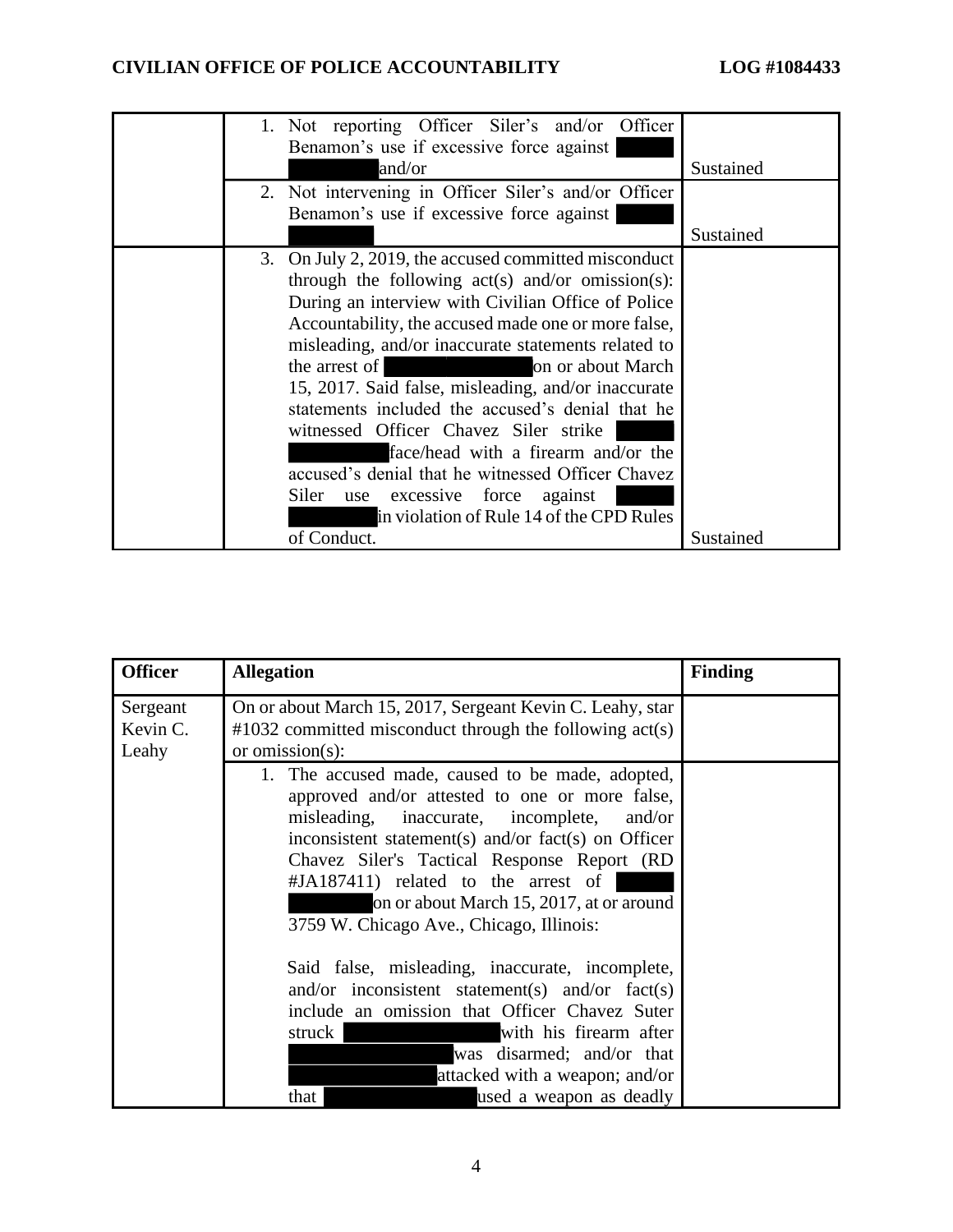| force; and/or an omission that Officer Chavez Siler<br>pointed his firearm directly against<br>head; and/or that<br>used force likely to cause death or great bodily<br>harm, and/or an omission that Officer Chavez<br>requested assisting officers to<br>tase<br>in the face; and/or an omission that the<br>Officer Chavez Siler struck<br>in<br>the face with his firearm; and/or                                                                                              | Sustained |
|------------------------------------------------------------------------------------------------------------------------------------------------------------------------------------------------------------------------------------------------------------------------------------------------------------------------------------------------------------------------------------------------------------------------------------------------------------------------------------|-----------|
| The accused made, caused to be made, adopted,<br>2.<br>approved and/or attested to one or more false,<br>misleading,<br>inaccurate,<br>incomplete,<br>and/or<br>inconsistent statement(s) and/or fact(s) on a certain<br>Original Case Incident Report (RD #JA187411)<br>related to the arrest of<br>on or<br>about March 15, 2017, at or around 3759 W.<br>Chicago Ave., Chicago, Illinois:                                                                                       |           |
| Said false, misleading, inaccurate, incomplete, and/or<br>inconsistent statement(s) and/or fact(s) including an<br>omission that Officer Chavez Siler struck<br>with his firearm after<br>was disarmed; and/or an omission that<br>during his struggle with Officer Chavez<br>Siler, let go of any weapon in his possession and put<br>his hands up; and/or an omission that Officer Chavez<br>Siler pointed his firearm directly against<br>head; and/or an omission that Officer |           |
| Chavez Siler requested assisting officers to tase<br>in the face; and/or and omission<br>that Officer Chavez Siler struck<br>ın<br>the face with a firearm.                                                                                                                                                                                                                                                                                                                        | Sustained |

| <b>Officer</b>                       | <b>Allegation</b>                                                                                                                                                                                                                                                                                                                                               | <b>Finding</b> |
|--------------------------------------|-----------------------------------------------------------------------------------------------------------------------------------------------------------------------------------------------------------------------------------------------------------------------------------------------------------------------------------------------------------------|----------------|
| Lieutenant<br>Wilfredo<br>Roman, Jr. | On or about March 15, 2017, Lieutenant Wilfredo Roman,<br>Jr., Star #732, committed misconduct through the following<br>$act(s)$ or omission(s):                                                                                                                                                                                                                |                |
|                                      | 1. The accused made, caused to be made, adopted,<br>approved and/or attested to one or more false,<br>misleading,<br>inaccurate, incomplete,<br>and/or<br>inconsistent statement(s) and/or fact(s) on an Initiation<br>Report for Log #1084433 related to the arrest of<br>on or about March 15, 2017, at or<br>around 3759 W. Chicago Ave., Chicago, Illinois; |                |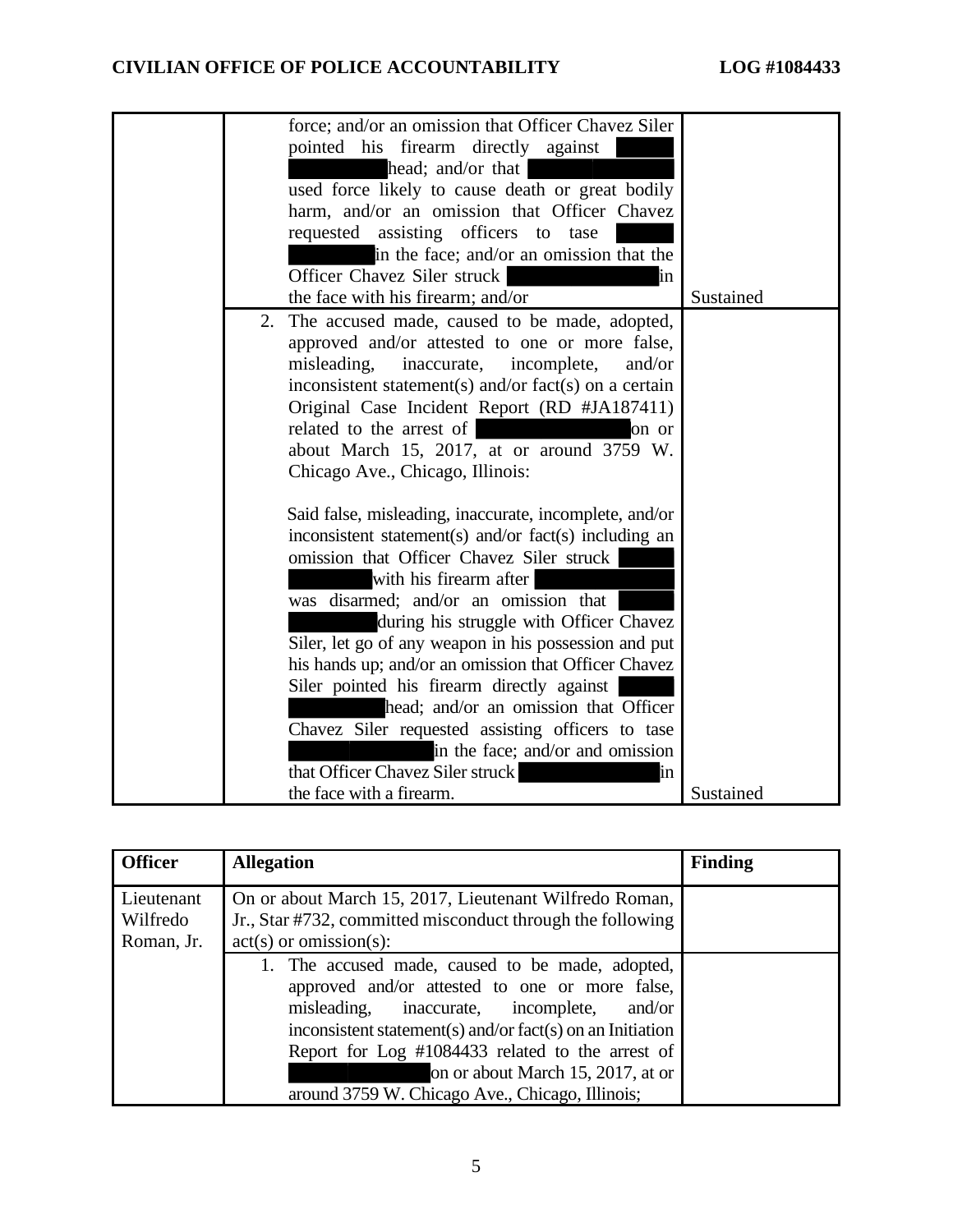| Said false, misleading, inaccurate, incomplete,<br>and/or inconsistent statement(s) and/or $fact(s)$<br>include an omission that Officer Chavez Siler struck<br>with his firearm after<br>was disarmed; and/or an omission that<br>Officer Chavez Siler pointed his firearm directly<br>head; and/or an<br>against<br>omission that<br>during his<br>struggle with Officer Chavez Siler, let go of any<br>weapon in his possession and put his hands in the<br>air; and/or that Officer Chavez Siler's actions<br>prevented the use of deadly force by the involved<br>officers; and/or | Sustained |
|-----------------------------------------------------------------------------------------------------------------------------------------------------------------------------------------------------------------------------------------------------------------------------------------------------------------------------------------------------------------------------------------------------------------------------------------------------------------------------------------------------------------------------------------------------------------------------------------|-----------|
| The accused made, caused to be made, adopted,<br>2.<br>approved and/or attested to one or more false,<br>misleading,<br>inaccurate,<br>incomplete,<br>and/or<br>inconsistent statement(s) and/or fact(s) on Officer<br>Chavez Siler's Tactical Response Report (RD<br>$\#JA187411$ ) related to the arrest of<br>on or about March 15, 2017, at or around 3759 W.<br>Chicago Ave., Chicago, Illinois;                                                                                                                                                                                   |           |
| Said false, misleading, inaccurate, incomplete,<br>and/or inconsistent statement(s) and/or $fact(s)$<br>include an omission that Officer Chavez Siler struck<br>with his firearm after<br>was disarmed; and/or that<br>attacked with a weapon; and/or that<br>used a weapon as deadly force;<br>and/or an omission that Officer Chavez Siler<br>pointed his firearm directly against<br>head; and/or that                                                                                                                                                                               |           |
| used force likely to cause death or great bodily<br>harm, and/or an omission that Officer Chavez<br>requested assisting officers to<br>tase<br>in the face; and/or an omission that the<br>Officer Chavez Siler struck<br>in<br>the face with his firearm; and/or that Officer Chavez<br>Siler's use of force was in compliance with<br>Department policy                                                                                                                                                                                                                               | Sustained |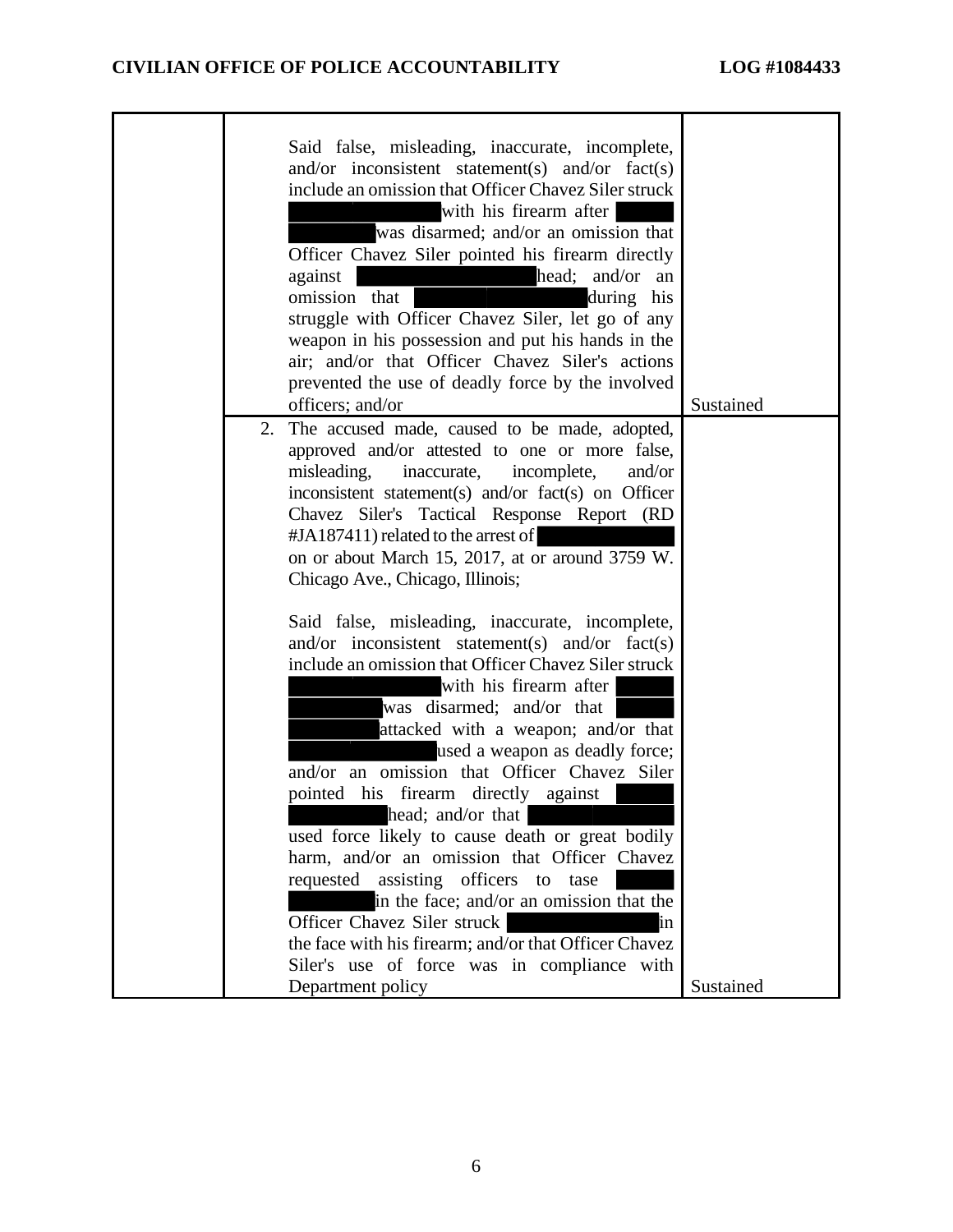# III. APPLICABLE RULES AND LAWS **III. APPLICABLE RULES AND LAWS**

#### Rules Rules

- 1. Rule 1, CPD Rules of Conduct (prohibiting the violation of any law) 1. Rule 1, CPD Rules of Conduct (prohibiting the violation of any law)
- 2. Rule 5, CPD Rules of Conduct (prohibiting the failure to perform a duty) 2. Rule 5, CPD Rules of Conduct (prohibiting the failure to perform a duty)
- 3. Rule 8, CPD Rules of Conduct (prohibiting maltreatment) 3. Rule 8, CPD Rules of Conduct (prohibiting maltreatment)
- 4. Rule 10, CPD Rules of Conduct (prohibiting inattention to duty) 4. Rule 10, CPD Rules of Conduct (prohibiting inattention to duty)
- 5. Rule 14, CPD Rules of Conduct (prohibiting false reports) 5. Rule 14, CPD Rules of Conduct (prohibiting false reports)
- 6. Rule 22, CPD Rules of Conduct (prohibiting the failure to report violations of the CPD's 6. Rule 22, CPD Rules of Conduct (prohibiting the failure to report violations of the CPD's Rules and Regulations and prohibiting any other improper conduct which is contrary to the Rules and Regulations and prohibiting any other improper conduct which is contrary to the CPD's policy, orders, or directives) CPD's policy, orders, or directives)

#### General Orders General Orders

- 1. G03-02 Use of Force Guidelines (effective October 1, 2002 October 16, 2017) 1. G03-02 *Use of Force Guidelines* (effective October 1, 2002 October 16, 2017)
- 2. G03-02-02 Force Options (effective January 1, 2016 October 16, 2017) 2. G03-02-02 *Force Options* (effective January 1, 2016 October 16, 2017)
- 3. G03-02-03 Deadly Force (effective February 10, 2015 October 16, 2017) 3. G03-02-03 *Deadly Force* (effective February 10, 2015 October 16, 2017)
- 4. G03-02-05 Incidents Requiring the Completion of a Tactical Response Report (effective 4. G03-02-05 *Incidents Requiring the Completion of a Tactical Response Report* (effective August 18, 2016 October 16, 2017) August 18, 2016 - October 16, 2017)

Special Orders Special Orders

1. S03-14-09 Investigatory Stop System (effective June 10, 2016 — July 10, 2017) 1. S03-14-09 *Investigatory Stop System* (effective June 10, 2016 – July 10, 2017)

Federal Laws Federal Laws

1. U. S. Constitution, Fourth Amendment 1. U. S. Constitution, Fourth Amendment

State Laws State Laws

1. 720 ILCS 5/7-5 (officer use of force) 1. 720 ILCS 5/7-5 (officer use of force)

2. 725 ILCS 5/107-14 (temporary questioning without arrest) 2. 725 ILCS 5/107-14 (temporary questioning without arrest)

#### Intentionally Left Blank **Intentionally Left Blank**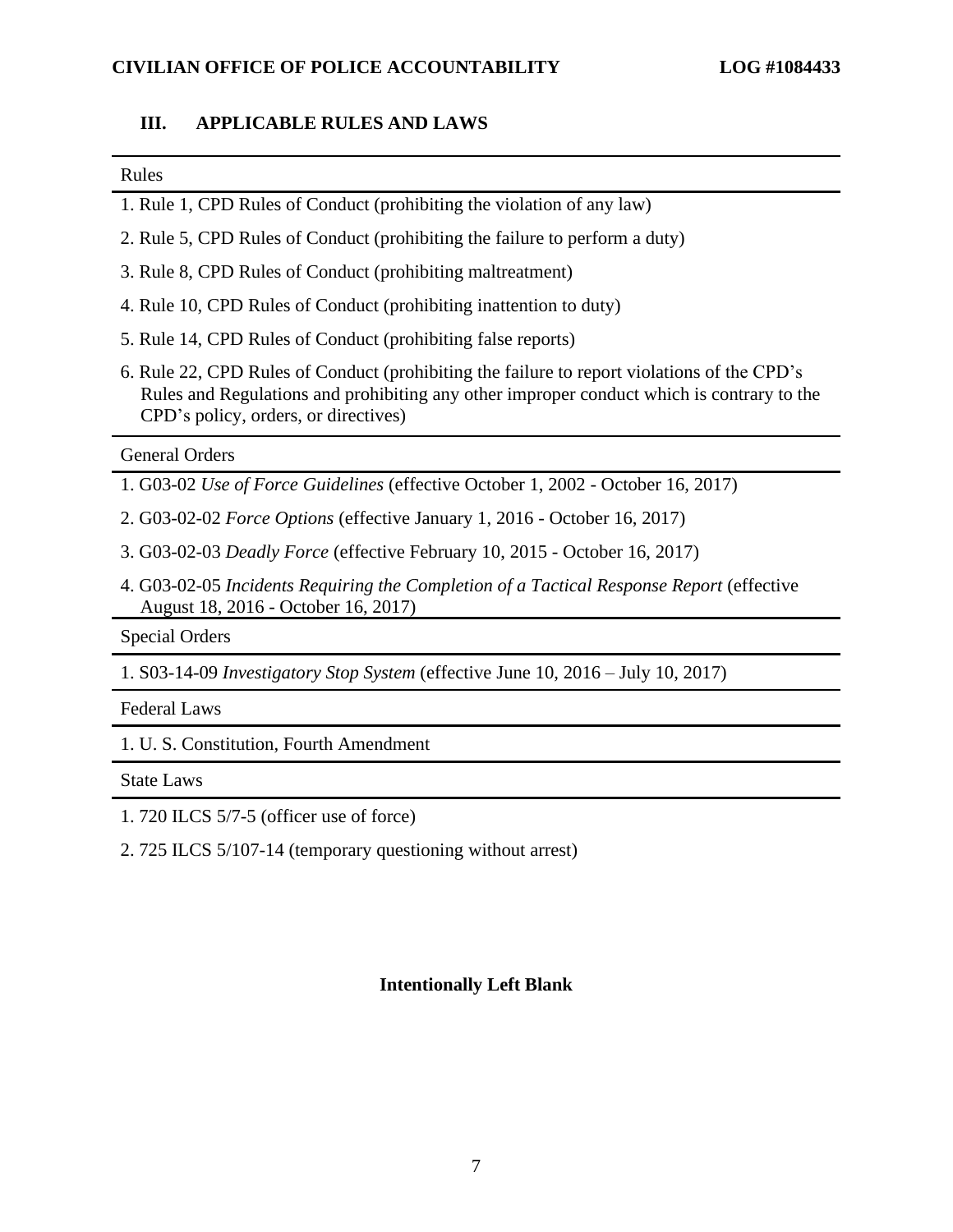#### V. INVESTIGATION **V. INVESTIGATION**

#### A. Interviews **A. Interviews**

#### Officer Chavez A. Siler *Officer Chavez A. Siler*

On May 17, 2019, Officer Siler gave an Audio Recorded Statement.<sup>2</sup> Prior to his statement, Officer Siler viewed the surveillance video from the mini mart located at 3759 W. Chicago Avenue, Chicago. On May 17, 2019, Officer Siler gave an Audio Recorded Statement.<sup>2</sup> Prior to his statement, Officer Siler viewed the surveillance video from the mini mart located at 3759 W. Chicago Avenue, Chicago.

In summary, Officer Siler told COPA investigators that during the early morning hours of March 15, 2017, himself and Officer Benamon were outside the mini mart located at 3759 W. Chicago Avenue, Chicago when a store security guard informed them that a man wanted by the In summary, Officer Siler told COPA investigators that during the early morning hours of March 15, 2017, himself and Officer Benamon were outside the mini mart located at 3759 W. Chicago Avenue, Chicago when a store securi Officer Siler and Officer Benamon then went inside the store. Officer Siler observed Officer Siler and Officer Benamon then went inside the store. Officer Siler observed whom he understood was the person that the security guard referred to. Officer Siler observed a bulge on and concluded that was armed.<sup>4</sup> Officer Siler then approached and grabbed hands. The officers tried to disarm was ar bulge on and concluded that was armed.<sup>4</sup> Officer Siler then approached and grabbed hands. The responded by pulling away towards his waist, and a struggle ensued.<sup>5</sup> The officers tried to disarm **and also gave verbal** commands asking to let go of the gun. Officer Siler threatened to shoot but would not release the gun, so Officer Siler used his firearm as a blunt object with which would not release the gun, so Officer Siler used his firearm as a blunt object with which to strike

Officer Siler pulled his own gun out of the holster and held it to head during parts The to strike<br>to strike the strike of the strike of the strike of the strike of the struggle. He explained that he did that, because he wanted to avoid accidentally shooting Officer Benamon if it became necessary for him to shoot **6 Officer Siler said that he** held his trigger finger on the rail of his gun as a safety mechanism while he used his gun.<sup>7</sup>

While they were down on the ground by the cooler, he called for someone to taser<br>Officer Siler acknowledged that he was the officer that probably asked someone to taser Officer Siler acknowledged that he was the officer that probably asked someone to taser in the face.<sup>8</sup> Officer Siler said that he made that threat to get to comply, but he did not expect anyone to actually taser in the face.<sup>9</sup>

While Officer Siler acknowledged that the video showed when Officer Benamon disarmed While Officer Siler acknowledged that the video showed when Officer Benamon disarmed<br>Officer Siler said that he did not see that during the incident.<sup>10</sup> Nor did Officer Siler see Officer Benamon hand gun to Officer Boone.<sup>11</sup> Officer Siler also said that he did

 $2$  Attachments 74-77 comprise an audio recording of that statement. Attachment 93 is a transcript of that audio recording. recording.

<sup>3</sup> Attachment 93 at p. 41, line 5, through p. 51, line 6. <sup>3</sup> Attachment 93 at p. 41, line 5, through p. 51, line 6.

<sup>4</sup> Attachment 93 at p. 55, line 3, through p. 59, line 19. <sup>4</sup> Attachment 93 at p. 55, line 3, through p. 59, line 19.

<sup>5</sup> Attachment 93 at p. 14, lines 14-20, and p. 62, lines 16-23. <sup>5</sup> Attachment 93 at p. 14, lines 14-20, and p. 62, lines 16-23.

<sup>6</sup> Attachment 93 at p. 80, line 18, through p. 82, line 2. <sup>6</sup> Attachment 93 at p. 80, line 18, through p. 82, line 2.

 $<sup>7</sup>$  Attachment 93 at p. 83, lines 6-19.</sup>

<sup>8</sup> Attachment 93 at p. 95. <sup>8</sup> Attachment 93 at p. 95.

<sup>9</sup> Attachment 93 at pp. 95-96 <sup>9</sup> Attachment 93 at pp. 95-96

 $10$  Attachment 93 at pp. 71-72, and p. 84, lines 9–18.

 $11$  Attachment 93 at p. 83, line 24, through p. 84, line 8.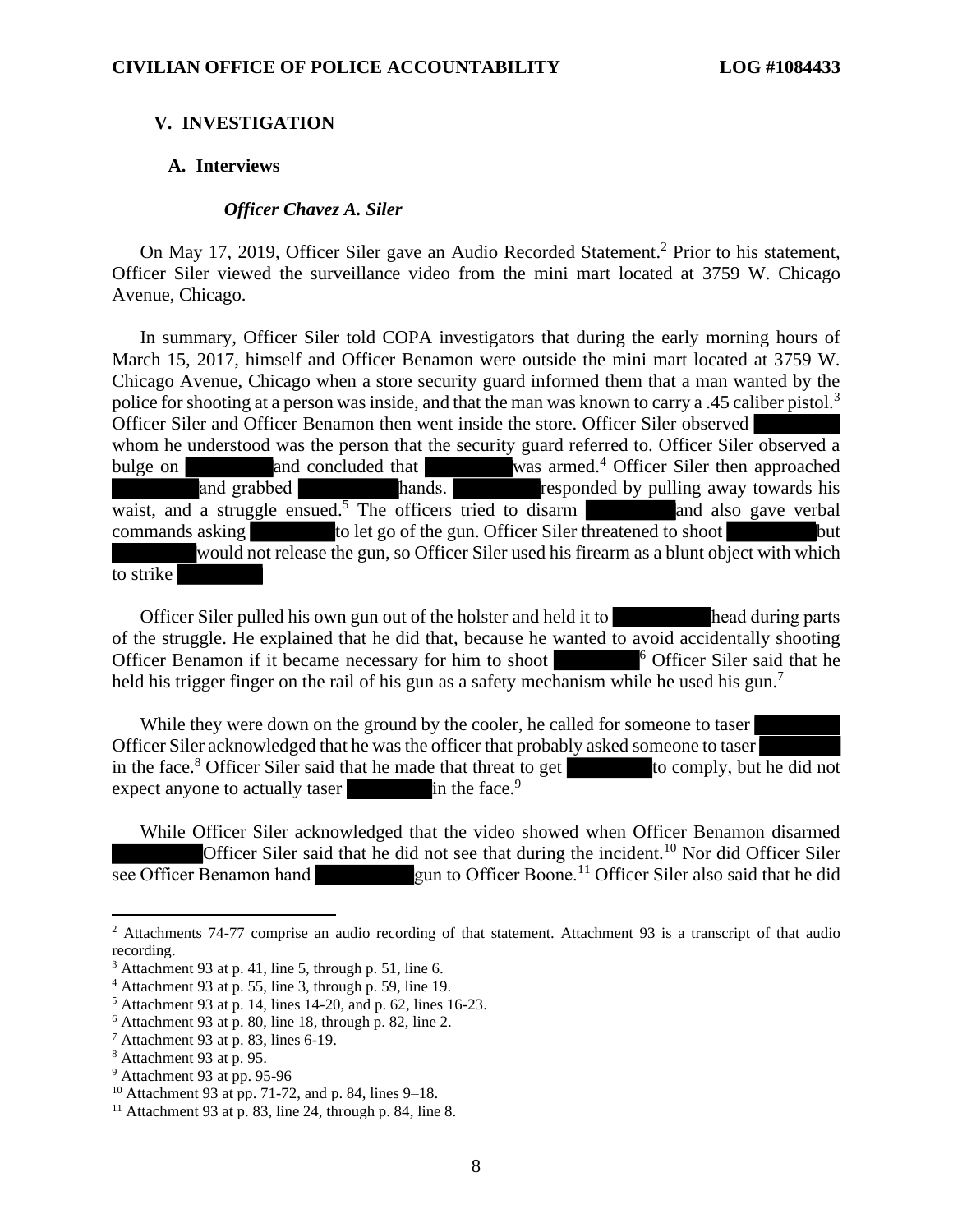not hear Officer Benamon say, "Got it" when he took gun and held it up. Officer Siler said that he first knew that had been disarmed when they were able to put handcuffs on <sup>12</sup> However, at one point during the struggle, the magazine fell out of Officer Siler's handgun, but when Officer Siler saw it on the ground, he thought it was weapon.<sup>13</sup> handgun, but when Officer Siler saw it on the ground, he thought it was weapon.<sup>13</sup> Nevertheless, because still was not complying, they did not know if he had another gun on him.<sup>14</sup> on him. $^{14}$ 

Officer Siler said that he struck after he had been disarmed, because he did not then know that had been disarmed.<sup>15</sup> He said that he would not have struck Officer Siler said that he struck<br>then know that had been disarmed.<sup>15</sup> He said that he would not have struck<br>about the face and head with own gun if he had known that he would not have struck<br>had been disarmed.<sup>16</sup> Office Siler further stated that he struck **in the head with his gun because he was seeking to** gain compliance without shooting him, and because Officer Siler didn't have a free,<br>empty hand that he could use to strike  $\frac{1}{2}$  In addition, Officer Siler didn't want to drop<br>his gun to the floor or look away from in empty hand that he could use to strike  $\frac{17}{17}$  In addition, Officer Siler didn't want to drop his gun to the floor or look away from  $\frac{18}{100}$  in order to holster his gun.<sup>18</sup>

#### Officer Michael D. Benamon *Officer Michael D. Benamon*

On January 28, 2019, Officer Michael D. Benamon gave an Audio Recorded Statement.<sup>19</sup> Acting within its discretion, COPA did not permit Officer Benamon to view the surveillance video Acting within its discretion, COPA did not permit Officer Benamon to view the surveillance video<br>prior to commencing his statement, though COPA did adjourn the statement approximately twenty-three minutes after commencing it in order to permit Officer Benamon to view that footage. twenty-three minutes after commencing it in order to permit Officer Benamon to view that footage.

Officer Benamon said that a store security guard approached him and Officer Siler at the outset<br>he incident and informed the officers that a man (now known to be was in the store of the incident and informed the officers that a man (now known to be Officer Benamon said that a store security guard approached him and Officer Siler at the outset<br>of the incident and informed the officers that a man (now known to be was in the store<br>and that he was wanted by the police.<sup>2</sup> to get his hands onto the gun that was holding close to his body; eventually, Officer to get his hands onto the gun that was holding close to his body; eventually, Officer Benamon was able to take the gun from  $\frac{1}{2}$  Officer Benamon then shouted, "I got it," meaning that he had the firearm.<sup>22</sup> Officer Benamon said that Officer Siler struck when Officer Benamon held weapon up, but Officer Benamon was not sure whether Officer Siler heard that shout.<sup>23</sup> Officer Benamon held weapon up, but Officer Benamon was not sure whether Officer Siler heard that shout. $23$ 

Officer Benamon acknowledged during his interview that he saw Officer Siler strike Officer Benamon acknowledged during his interview that he saw Officer Siler strike with his weapon.<sup>24</sup> Officer Benamon said that an officer should only draw his weapon and point it at a target unless he intends to possibly shoot the individual. When asked if it would<br>be effective in this situation for Officer Siler to have his weapon pointed against be effective in this situation for Officer Siler to have his weapon pointed against

 $17$  Attachment 93 at p. 86, line 3, through p. 87, line 15.

 $12$  Attachment 93 at p. 73.

<sup>13</sup> Attachment 93 at pp. 73-75. <sup>13</sup> Attachment 93 at pp. 73-75.

<sup>14</sup> Attachment 93 at p. 75. <sup>14</sup> Attachment 93 at p. 75.

 $15$  Attachment 93 at p. 94, line 11, through p. 95, line 6.

<sup>16</sup> Attachment 93 at p. 115, line 24, through p. 115, line 6. <sup>16</sup> Attachment 93 at p. 115, line 24, through p. 115, line 6.

<sup>18</sup> Id. <sup>18</sup> *Id*.

<sup>&</sup>lt;sup>19</sup> Attachments 62 and 63 comprise an audio recording of that statement. Attachment 65 is a transcript.

 $20$  Attachment 65 at, p. 29, line 23 through p. 11, line 6.

<sup>&</sup>lt;sup>21</sup> Attachment 65 at p. 13, line 23 through p. 16, line 2.

<sup>22</sup> Attachment 65 at p. 38, line 23 through p. 39, line 1. <sup>22</sup> Attachment 65 at p. 38, line 23 through p. 39, line 1.

 $2<sup>23</sup>$  Attachment 65 at p. 42, line 19 through p. 43, line 2.

 $24$  Attachment 65 at pp. 24-25.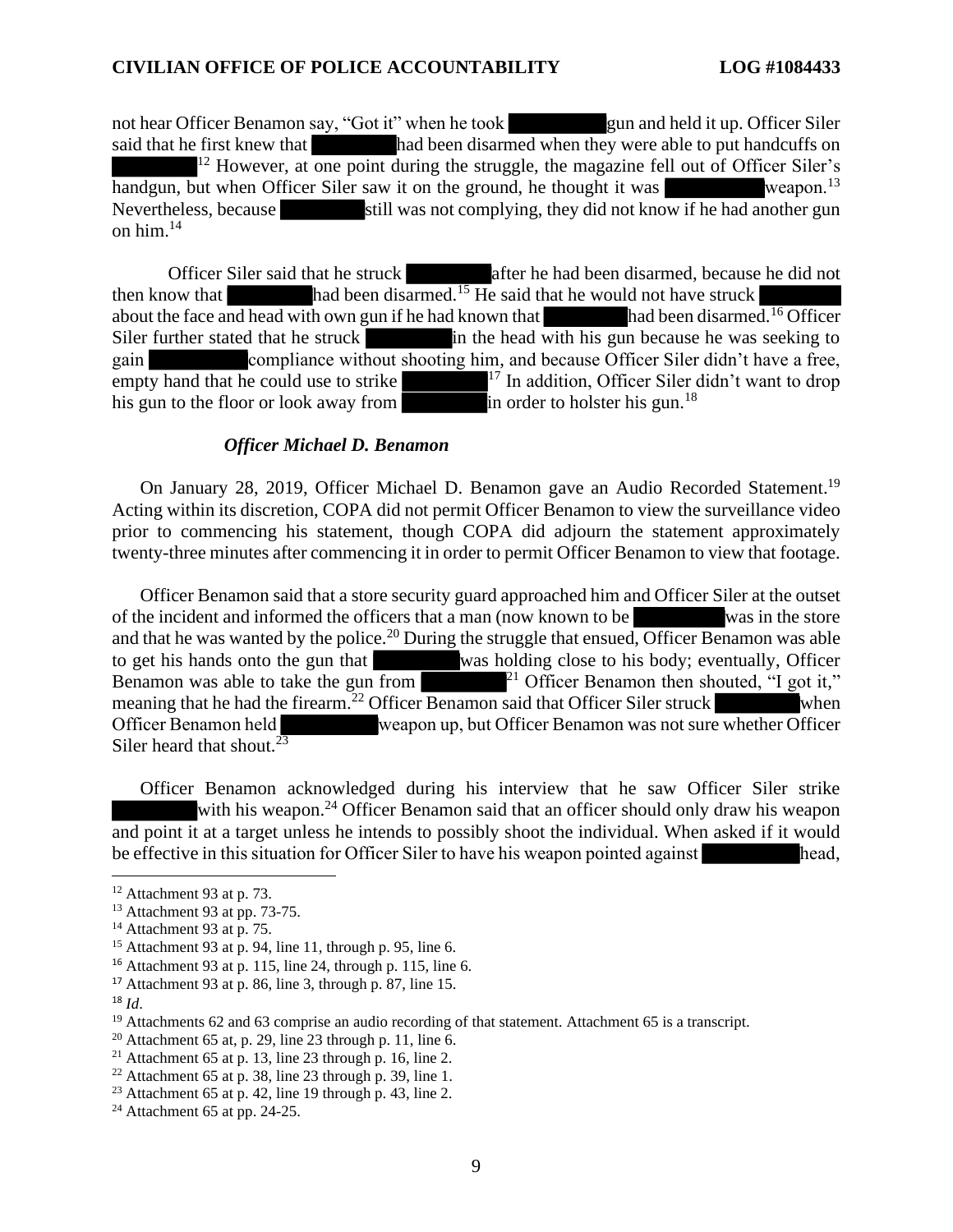Officer Benamon could not really answer, but he explained that there was so much going on, and Officer Benamon could not really answer, but he explained that there was so much going on, and a lot of emotions were involved.25 a lot of emotions were involved. 25

Officer Benamon acknowledged that he used the "n-word" during the struggle,<sup>26</sup> and he conceded that he should not have done so.<sup>27</sup> conceded that he should not have done so. $27$ 

### Officer Corey T. Boone *Officer Corey T. Boone*

Officer Corey T. Boone gave an Audio Recorded Statement on October 15, 2018. Officer Boone gave a Second Audio Recorded Statement on October 7, 2019.<sup>28</sup> Boone gave a Second Audio Recorded Statement on October 7, 2019.28

### Statement I - October 15, 2018 *Statement I – October 15, 2018*

During the first eighteen minutes of his October 15, 2018 statement, Officer Boone responded During the first eighteen minutes of his October 15, 2018 statement, Officer Boone responded<br>to questions that called for Officer Boone to describe certain of the incident's particulars.<sup>29</sup> In nonverbatim material summary, Officer Boone then claimed an inability to remember all of the verbatim material summary, Officer Boone then claimed an inability to remember all of the incident's details,<sup>30</sup> he asked for an opportunity to view the surveillance video,<sup>31</sup> and he described the officers' efforts to arrest  $\frac{1}{2}$  in general terms.<sup>32</sup> Officer Boone did not then disclose that Officer Siler struck in the head with a firearm during the incident or that Officer Siler the officers' efforts to arrest in general terms.<sup>32</sup> Officer Boone did not then disclose that Officer Siler struck in the head with a firearm during the incident or that Officer Siler pointed his firearm directly against

Officer Boone was then permitted to view the surveillance video. Officer Boone then responded to certain questions by denying that he had observed Officer Siler strike in the Officer Boone was then permitted to view the surveillance video. Officer Boone then<br>responded to certain questions by denying that he had observed Officer Siler strike<br>head with a firearm during the incident<sup>33</sup> and by den firearm directly against **head during the incident**,<sup>34</sup> though Officer Boone acknowledged that the surveillance video depicted such events.<sup>35</sup>

 $25$  Attachment 65 at pp. 90-93.

<sup>26</sup> Attachment 65 at p. 50, line 23 through p. 51, line 3. <sup>26</sup> Attachment 65 at p. 50, line 23 through p. 51, line 3.

<sup>27</sup> Attachment 65 at p. 49, p. 51, lines 14-17. <sup>27</sup> Attachment 65 at p. 49, p. 51, lines 14-17.

<sup>&</sup>lt;sup>28</sup> Attachments 52-55 comprise an audio recording of Officer Boone's October 15, 2018 statement. Attachment 64 is a transcript of that statement. Attachments 107 and 108 comprise an audio recording of Officer Boone's October 7, 2019 statement. Attachment 109 is a transcript of that statement. 2019 statement. Attachment 109 is a transcript of that statement.

 $29$  Attachment 64 at p. 6, line 21, through p. 20

 $30$  Attachment 64 at p. 6, lines 21-24, p. 8, lines 16-21, p. 9, lines 2-3 and lines 8–13, p. 10, lines 14–16, p. 11, lines 1-13, p. 12, lines 18-20, p. 13, lines 20-22, p. 19, lines 11-14 1–13, p. 12, lines 18–20, p. 13, lines 20-22, p. 19, lines 11-14

<sup>31</sup> Attachment 64 at p. 8, lines 16-21, p. 9, lines 8-13, p. 17, lines 7-8 and 17 - 19, p. 18, line 8, <sup>31</sup> Attachment 64 at p. 8, lines 16-21, p. 9, lines 8–13, p. 17, lines 7-8 and 17 - 19, p. 18, line 8,

<sup>&</sup>lt;sup>32</sup> Attachment 64. at p. 8, lines  $13-15$ , p. 9, lines  $4-7$ , p. 9, line 14, through p. 10, line 13, p. 10, line 17, through p. 11, line 1, p. 11, line 14, through p. 12, line 17, p. 13, lines 10-14, p. 13, line 24, through p. 14, line 3, p. 14, line 24, through p. 15, line 3. <sup>32</sup> Attachment 64. at p. 8, lines 13-15, p. 9, lines 4–7, p. 9, line 14, through p. 10, line 13, p. 10, line 17, through p. 11, line 1, p. 11, line 14, through p. 12, line 17, p. 13, lines  $10-14$ , p. 13, line 24, throug

<sup>33</sup> Attachment 64 at p. 74, lines 13-22, p. 75, lines 14-21. <sup>33</sup> Attachment 64 at p. 74, lines 13-22, p. 75, lines 14-21.

<sup>34</sup> Attachment 64 at p. 76, lines 2-15, p. 76, line 24, through p. 78, line 9. <sup>34</sup> Attachment 64 at p. 76, lines 2–15, p. 76, line 24, through p. 78, line 9.

<sup>35</sup> Id. <sup>35</sup> *Id*.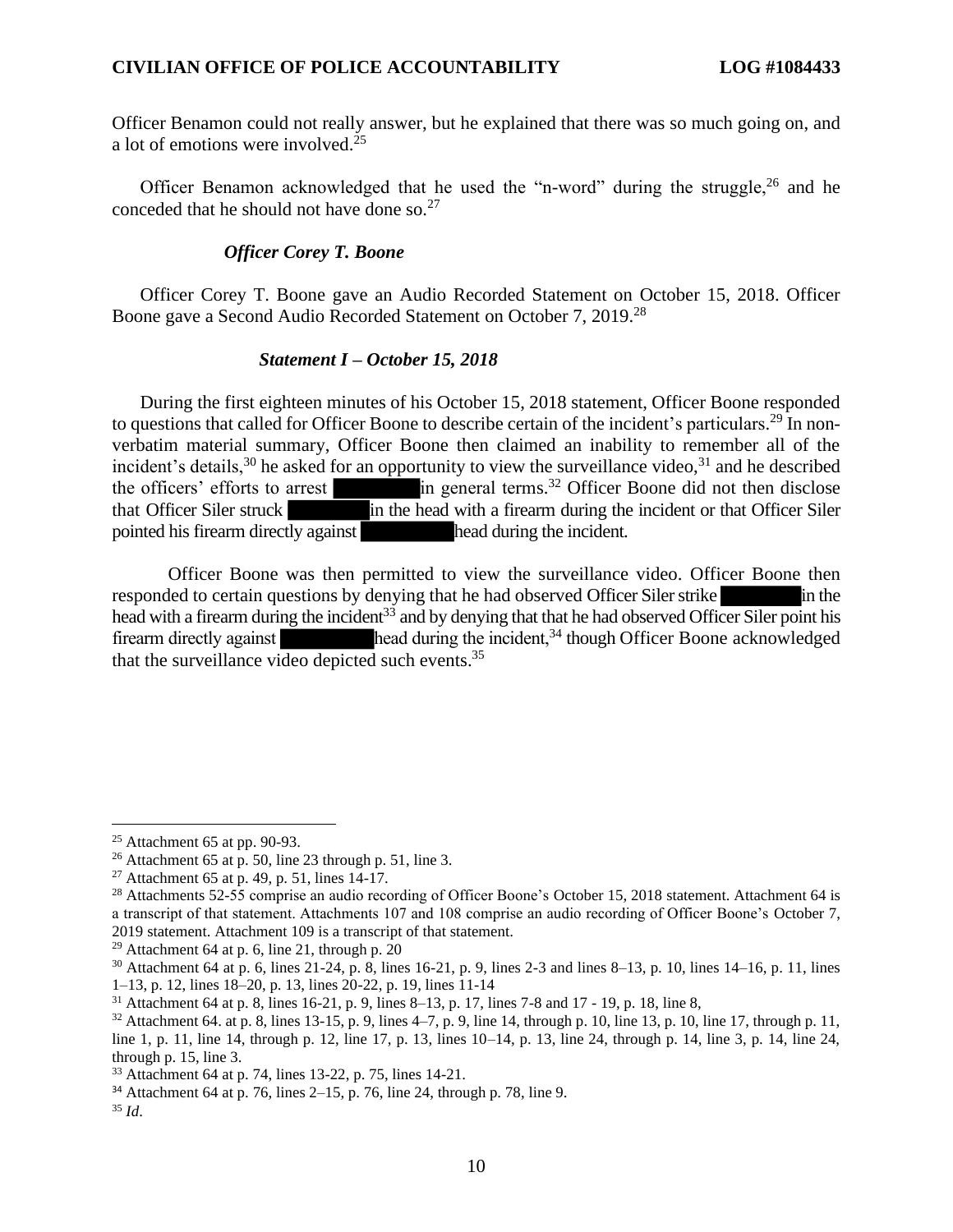# Statement II — October 7, 2019 *Statement II – October 7, 2019*

During his October 7, 2019 statement, Officer Boone responded to questions about the truthfulness and/or accuracy of his prior answers to COPA by standing by his October 15, 2018 statement.<sup>36</sup> During his October 7, 2019 statement, Officer Boone responded to questions about the truthfulness and/or accuracy of his prior answers to COPA by standing by his October 15, 2018 statement.<sup>36</sup>

# Officer Robert J. Clark *Officer Robert J. Clark*

On July 2, 2019, Officer *Robert Clark* gave an Audio Recorded Statement.<sup>37</sup> Prior to his statement, Officer Clark viewed surveillance video from one camera from the mini mart located statement, Officer Clark viewed surveillance video from one camera from the mini mart located at 3759 W. Chicago Avenue, Chicago. at 3759 W. Chicago Avenue, Chicago.

Officer Clark and his partner, Officer Boone were the first assisting officers on the scene. When Officer Clark walked into the Mini-Mart, he saw Officer Benamon holding the recovered firearm in the air and handing it to Officer Boone.38 Officer Clark and his partner, Officer Boone were the first assisting officers on the scene. When<br>Officer Clark walked into the Mini-Mart, he saw Officer Benamon holding the recovered firearm<br>in the air and handing it to O

When was on the ground, Officer Clark eventually positioned himself so that he was in a crouched position facing with his back to the camera. Officer Clark had an expandable baton in his right hand.<sup>39</sup> Officer Clark said that he had his baton out, because it was a "deadly force situation." Officer Clark said deadly force was appropriate at that time because they had recovered a firearm from  $\blacksquare$   $\blacksquare$   $\blacksquare$  According to Officer Clark, even though they had already recovered a gun from they had reason to believe that he had another weapon, because was still resisting, pulling away, and possibly fighting. Officer Clark could not tell if was an assailant, but he knew that was an active resister. Officer Clark tell if was an assailant, but he knew that already recovered a gun from they had reason to believe that he had another weapon, because was still resisting, pulling away, and possibly fighting. Officer Clark could not tell if was an assailant, but he knew that said crouched position, he cursed at and asked him if he wanted to be tasered in the face in order to convince to comply with their demands. Then Officer Siler said to tase in the face. $42$ When was on the ground, Officer Clark eventually positioned himself so that he was in a crouched position facing with his back to the camera. Officer Clark had an expandable baton in his right hand.<sup>39</sup> Officer Clark said crouched position, he cursed at and asked him if he wanted to be tasered in the face in order to convince to comply with their demands. Then Officer Siler said to tase in the face.<sup>42</sup>

Officer Clark said that he did not see Officer Siler using his weapon to strike He said that, but for some rumors, he first became aware that Officer Siler struck about the face and head with his firearm was when he watched the surveillance video at COPA the morning face and head with his firearm was when he watched the surveillance video at COPA the morning<br>of his interview.<sup>43</sup> He had also seen it noted in the case report the night before his interview.<sup>44</sup> When Officer Clark was later asked if he had seen Officer Siler strike **Officer Clark** said, "I could not say specifically strike him."<sup>45</sup>

<sup>36</sup> Attachment 109. <sup>36</sup> Attachment 109.

<sup>37</sup> Attachments 90-92 comprise an audio recording of that statement. Attachment 97 is a transcript. <sup>37</sup> Attachments 90-92 comprise an audio recording of that statement. Attachment 97 is a transcript.

<sup>38</sup> Attachment 97 at p. 38. <sup>38</sup> Attachment 97 at p. 38.

<sup>39</sup> Attachment 97 at pp. 46-47. <sup>39</sup> Attachment 97 at pp. 46-47.

 $40$  Attachment 97 at p. 48.

<sup>41</sup> Attachment 97 at pp. 50- 51. <sup>41</sup> Attachment 97 at pp. 50- 51.

 $42$  Attachment 97 at pp. 53-54.

<sup>43</sup> Attachment 97 at pp. 43-44 <sup>43</sup> Attachment 97 at pp. 43-44

 $44$  Attachment 97 at p. 45.

<sup>45</sup> Attachment 97 at p. 84. <sup>45</sup> Attachment 97 at p. 84.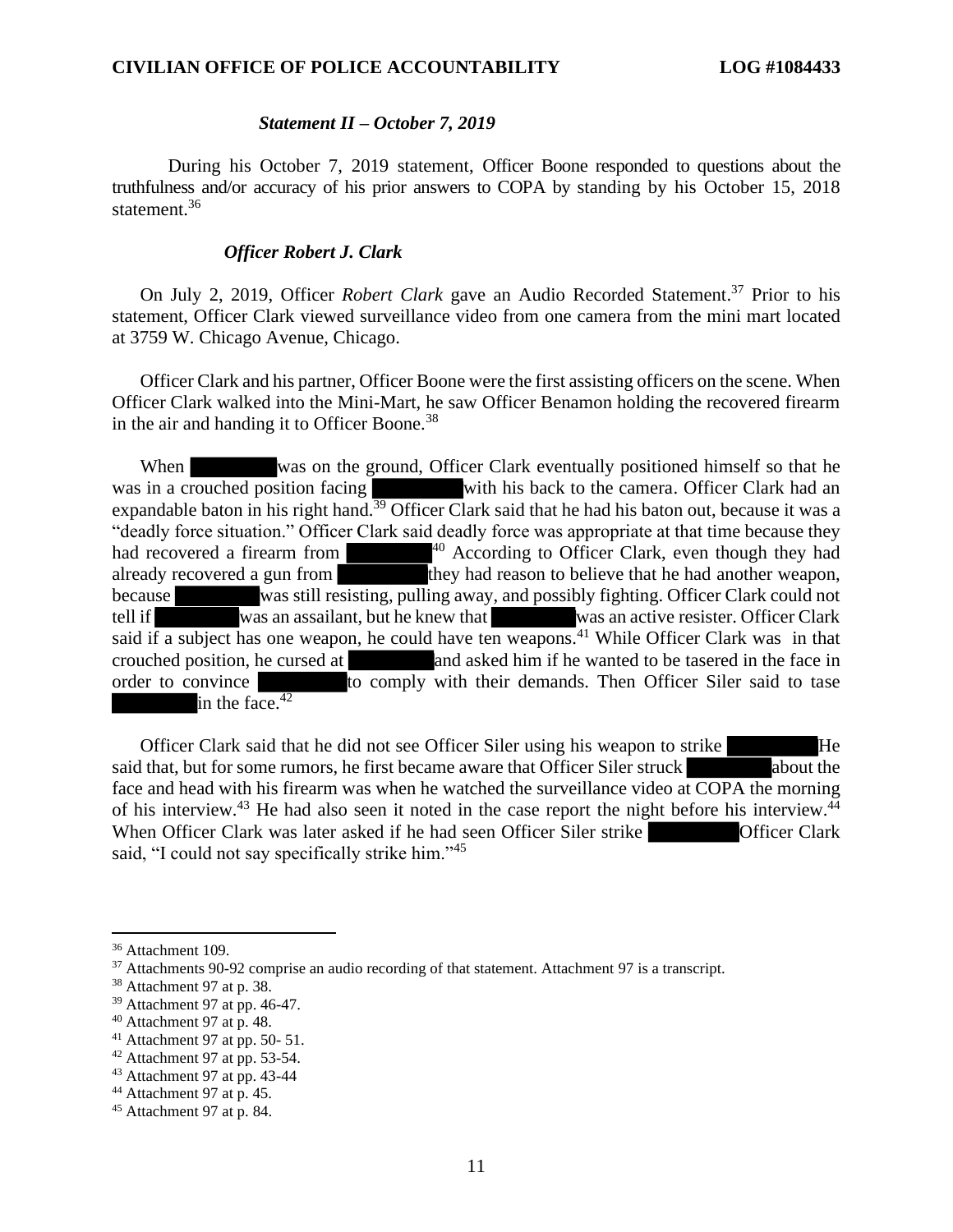Officer Clark said that he did not report that either Officer Siler or Officer Benamon used excessive force. He said that while he was aware that a complaint register had been pulled, he would not have reported it even if he had not known that, because, in his assessment, there was nothing to report. Officer Clark did not believe that excessive force had been used, based on both his recollection and what he had seen on the video.<sup>46</sup> Officer Clark said that he did not report that either Officer Siler or Officer Benamon used<br>excessive force. He said that while he was aware that a complaint register had been pulled, he<br>would not have reported it even if

Officer Clark did not intervene while Officer Siler and Officer Benamon were using excessive force with because deadly force was authorized in that situation.<sup>47</sup> Officer Clark said, force with because deadly force was authorized in that situation.<sup>47</sup> Officer Clark said, in his assessment, there was nothing to report.<sup>48</sup>

# Statement II - January 5, 2021 *Statement II - January 5, 2021*

COPA interviewed Officer Clark on January 5, 2021, after alleging the officer provided a false, misleading and/or inaccurate statement in his initial interview. Officer Clark maintained that he did not see Officer Siler strike with his firearm, or any excessive force against Officer Clark did not recall seeing Officer Siler holding a gun to face/head on March 15, 2017. Officer Clark believed the force used against justified, as CPD had recovered a gun from and it was "a deadly force situation."<sup>49</sup> Officer Clark also stated **actively** resisted by flailing his arms towards officers, and he resisted by pulling his arms away. While Officer Clark believed tasing was reasonable, he related it is not "general practice" to aim a taser at someone's face.<sup>50</sup> Per Officer Clark, it stopped being a deadly force situation once was handcuffed. When asked why surveillance video suggested that Officer Clark may have seen Officer Siler strike with his firearm, Officer Clark reiterated that he did not see this action on March 15, 2017. Officer Clark believed he was focused on Officer Siler's back and his footing while the strikes occurred. COPA interviewed Officer Clark on January 5, 2021, after alleging the officer provided a false, misleading and/or inaccurate statement in his initial interview. Officer Clark maintained that he did not see Officer Siler st Officer Clark also stated<br>
resisted by pulling his arms away. While Officer Clark believed<br>
reasonable, he related it is not "general practice" to aim a taser at someone's face.<sup>50</sup> Per Officer<br>
Clark, it stopped being a d

#### Sergeant Kevin C. Leahy *Sergeant Kevin C. Leahy*

Sergeant Kevin C. Leahy gave an Audio Recorded Statement on June 14, 2019. Sergeant Leahy Sergeant Kevin C. Leahy gave an Audio Recorded Statement on June 14, 2019. Sergeant Leahy gave a Second Audio Recorded Statement on December 10, 2019.<sup>51</sup> COPA permitted Sgt. Leahy to view the surveillance video prior to commencing both of his statements. to view the surveillance video prior to commencing both of his statements.

# Statement I — June 14, 2019 *Statement I – June 14, 2019*

Sergeant Leahy approved the Original Case Incident Report respecting the incident.<sup>52</sup> Sergeant<br>Leahy arrived at the scene of the incident in response to a radio call.<sup>53</sup> An ambulance was then Leahy arrived at the scene of the incident in response to a radio call.<sup>53</sup> An ambulance was then

<sup>46</sup> Attachment 97 at pp. 79-83. <sup>46</sup> Attachment 97 at pp. 79-83.

 $47$  Attachment 97 at pp. 57-58.

<sup>48</sup> Attachment 97 at pp. 79-83. <sup>48</sup> Attachment 97 at pp. 79-83.

<sup>49</sup> Att. 134, pg. 19: line 8. <sup>49</sup> Att. 134, pg. 19: line 8.

<sup>50</sup> Att. 134, pg. 25: line 1. <sup>50</sup> Att. 134, pg. 25: line 1.

<sup>51</sup> Attachments 82 and 83 comprise an audio recording of Sgt. Leahy's June 14, 2019 statement; Attachment 95 is a <sup>51</sup> Attachments 82 and 83 comprise an audio recording of Sgt. Leahy's June 14, 2019 statement; Attachment 95 is a transcript of that statement. Attachments 118-120 comprise an audio recording of Sgt. Leahy's December 10, statement; Attachment 125 is a transcript of that statement. statement; Attachment 125 is a transcript of that statement.

 $52$  Attachment 95, p. 13, lines  $16 - 22$ .

<sup>53</sup> Attachment 95 at p. 15, lines 12 - 23. <sup>53</sup> Attachment 95 at p. 15, lines 12 - 23.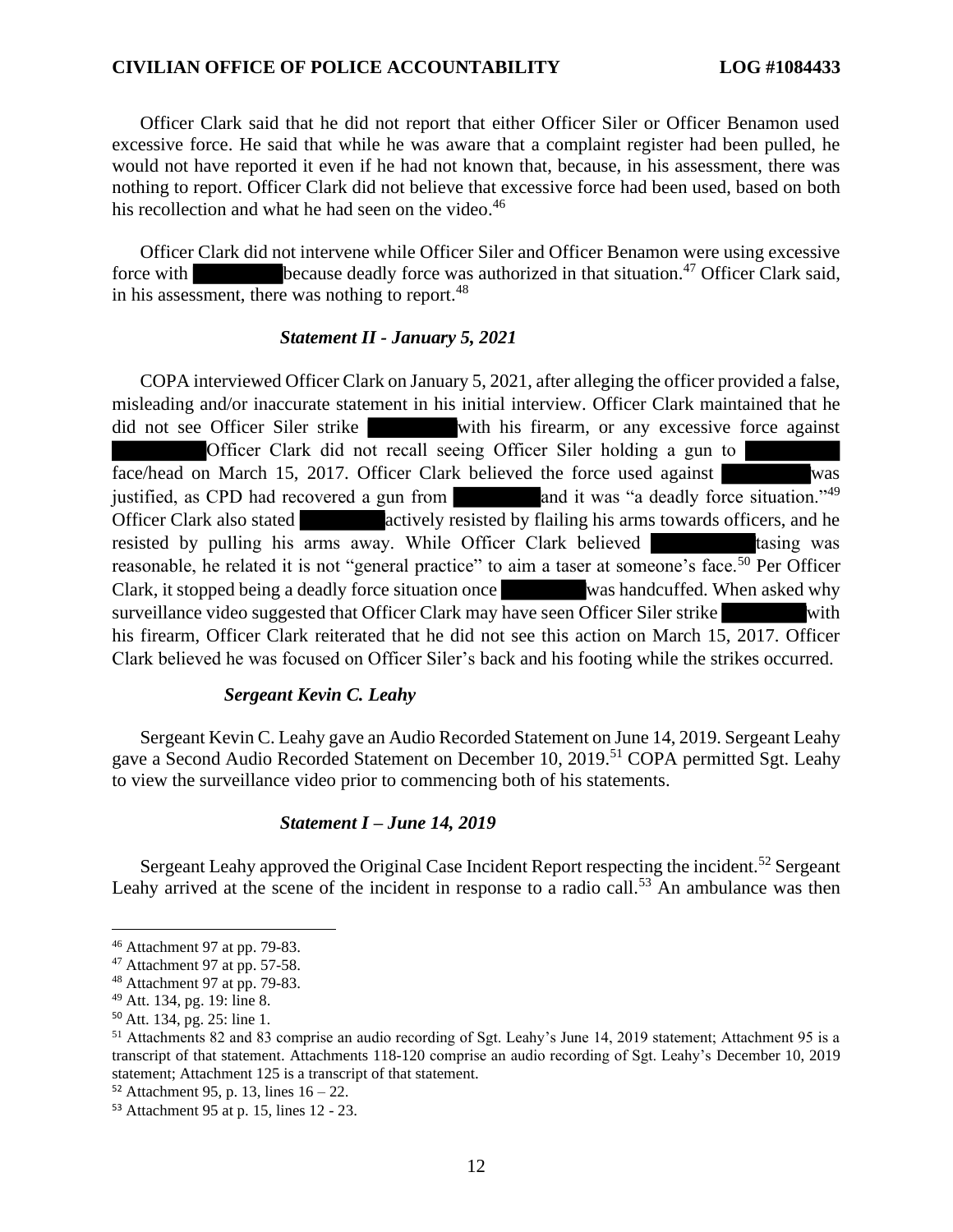called for and Sergeant Leahy called for an ambulance for the officers.<sup>54</sup> While on the scene, Sergeant Leahy learned that the store had surveillance videos that depicted the incident; he viewed "bits and pieces" of those videos and realized that the videos could be downloaded.55 He did not further view any part of those videos on the date of the incident.<sup>56</sup> Sergeant Leahy spoke with Officers Siler and Benamon on the morning of the incident, but he could not recall the specifics of those communications.<sup>57</sup> Sergeant Leahy did not prepare Officers Siler's part of Officers Siler's TRR.<sup>58</sup> Sergeant Leahy knows that he spoke with Lieutenant Roman at the 011<sup>th</sup> District Station after the incident, but he does not have a memory of doing so.<sup>59</sup> Sergeant Leahy did not observe anyone view any part of the surveillance videos at the 011<sup>th</sup> District Station.<sup>60</sup> Sergeant Leahy confirmed that it would have been his assignment to review the Original Case Sergeant Leahy confirmed that it would have been his assignment to review the Original Case Incident Report's narrative portion in order to make sure that it was accurate and correct.<sup>61</sup> Sergeant Leahy did not have a memory of reviewing that report prior to approving it.<sup>62</sup> called for<br>scene, Sergeant Leahy learned that the store had surveillance for the officers.<sup>54</sup> While on the<br>scene, Sergeant Leahy learned that the store had surveillance videos that depicted the incident; he<br>viewed "bits a

After the conclusion of Sergeant Leahy's June 14, 2019 statement, but prior to the After the conclusion of Sergeant Leahy's June 14, 2019 statement, but prior to the commencement of his December 10, 2019 statement, COPA formally served Sergeant Leahy with a Notification of Charges/Allegations that states the allegations that are set out above as Allegations 1 and 2 against Sergeant Leahy. Allegations 1 and 2 against Sergeant Leahy.

# Statement II — December 10, 2019 *Statement II – December 10, 2019*

During his December 10, 2019 statement, Sergeant Leahy stated that he did not have any During his December 10, 2019 statement, Sergeant Leahy stated that he did not have any involvement in inventorying any of the surveillance videos.<sup>63</sup> Sergeant Leahy then further stated that it had been his understanding, at the time that he completed his tour of duty on the morning of the incident, that the videos had in fact been inventoried.<sup>64</sup> In response to a question asking him why he didn't view the videos on the morning of the incident, Sergeant Leahy stated, "I don't recall. I don't know."<sup>65</sup> In response to a question asking him whether, in hindsight, he thought that<br>he should have viewed the videos, Sergeant Leahy responded affirmatively.<sup>66</sup> Sergeant Leahy he should have viewed the videos, Sergeant Leahy responded affirmatively.<sup>66</sup> Sergeant Leahy further stated that at the time that he approved reports documenting the incident he did not know that  $\blacksquare$  had been unarmed when Officer Siler struck him.<sup>67</sup> that had been unarmed when Officer Siler struck him.<sup>67</sup> that it had been his understanding, at the time that he completed his tour of duty on the morning<br>of the incident, that the videos had in fact been inventoried.<sup>64</sup> In response to a question asking him<br>why he didn't view t

<sup>54</sup> Attachment 95 at p. 15. <sup>54</sup> Attachment 95 at p. 15.

<sup>55</sup> Attachment 95 at p. 17, line 20, through p. 20, line 13. <sup>55</sup> Attachment 95 at p. 17, line 20, through p. 20, line 13.

<sup>56</sup> Attachment 95 at p. 17, line 20, through p. 20, line 13, p. 56, line 22, through p. 57, line 15. <sup>56</sup> Attachment 95 at p. 17, line 20, through p. 20, line 13, p. 56, line 22, through p. 57, line 15.

 $57$  Attachment 95 at p. 27, line 4, through p. 29, line 12; p. 31, lines 5-17; p. 48, lines 4-22.

<sup>58</sup> Attachment 95 at p. 32, line 17, through p. 34, line 12. <sup>58</sup> Attachment 95 at p. 32, line 17, through p. 34, line 12.

<sup>59</sup> Attachment 95 at p. 34, line 13, through p. 35, line 3; p. 35, lines 16-19; p. 50, lines 2-14. <sup>59</sup> Attachment 95 at p. 34, line 13, through p. 35, line 3; p. 35, lines 16–19; p. 50, lines 2-14.

 $60$  Attachment 95 at p. 35, lines 11–15.

 $61$  Attachment 95 at p. 38, lines 2–15.

 $62$  Attachment 95 at p. 38, line 16, through p. 40, line 8.

<sup>63</sup> Attachment 125 p. 32, lines 18-21. <sup>63</sup> Attachment 125 p. 32, lines 18-21.

<sup>64</sup> Attachment 125 at p. 33, lines 3-6. <sup>64</sup> Attachment 125 at p. 33, lines 3–6.

<sup>65</sup> Attachment 125 at p. 33, lines 7-15. <sup>65</sup> Attachment 125 at p. 33, lines 7–15.

<sup>66</sup> Attachment 125 at p. 33, line 16, through p. 34, line 4. <sup>66</sup> Attachment 125 at p. 33, line 16, through p. 34, line 4.

 $67$  Attachment 125 at p. 37, line 6, through p. 37, line 19.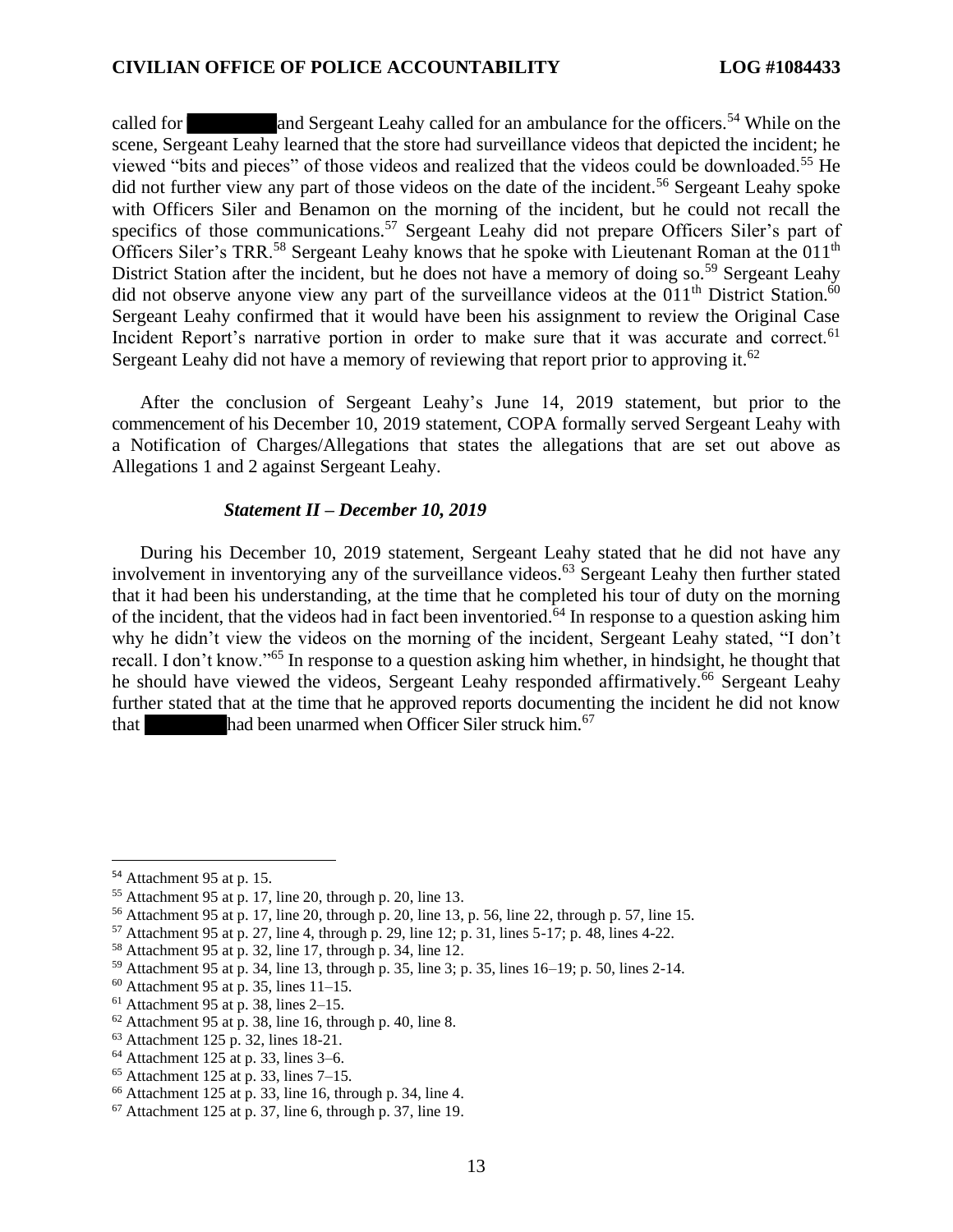# Lieutenant Wilfredo Roman, Jr. *Lieutenant Wilfredo Roman, Jr.*

Lieutenant Wilfredo Roman, Jr. gave an Audio Recorded Statement on June 17, 2019. Lieutenant Roman gave a Second Audio Recorded Statement on October 21, 2019.<sup>68</sup> COPA permitted Lieutenant Roman to view the surveillance videos prior to commencing the statements. Lieutenant Wilfredo Roman, Jr. gave an Audio Recorded Statement on June 17, 2019.<br>Lieutenant Roman gave a Second Audio Recorded Statement on October 21, 2019.<sup>68</sup> COPA<br>permitted Lieutenant Roman to view the surveillance vi

# Statement I — June 17, 2019 *Statement I – June 17, 2019*

On the morning of the incident, Lieutenant Roman reviewed surveillance video depicting the On the morning of the incident, Lieutenant Roman reviewed surveillance video depicting the incident at the 011<sup>th</sup> District Station for purposes of completing his part in the preparation of TRRs respecting the incident.<sup>69</sup> Lieutenant Roman acknowledged that the video showed Officer Siler striking after had been disarmed, but he stated that his findings at the time were that Officer Siler believed that still had a gun at the time that Officer Siler struck and further, that he did not believe that Officer Siler had been alerted to the fact that had been disarmed prior to the time that he struck striking after had been disarmed, but he stated that his findings at the time<br>were that Officer Siler believed that still had a gun at the time that Officer Siler struck<br>and further, that he did not believe that Officer Si

After the conclusion of Lieutenant Roman's June 17, 2019 statement, but prior to the commencement of his October 21, 2019 statement, COPA formally served Lieutenant Roman with a Notification of Charges/Allegations that states the allegations that are set out above as Allegations 1 and 2 against Lieutenant Roman. After the conclusion of Lieutenant Roman's June 17, 2019 statement, but prior to the commencement of his October 21, 2019 statement, COPA formally served Lieutenant Roman with a Notification of Charges/Allegations that sta

# Statement II — October 21, 2019 *Statement II – October 21, 2019*

Lieutenant Roman denied that he intended to mislead anyone by omitting information from Lieutenant Roman denied that he intended to mislead anyone by omitting information from<br>the Initiation Report and Officer Siler's TRR, and he pointed to the fact that he had arranged for the videos to be preserved and inventoried and to the fact that he had submitted an initiating report as evidence of his lack of intent to mislead.<sup>71</sup> However, Lieutenant Roman acknowledged that the first sentence of the Initiation Report "could probably be misleading" because it doesn't indicate that was not armed at the time that Officer Siler had administered some strikes to  $\sqrt{72}$  In explaining his approval of Officer Siler's TRR, Lieutenant Roman stated that his interpretation of the events was that **interpretation** could have attacked Siler with a weapon, not that and in fact attacked Siler with a weapon,<sup>73</sup> and that had used force likely to cause death or great bodily harm because had been in possession of a firearm.<sup>74</sup> cause death or great bodily harm because had been in possession of a firearm.<sup>74</sup> the videos to be preserved and inventoried and to the fact that he had submitted an initiating report<br>as evidence of his lack of intent to mislead.<sup>71</sup> However, Lieutenant Roman acknowledged that the<br>first sentence of the

<sup>&</sup>lt;sup>68</sup> Attachment 84 is an audio recording of Lt. Roman's June 17, 2019 statement; Attachment 96 is a transcript of that statement. Attachments 110 - 113 comprise an audio recording of Lt. Roman's October 21, 2019 statement; statement. Attachments 110 - 113 comprise an audio recording of Lt. Roman's October 21, 2019 statement; Attachment 121 is a transcript of that statement. Attachment 121 is a transcript of that statement.

<sup>69</sup> Attachment 96 p. 12, line 5, through p. 20, line 20. <sup>69</sup> Attachment 96 p. 12, line 5, through p. 20, line 20.

 $70$  Attachment 96 at p. 45, line 23, through p. 46, line 21.

 $71$  Attachment 121 p. 36, line 9, through p. 37, line 14.

<sup>72</sup> Attachment 121 at p. 36, lines 7-21. <sup>72</sup> Attachment 121 at p. 36, lines 7-21.

 $73$  Attachment 121 at p. 43, line 11, through p. 45, line 8.

<sup>74</sup> Attachment 121 at p. 45, line 9, through p. 48, line 3. <sup>74</sup> Attachment 121 at p. 45, line 9, through p. 48, line 3.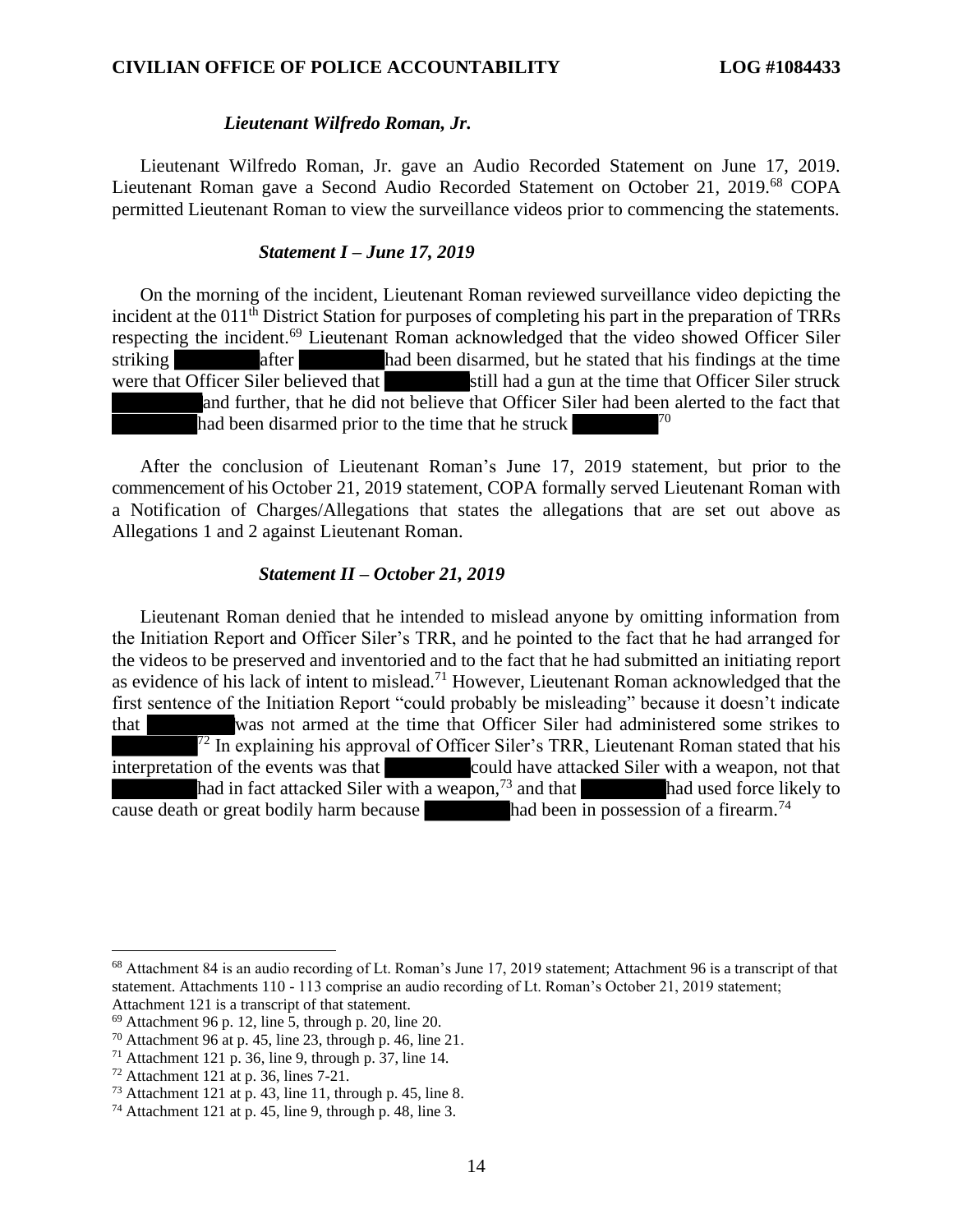#### B. Digital Evidence **B. Digital Evidence**

### Mini Mart Videos *Mini Mart Videos*

The incident under investigation is depicted by convenience store surveillance videos.<sup>75</sup> COPA has copies of surveillance videos from five different surveillance cameras. Channel 1 is entitled Oil Aisle and provides a view of the area where Officer Siler initially approached and the struggle began. Channel 2 is entitled "Front Area," and it shows the area where Officer Siler and Officer Benamon initially approached Channel 8 is entitled Aisle 3 And," and it shows a view from the cooler to the other end of the store. Channel 11 is entitled "Cooler," and it shows a view of the aisle near the cooler. That aisle is perpendicular to the other aisles in the store, shows a view of the aisle near the cooler. That aisle is perpendicular to the other aisles in the store, such as the aisle with chips and soda. This camera shows the cooler aisle from the side of the store that is furthest away from the chips and soda aisle. Channel 15 is entitled "Front Outside," and it shows outside the front of the store. has copies of surveillance videos from five different surveillance cameras. Channel 1 is entitled<br>Oil Aisle and provides a view of the area where Officer Siler initially approached and<br>the struggle began. Channel 2 is enti such as the aisle with chips and soda. This camera shows the cooler aisle from the side of the store<br>that is furthest away from the chips and soda aisle. Channel 15 is entitled "Front Outside," and it<br>shows outside the fro

Exterior footage shows enter the store with two adult male companions in view of Officers Siler and Benamon, who are depicted sitting in a marked CPD vehicle parked just outside the store.<sup>76</sup> Approximately two minutes later, a different male subject is depicted leaving the store - he approaches the officers and apparently speaks with them.<sup>77</sup> Interior footage then shows the officers enter the store. The footage then shows the officers confront approximately a officers enter the store. The footage then shows the officers confront approximately a minute later as **emerges** from the store's aisles. Exterior footage shows enter the store with two adult male companions in view of Officers Siler and Benamon, who are depicted sitting in a marked CPD vehicle parked just outside the store.<sup>76</sup> Approximately two minutes lat

Channel 1 shows Officer Siler confronting Channel 8 also shows Officer Siler confronting At that time, Officer Siler grabbed wrists. did not Channel 1 shows Officer Siler confronting<br>
Channel 8 also shows Officer Siler<br>
confronting<br>
At that time, Officer Siler grabbed<br>
appear to be pulling away initially, but he appeared to be pulling away after Officer Benamon grabbed from behind.<sup>78</sup> (R. Channel 8 at  $42:20-42:30$ )

The struggle continued into Aisle 3, where the shelves were filled with soda and chips. For a short time, the three men were on the ground in that aisle.<sup>79</sup> While it is difficult to view what occurs during the struggle, it shows that Officer Siler was never thrown.<sup>80</sup> The struggle continued into Aisle 3, where the shelves were filled with soda and chips. For a short time, the three men were on the ground in that aisle.<sup>79</sup> While it is difficult to view what occurs during the struggle,

When the three men stood up, Officer Siler unholstered his weapon and placed it directly against head.<sup>81</sup> The struggle continued to the end of the aisle. During that time, told the officers that he was not going to shoot.<sup>82</sup> The officers yelled at to When the three men stood up, Officer Siler unholstered his weapon and placed it directly against<br>head.<sup>81</sup> The struggle continued to the end of the aisle. During that time,<br>told the officers that he was not going to shoot. being held by Officer Benamon, told the officers that he had his hand up.<sup>83</sup> The officers then told<br>Sergeant White to put his hands behind his back. At one point, the video footage shows that Sergeant White to put his hands behind his back. At one point, the video footage shows that

<sup>75</sup> Attachment 19 comprises those videos. <sup>75</sup> Attachment 19 comprises those videos.

<sup>76</sup> Attachment 19, Channel 15 (Front Outside), at 50:43. <sup>76</sup> Attachment 19, Channel 15 (Front Outside), at 50:43.

<sup>77</sup> Attachment 19, Channel 15 (Front Outside), at 52:42 - 52:49. <sup>77</sup> Attachment 19, Channel 15 (Front Outside), at 52:42 - 52:49.

<sup>78</sup> Attachment 19, Channel 8 at 42:20-42:30. <sup>78</sup> Attachment 19, Channel 8 at 42:20-42:30.

<sup>79</sup> Attachment 19, Channel 8 at 42:35-43:20. <sup>79</sup> Attachment 19, Channel 8 at 42:35-43:20.

<sup>&</sup>lt;sup>80</sup> Attachment 19, Channel 8 at 42:20-43:15

<sup>81</sup> Attachment 19, Channel 11 at 4:24. <sup>81</sup> Attachment 19, Channel 11 at 4:24.

<sup>82</sup> Attachment 19, Channel 11 at 4:30. <sup>82</sup> Attachment 19, Channel 11 at 4:30.

<sup>83</sup> Attachment 19, Channel 11 at 4:37. <sup>83</sup> Attachment 19, Channel 11 at 4:37.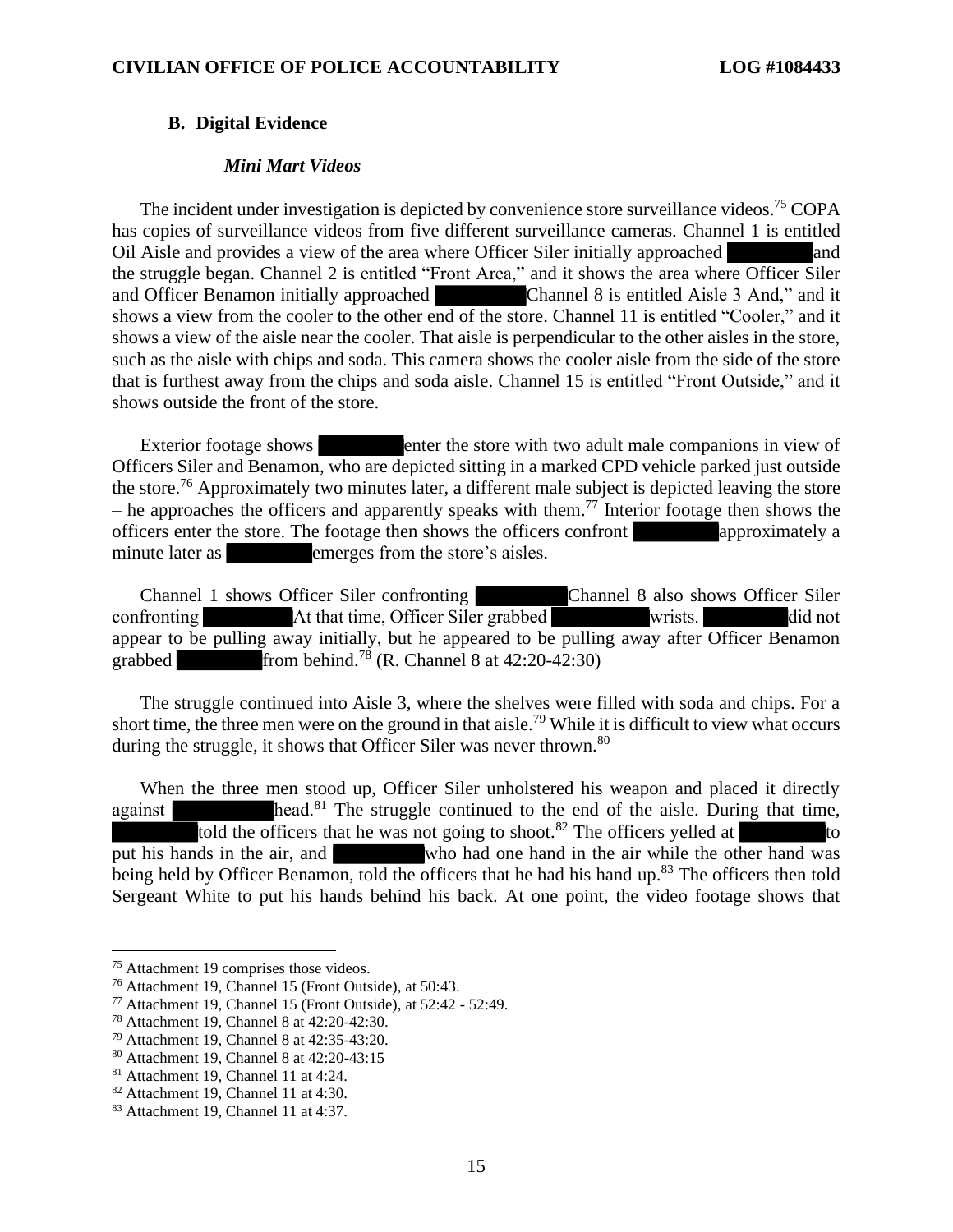had both of his hands in the air.<sup>84</sup> Within seconds, Officer Benamon grabbed gun and said, "I got it."<sup>85</sup> Shortly after the struggle proceeded around to the next aisle, Officer Boone entered the aisle, and Officer Benamon handed gun to Officer Boone.<sup>86</sup> At that time, it appears that Officer Siler is looking up at Officer Benamon as he hands the gun off At that time, it appears that Officer Siler is looking up at Officer Benamon as he hands the gun off to Officer Boone.<sup>87</sup> had both of his hands in the air.<sup>84</sup> Within seconds, Officer Benamon grabbed<br>gun and said, "I got it."<sup>85</sup> Shortly after the struggle proceeded around to the next aisle,<br>Officer Boone entered the aisle, and Officer Benamo

Eventually, the struggle proceeded to the floor by the cooler, at which time.<sup>88</sup> Officer Benamon<br>on top of and Officer Siler kneeling next to them.<sup>89</sup> While is on his back,<br>Officer Siler used his own firearm and struck i on top of and Officer Siler kneeling next to them.<sup>89</sup> While is on his back,<br>Officer Siler used his own firearm and struck in the face.<sup>90</sup> eventually turned Officer Siler used his own firearm and struck in the face.<sup>90</sup> eventually turned on his stomach, and Officer Siler continued to strike  $\frac{1}{2}$  in the head with his gun.<sup>91</sup> on his stomach, and Officer Siler continued to strike

While they were still on the ground and the officers yelled at to put his hands behind his back, the officers already had control over one of arms, which was pulled behind his back.<sup>92</sup> In addition, said something about his hand and his jacket; possibly that his hand was in his jacket. $\frac{93}{9}$  In response, an officer told "fuck your hand nigger."<sup>94</sup> While they were still on the ground and the officers yelled at to put his hands behind<br>his back, the officers already had control over one of arms, which was pulled behind<br>his back.<sup>92</sup> In addition, said something about hi

Shortly after that, one of the officers yelled for an officer to be tasered in the face.<sup>95</sup> Officer Boone, who had a taser, came around the struggle, kneeled near and the officers and tasered assered and the officer Boone Boone, who had a taser, came around the struggle, kneeled near and the officers and tasered <sup>96</sup> While Officer Boone was kneeling and about to tase **Officer Siler** was still striking in the head.<sup>97</sup> Officer Boone then tasered a second time, and stopped moving.<sup>98</sup> Eventually, the officers got up, walked him out of the Mini-Mart.<sup>99</sup> face was bloody, and there was a significant amount of blood on the floor.<sup>100</sup> floor. $100$ 

### C. Documentary Evidence **C. Documentary Evidence**

### Original Case Incident Report *Original Case Incident Report*

The Original Case Incident Report relating to the incident was prepared by Officer McCoy. The Original Case Incident Report relating to the incident was prepared by Officer McCoy. That report provides, in pertinent part: That report provides, in pertinent part:

<sup>84</sup> Attachment 19, Channel 11 at 4:40. <sup>84</sup> Attachment 19, Channel 11 at 4:40.

<sup>85</sup> Attachment 19, Channel 11 at 4:40-4:42. <sup>85</sup> Attachment 19, Channel 11 at 4:40-4:42.

<sup>86</sup> Attachment 19, Channel 11 at 4:57-5:00. <sup>86</sup> Attachment 19, Channel 11 at 4:57-5:00.

<sup>87</sup> Attachment 19, Channel 11 at 4:55-4:59. <sup>87</sup> Attachment 19, Channel 11 at 4:55-4:59.

<sup>88</sup> Attachment 19, Channel 11 at 5:00. <sup>88</sup> Attachment 19, Channel 11 at 5:00.

<sup>89</sup> Attachment 19, Channel 11 at 5:03. <sup>89</sup> Attachment 19, Channel 11 at 5:03.

<sup>9°</sup> Attachment 19, Channel 11 at 5:01-5:03. <sup>90</sup> Attachment 19, Channel 11 at 5:01-5:03.

<sup>91</sup> Attachment 19, Channel 11 at 5:07-5:08. <sup>91</sup> Attachment 19, Channel 11 at 5:07-5:08.

<sup>92</sup> Attachment 19, Channel 11 at 5:15. <sup>92</sup> Attachment 19, Channel 11 at 5:15.

<sup>93</sup> Attachment 19, Channel 11 at 5:35. <sup>93</sup> Attachment 19, Channel 11 at 5:35.

<sup>94</sup> Attachment 19, Channel 11, at 5:35 <sup>94</sup> Attachment 19, Channel 11, at 5:35

<sup>95</sup> Attachment 19, Channel 11 at 5:40. <sup>95</sup> Attachment 19, Channel 11 at 5:40.

<sup>96</sup> Attachment 19, Channel 11 at 5:40. <sup>96</sup> Attachment 19, Channel 11 at 5:40.

<sup>97</sup> Attachment 19, Channel 11 at 5:40. <sup>97</sup> Attachment 19, Channel 11 at 5:40.

<sup>98</sup> Attachment 19, Channel 11 at 5:50-6:00. <sup>98</sup> Attachment 19, Channel 11 at 5:50-6:00.

<sup>99</sup> Attachment 19, Channel 11 at 7:00. <sup>99</sup> Attachment 19, Channel 11 at 7:00.

<sup>100</sup> Attachment 19, Channel 11 at 7:00. <sup>100</sup> Attachment 19, Channel 11 at 7:00.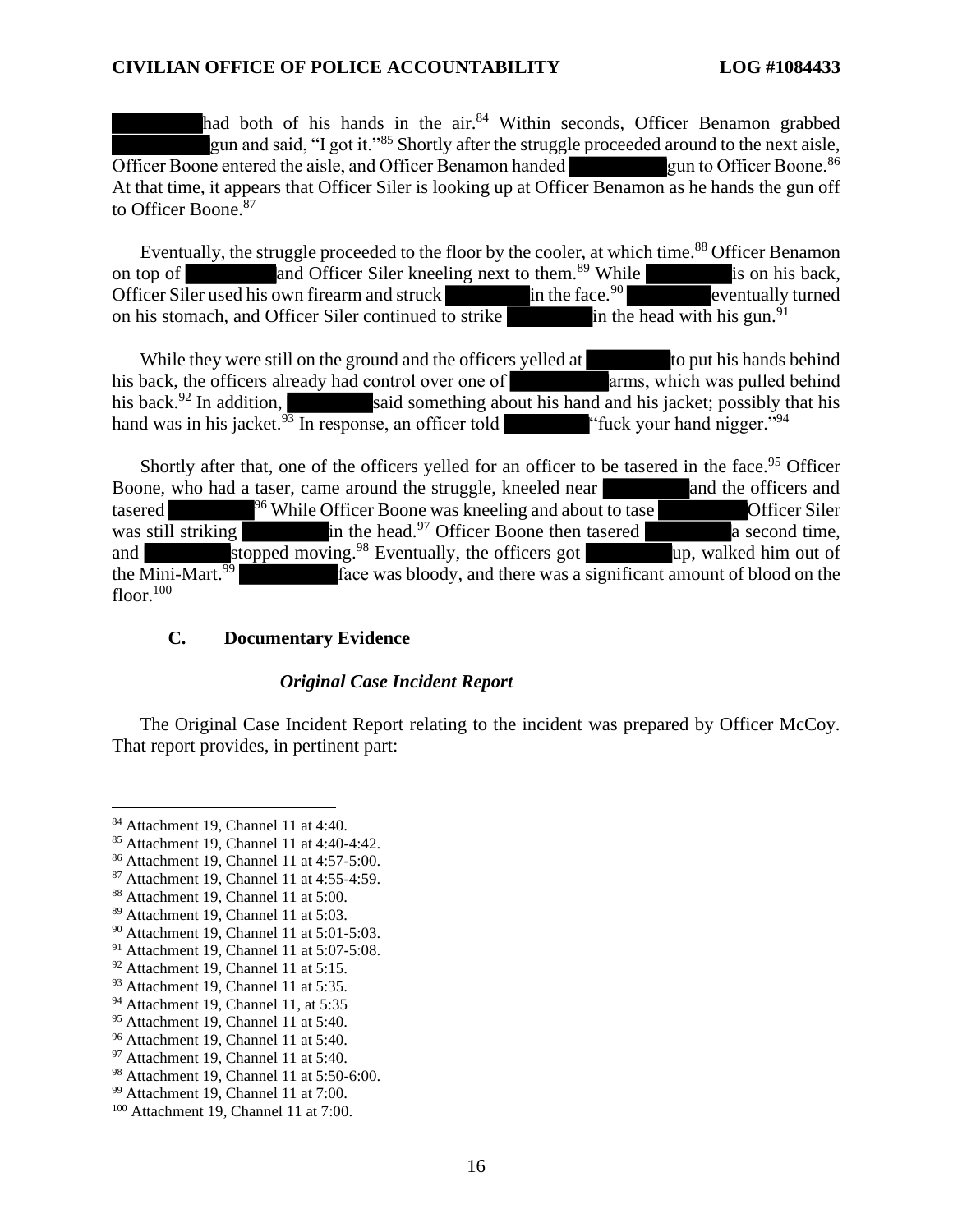Officer Siler, who had his weapon drawn while fearing for his life and knowing the offender to be armed used multiple striking techniques to the offender to stop the escalation of deadly force and gain control of the offender and weapon.  $101$ Officer Siler, who had his weapon drawn while fearing for his life and<br>knowing the offender to be armed used multiple striking techniques to the<br>offender to stop the escalation of deadly force and gain control of the<br>offen

The report does not disclose that was unarmed at some of the times that Officer Siler used those striking techniques. Siler used those striking techniques.

#### Tactical Response Report ("TRR") *Tactical Response Report ("TRR")*

In his Tactical Response Report ("TRR") relating to the incident, Officer Siler reported that In his Tactical Response Report ("TRR") relating to the incident, Officer Siler reported that had attacked him with a weapon, using force likely to cause death or great bodily had attacked him with a weapon, using force likely to cause death or great bodily<br>harm.<sup>102</sup> Officer Siler also reported in his TRR that he used an impact weapon against  $103$  Sergeant Leahy was the TRR's reviewing supervisor.<sup>104</sup> Lieutenant Roman approved the report.<sup>105</sup> In approving the TRR, Lieutenant Roman wrote, in pertinent part:

> After reviewing the information available to me at the time of this incident, including all available video, I have concluded the subject was a high-level assailant and his actions were aggressively offensive towards the officer. R/Lt. concluded that the officer's actions were in compliance with Department Policy and procedure regarding the appropriate use of force. See attached initiation report.<sup>106</sup> After reviewing the information available to me at the time of this incident, including all available video, I have concluded the subject was a high-level assailant and his actions were aggressively offensive towards the o

The TRR does not disclose that was unarmed at some of the times that Officer Siler used an impact weapon against him. used an impact weapon against him.

#### Initiation Report *Initiation Report*

In the Initiation Report relating to the incident, Lieutenant Roman wrote, in pertinent part: In the Initiation Report relating to the incident, Lieutenant Roman wrote, in pertinent part:

Officer Siler, Chavez while attempting to place the above subject under Officer Siler, Chavez while attempting to place the above subject under arrest who was in possession of a firearm, struck the subject about the head arrest who was in possession of a firearm, struck the subject about the head with his firearm, in an attempt to stop escalation of deadly force against the officers and to gain control of the subject and the weapon. During the struggle, the subject disobeyed numerous commands to remove his hands away from the firearm that the subject had control of during the incident. The actions performed by the officers allowed them to gain control of the subject and the firearm preventing officers from using deadly force options. with his firearm, in an attempt to stop escalation of deadly force against the officers and to gain control of the subject and the weapon. During the struggle, the subject disobeyed numerous commands to remove his hands aw

<sup>&</sup>lt;sup>101</sup>Attachment 5.

<sup>&</sup>lt;sup>102</sup> Attachment 8 at p. 1, Part 40

 $103$ Attachment 8 at p. 2, Part #78.

 $104$ Attachment 8 at p. 2, Part #80.

 $105$ Attachment 8 at p. 3, Part #85.

<sup>106</sup> Attachment 8 at p. 3. <sup>106</sup> Attachment 8 at p. 3.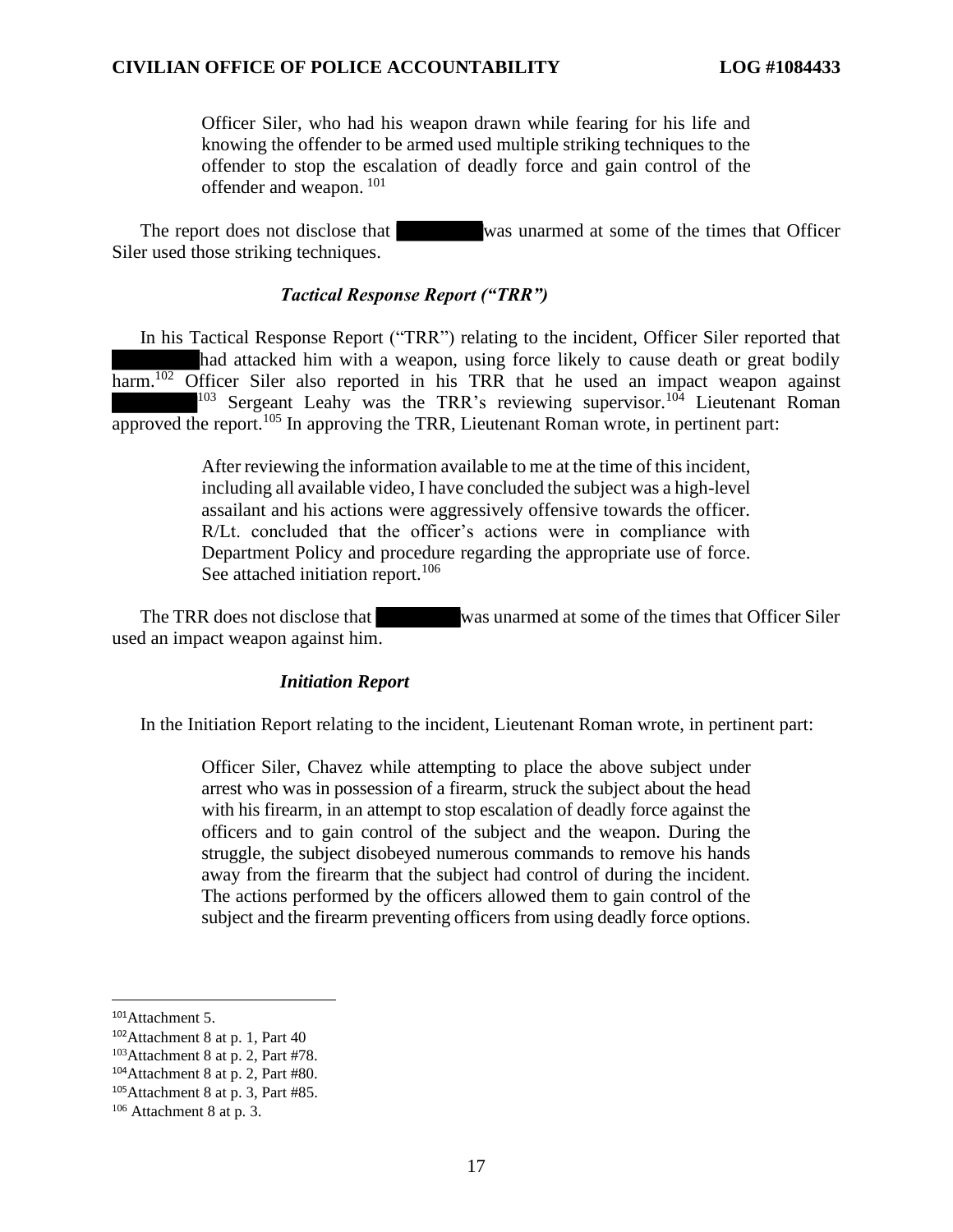This incident requires further investigation. Incident captured on video This incident requires further investigation. Incident captured on video surveillance footage which was provided by the Gas Station. ...<sup>107</sup>

# Inventory Reports *Inventory Reports*

Inventory Reports show that CPD officers inventoried a DVD containing surveillance videos Inventory Reports show that CPD officers inventoried a DVD containing surveillance videos at 8:05 a.m. on the morning of the incident, <sup>108</sup> and that Officer Benamon inventoried a Glock semiautomatic .45 caliber pistol recovered from along with an accompanying loaded magazine.<sup>109</sup> magazine.<sup>109</sup>

# VI. LEGAL STANDARD **VI. LEGAL STANDARD**

For each Allegation COPA must make one of the following findings:

- For each Allegation COPA must make one of the following findings:<br>1. Sustained where it is determined the allegation is supported by a preponderance of the evidence;
- 2. Not Sustained where it is determined there is insufficient evidence to prove the allegations by a preponderance of the evidence; by a preponderance of the evidence;
- 3. Unfounded where it is determined by clear and convincing evidence that an allegation is false or not factual; or
- 4. Exonerated where it is determined by clear and convincing evidence that the conduct described in the allegation occurred, but it is lawful and proper. 3. Unfounded - where it is determined by clear and convincing evidence that an allegation is false<br>or not factual; or<br>4. <u>Exonerated</u> - where it is determined by clear and convincing evidence that the conduct<br>described in

A preponderance of evidence can be described as evidence indicating that it is more likely than not that the conduct occurred and violated Department policy. See Avery v. State Farm Mutual A preponderance of evidence can be described as evidence indicating that it is more likely than<br>not that the conduct occurred and violated Department policy. See Avery v. State Farm Mutual<br>Automobile Insurance Co., 216 Ill of the evidence when it has found to be more probably true than not). If the evidence gathered in<br>an investigation establishes that it is more likely that the misconduct occurred, even if by a narrow<br>margin, then the prepo an investigation establishes that it is more likely that the misconduct occurred, even if by a narrow margin, then the preponderance of the evidence standard is met.

Clear and convincing evidence is a higher standard than a preponderance of the evidence but Clear and convincing evidence is a higher standard than a preponderance of the evidence but<br>lower than the "beyond-a-reasonable doubt" standard required to convict a person of a criminal offense. See e.g., People v. Coan, 2016 IL App (2d) 151036 (2016). Clear and Convincing can be defined as a "degree of proof, which, considering all the evidence in the case, produces the firm and abiding belief that it is highly probable that the proposition . . . is true." Id. at  $\P$  28. offense. See *e.g.*, *People v. Coan*, 2016 IL App (2d) 151036 (2016). Clear and Convincing can be defined as a "degree of proof, which, considering all the evidence in the case, produces the firm and abiding belief that

<sup>107</sup> Attachment 3. <sup>107</sup> Attachment 3.

<sup>108</sup> Attachment 79. <sup>108</sup> Attachment 79.

<sup>109</sup> Attachment 78. <sup>109</sup> Attachment 78.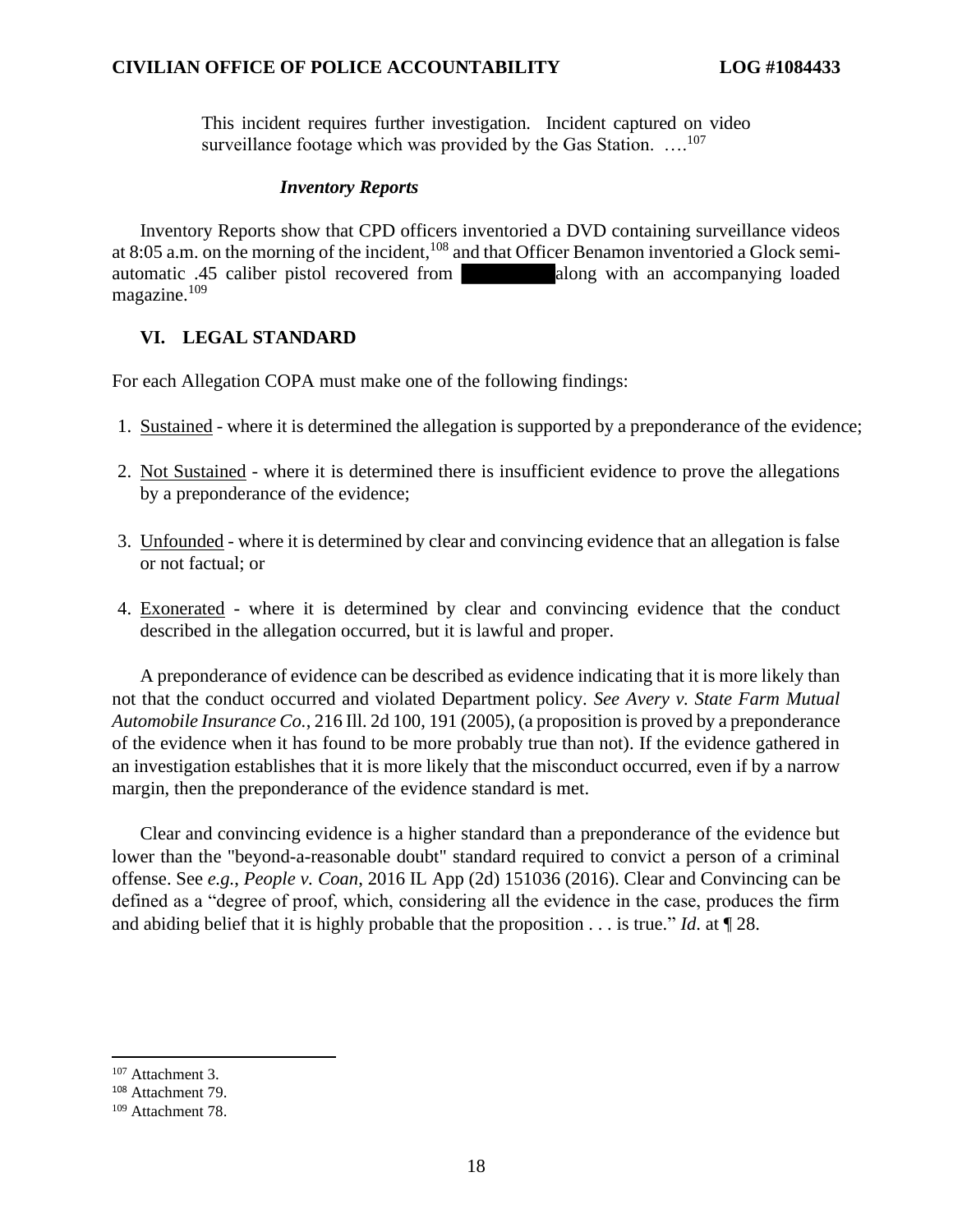### VII. ANALYSIS **VII. ANALYSIS**

### A. Allegations of Improper Detention **A. Allegations of Improper Detention**

An officer may detain individual when the officer reasonably infers from the circumstances An officer may detain individual when the officer reasonably infers from the circumstances that the person is committing, is about to commit, or has committed an offense. $110$ 

In this instance, the evidence shows that a store security guard approached Officers Siler and Benamon at the outset of the incident. Officer Siler told investigators that the security guard then informed the officers that a man wanted by the police was inside the store. According to Officer Siler, the guard then informed the officers that the man had recently committed a serious violent crime — he had fired a gun at another person. Officer Siler then determined that was the subject described by the security guard. Siler, the guard then informed the officers that the man had recently committed a serious violent<br>crime – he had fired a gun at another person. Officer Siler then determined that<br>subject described by the security guard.<br>Ne In this instance, the evidence shows that a store security guard approached Officers Siler and<br>Benamon at the outset of the incident. Officer Siler told investigators that the security guard then<br>informed the officers that

corroborate exactly what the security guard told the officers, and therefore, the evidence fails to corroborate exactly what the security guard told the officers, and therefore, the evidence fails to clearly and convincingly show that the officers reasonably inferred from the circumstances that<br>may have committed a criminal offense. Accordingly, allegation 3 against Officer<br>Benamon is therefore Not Sustained.<sup>111</sup> may have committed a criminal offense. Accordingly, allegation 3 against Officer Benamon is therefore Not Sustained.<sup>111</sup>

#### B. Allegations of Excessive Force **B. Allegations of Excessive Force**

### Officer Siler's use of force. **Officer Siler's use of force.**

A CPD policy entitled, Force Options, General Order 03-02-02, separates an assailant's actions A CPD policy entitled, *Force Options*, General Order 03-02-02, separates an assailant's actions into three distinct classifications: 1.) aggressively offensive without weapons, 2.) actions likely to cause physical injury, and 3.) actions likely to cause death or serious physical injury. Equally important, the second classification expressly includes "a subject who is armed with a deadly weapon and fails to disarm, thereby making subject's actions likely to cause physical injury." COPA finds that was an armed subject who initially failed to disarm and then tried to flee; therefore, for the reasons described below the allegation that Officer Siler used excessive force is sustained. into three distinct classifications: 1.) aggressively offensive without weapons, 2.) actions likely to cause physical injury, and 3.) actions likely to cause death or serious physical injury. Equally important, the second COPA finds that was an armed subject who initially failed to disarm and then tried to flee; therefore, for the reasons described below the allegation that Officer Siler used excessive force is sustained.

### The Confrontation *The Confrontation*

Soon after Officers Siler and Benamon confronted **a** struggle ensued among them. While it was not entirely clear what happened during the initial phase of this struggle, it appeared, based upon available video evidence and the interviews of those involved, that deadly force was not used by either officer during this initial phase of the struggle. As the struggle continued, video evidence provided a better, more complete view of the struggle. During this time, was captured telling the officers that he was not going to shoot.<sup>112</sup> The officers yelled at to put his hands in the air. who had one hand in the air while the other hand was being put his hands in the air. who had one hand in the air while the other hand was being While it was not entirely clear what happened during the initial phase of this struggle, it appeared, based upon available video evidence and the interviews of those involved, that deadly force was not used by either offic

<sup>&</sup>lt;sup>110</sup> See 725 ILCS 5/107-14(a); Terry v. Ohio, 392 U.S. 1 (1968); CPD Special Order S03-14-09 *Investigatory Stop* System (effective June 10, 2016 – July 10, 2017). System (effective June 10, 2016 — July 10, 2017).

<sup>111</sup> COPA did not serve formal allegations of improper detention upon Officer Siler. <sup>111</sup> COPA did not serve formal allegations of improper detention upon Officer Siler.

<sup>112</sup> Attachment 19, Channel 11 at 4:30. <sup>112</sup> Attachment 19, Channel 11 at 4:30.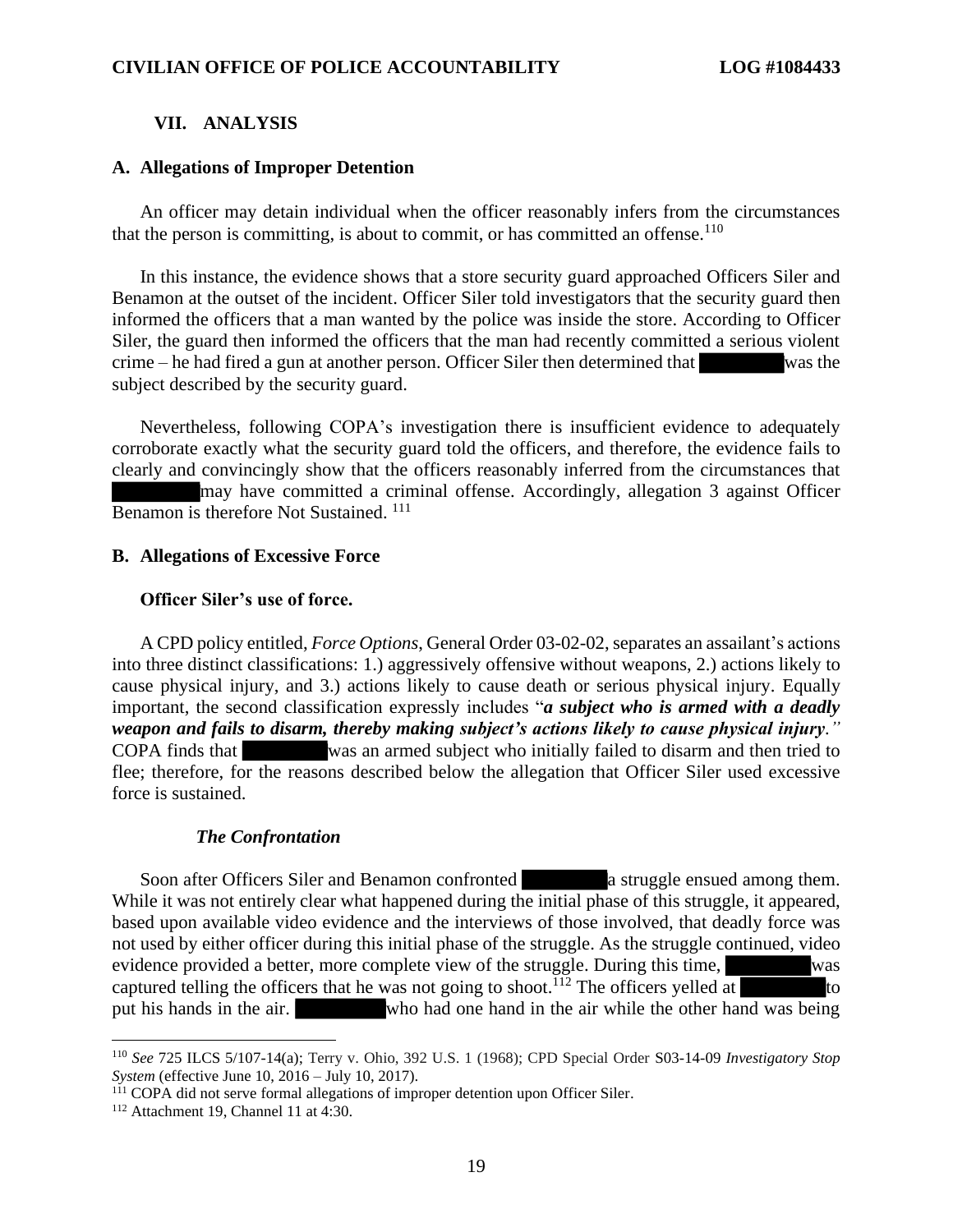held by Officer Benamon, was recorded telling the officers he had his hand up.<sup>113</sup> Meanwhile,<br>Officer Siler, using both of his hands, placed the barrel of his firearm directly against<br>head. At one point, the video footage Officer Siler, using both of his hands, placed the barrel of his firearm directly against<br>head. At one point, the video footage showed with both of his hands in the air.<sup>114</sup> Soon head. At one point, the video footage showed thereafter, Officer Benamon grabbed gun and stated, "I got it."<sup>115</sup> From this point forward, neither officer instructed to put his hands up; instead, both officers only asked to place his hands behind his back. As the struggle moved over to the next aisle, Officer Siler grasped by the shirt and then intermittently pistol-whipped in the face<br>or aimed the barrel of his firearm directly against<br>head. Around this time, Officer or aimed the barrel of his firearm directly against Boone entered the aisle and Officer Benamon handed firearm to Officer Boone.<sup>116</sup> It appeared that Officer Siler looked up at Officer Benamon as he handed the firearm off to Officer to place his hands behind his back. As the struggle moved over to the next aisle, Officer<br>Siler grasped<br>or aimed the barrel of his firearm directly against<br>Boone entered the aisle and Officer Benamon handed<br>and Around this Benamon kneeled on who was on the ground in a prone position, and Officer Siler<br>kneeled next to them.<sup>119</sup> While was on the ground, Officer Siler continued to pistolkneeled next to them.<sup>119</sup> While was on the ground, Officer Siler continued to pistolwhip in the face with a firearm, point the barrel of a firearm directly against whip in the face with a firearm, point the barrel of a firearm directly against<br>head, or ask assisting officers to tase force by Officer Siler only stopped once lied motionless on the ground, seemingly unconscious. unconscious.

### Officer Siler's Decision to Use Force *Officer Siler's Decision to Use Force*

There is a distinct difference between an officer's subjective belief that a firearm may be used There is a distinct difference between an officer's subjective belief that a firearm may be used against them and an officer that can factually articulate a specific imminent deadly threat against them: the former is conjecture while the latter is an actual situation based in fact. In this case, COPA finds that Officer Siler's decision to use deadly force was based upon unreasonable conjecture and not upon objective facts that would lead a reasonable officer to use deadly force. conjecture and not upon objective facts that would lead a reasonable officer to use deadly force. against them and an officer that can factually articulate a specific imminent deadly threat against<br>them: the former is conjecture while the latter is an actual situation based in fact. In this case,<br>COPA finds that Office

Significantly, the video captured holding his hands up, telling the officers that his hand(s) are up, and telling the officers that he was not going to shoot. Additionally, at no point in the video was there any evidence of kicking, punching, or physically attacking either officer. Neither officer during their respective interviews claimed that physically attacked them, nor was there any alleged injury to either officer to support such an attack. Equally attacked them, nor was there any alleged injury to either officer to support such an attack. Equally important, Officer Benamon, who was closely involved in the struggle, told COPA investigators<br>the was trying to *flee* the store.<br>Factually, was disarmed early on during the struggle, but Officer Siler told COPA the was trying to *flee* the store. Significantly, the video captured<br>holding his hands up, telling the officers that his<br>hand(s) are up, and telling the officers that he was not going to shoot. Additionally, at no point in<br>the video was there any evidence o

Factually, was disarmed early on during the struggle, but Officer Siler told COPA investigators he was not aware of being disarmed. However, COPA finds Officer Siler's recollection questionable. First, the video captured Officer Benamon verbally acknowledge gaining control of firearm — this is something Officer Siler's should have heard, as he was in close proximity to Officer Benamon during this acknowledgment. Second, video investigators he was not aware of **Lands** being disarmed. However, COPA finds Officer Siler's recollection questionable. First, the video captured Officer Benamon verbally acknowledge gaining control of **Container and Cont** 

<sup>113</sup> Attachment 19, Channel 11 at 4:37. <sup>113</sup> Attachment 19, Channel 11 at 4:37.

 $114$  Attachment 19, Channel 11 at 4:40.

<sup>115</sup> Attachment 19, Channel 11 at 4:40-4:42. <sup>115</sup> Attachment 19, Channel 11 at 4:40-4:42.

<sup>116</sup> Attachment 19, Channel 11 at 4:57-5:00. <sup>116</sup> Attachment 19, Channel 11 at 4:57-5:00.

<sup>117</sup> Attachment 19, Channel 11 at 4:55-4:59. <sup>117</sup> Attachment 19, Channel 11 at 4:55-4:59.

<sup>118</sup> Attachment 19, Channel 11 at 5:00. <sup>118</sup> Attachment 19, Channel 11 at 5:00.

<sup>119</sup> Attachment 19, Channel 11 at 5:03. <sup>119</sup> Attachment 19, Channel 11 at 5:03.

<sup>120</sup> Attachment 19, Channel 11 at 5:01-5:03. <sup>120</sup> Attachment 19, Channel 11 at 5:01-5:03.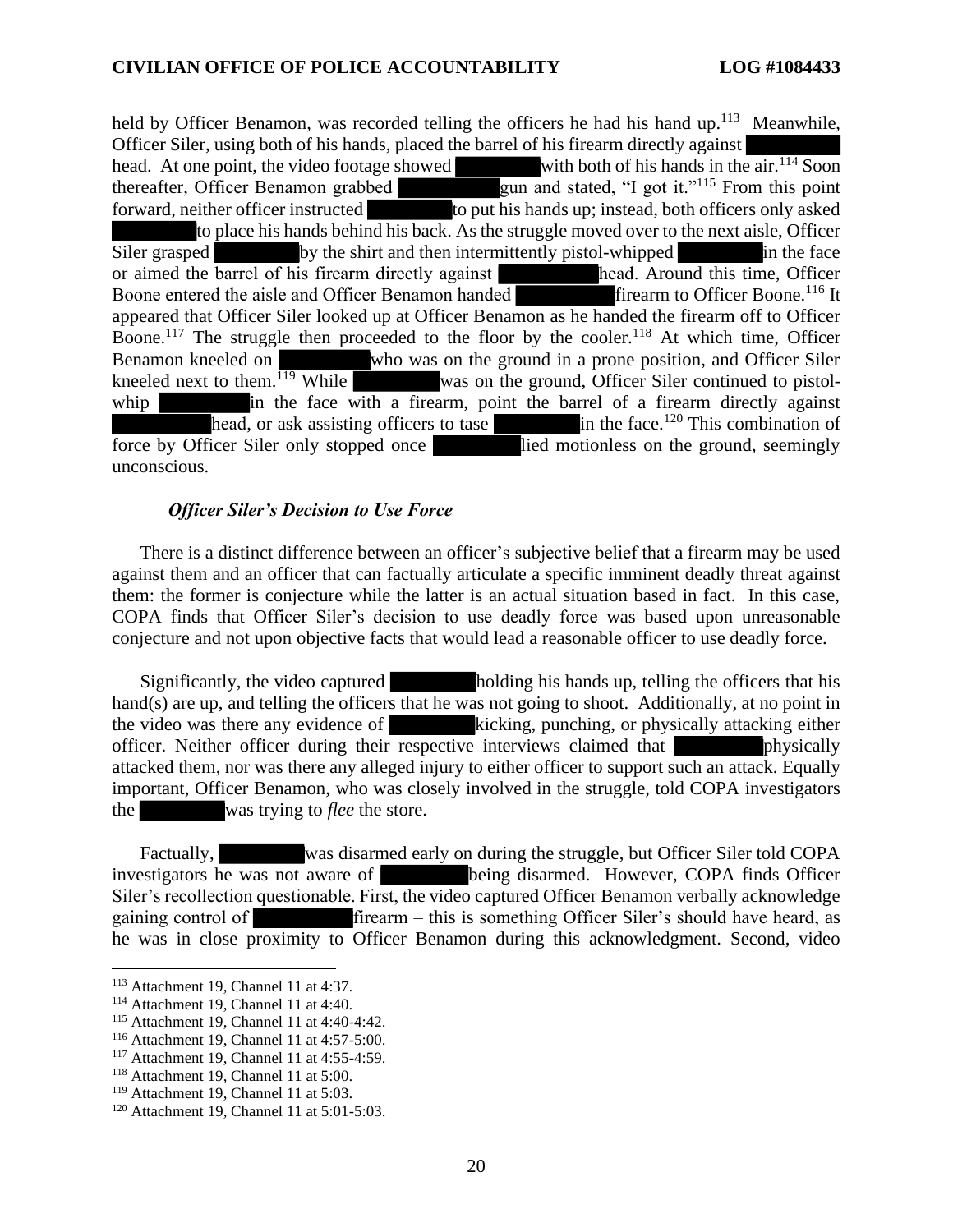captured Officer Siler looking up at firearm as Officer Benamon passed the firearm captured Officer Siler looking up at **the set of the set of the set of the set of the set of the set of the set of the set of the set of the set of the set of the set of the set of the set of the set of the set of the set** to put his hands behind his back, as opposed to also instructing to put his hands up or to let go the firearm, suggesting Officer Siler was aware that Officer Benamon had weapon. Nevertheless, COPA finds Officer Siler's actual awareness of who had firearm and when a moot point, as deadly force is not permitted to disarm an individual per CPD policy. individual per CPD policy. to put his hands behind his back, as opposed to also instructing to put his hands up or to let go the firearm, suggesting Officer Siler was aware that Officer Benamon had weapon. Nevertheless, COPA finds Officer Siler's ac

While both officers expressed some concern during their interviews that could use While both officers expressed some concern during their interviews that<br>his firearm against them and both even speculated that<br>possibly had second firearm, both officers failed to articulate specific facts that led them to the reasonable belief that both officers failed to articulate specific facts that led them to the reasonable belief that intended to use a firearm as deadly force against the officers, or that he had more than one firearm.<br>In fact, this lack of articulation by the officers was consistent with video evidence that arguably<br>depicted trying to c In fact, this lack of articulation by the officers was consistent with video evidence that arguably depicted trying to comply by raising his hands, telling the officers he was not going to shoot, and confirmed was not physically fighting back. In other words, the officers failed to articulate any specific threat from involving a firearm because there was no such threat. And while the video did depict a struggle among all three, it is difficult to discern whether was actively trying to flee or was caught between two officers struggling over a subject who was trying to comply. Either way, armed or unarmed, fleeing or compliant, absent an articulable threat of deadly force, CPD policy does simply does not permit any officer to use deadly force to disarm a subject. *deadly force to disarm a subject.* failed to articulate any specific threat from<br>such threat. And while the video did depict a struggle among all three, it is difficult to discern<br>whether was actively trying to flee or was caught between two officers strugg

# Deadly Force *Deadly Force*

While applicable CPD policy at the time of this incident does not specifically enumerate strikes While applicable CPD policy at the time of this incident does not specifically enumerate strikes to the head as deadly force, current CPD policy does. Consequently, COPA finds that CPD's past and less comprehensive policies have no effect in rendering what is currently and expressly considered deadly force by CPD as not deadly force at the time of the incident. Accordingly, COPA finds direct mechanical strikes with a firearm to an individual's face to be deadly force. to the head as deadly force, current CPD policy does. Consequently, COPA finds that CPD's past<br>and less comprehensive policies have no effect in rendering what is currently and expressly<br>considered deadly force by CPD as n

**Threat to Shoot in the Head.** 

Aiming a firearm directly against an individual's head is unquestionably a threat to shoot that individual. While Officer Siler told COPA investigators during his interview that the goal was to control hands, and by extension, firearm, the video unequivocally proves that Officer Siler spent a significant part of his struggle with pointing a firearm directly against head and/or pistol-whipping in the face. COPA finds such a course of action by Officer Siler imprudent, and in violation of not only CPD's use of force polices (as discussed above), but also the Department's Rule 38, a prohibition against any unlawful or unnecessary uses or displays of a weapon. Aiming a firearm directly against an individual's head is unquestionably a threat to shoot that<br>individual. While Officer Siler told COPA investigators during his interview that the goal was to<br>control hands, and by extens directly against<br>a course of action by Officer Siler imprudent, and in violation of not only CPD's use of force<br>polices (as discussed above), but also the Department's Rule 38, a prohibition against any unlawful<br>or *unnece* 

COPA finds nothing necessary or proportional about Officer Siler's decision to aim the barrel<br>of his firearm directly against<br>Siler to strike<br>Siler to strike<br>Siler reasoned that pistol-whipping<br>Siler reasoned that pistol-w of his firearm directly against head, nor was it necessary or proportional for Officer Siler to strike repeatedly with his firearm (pistol-whipping). When questioned, Officer Siler reasoned that pistol-whipping was reasonable and necessary, and justified his actions as an exhibit of self-control by not discharging his firearm at COPA finds such actions as an exhibit of self-control by not discharging his firearm at COPA finds such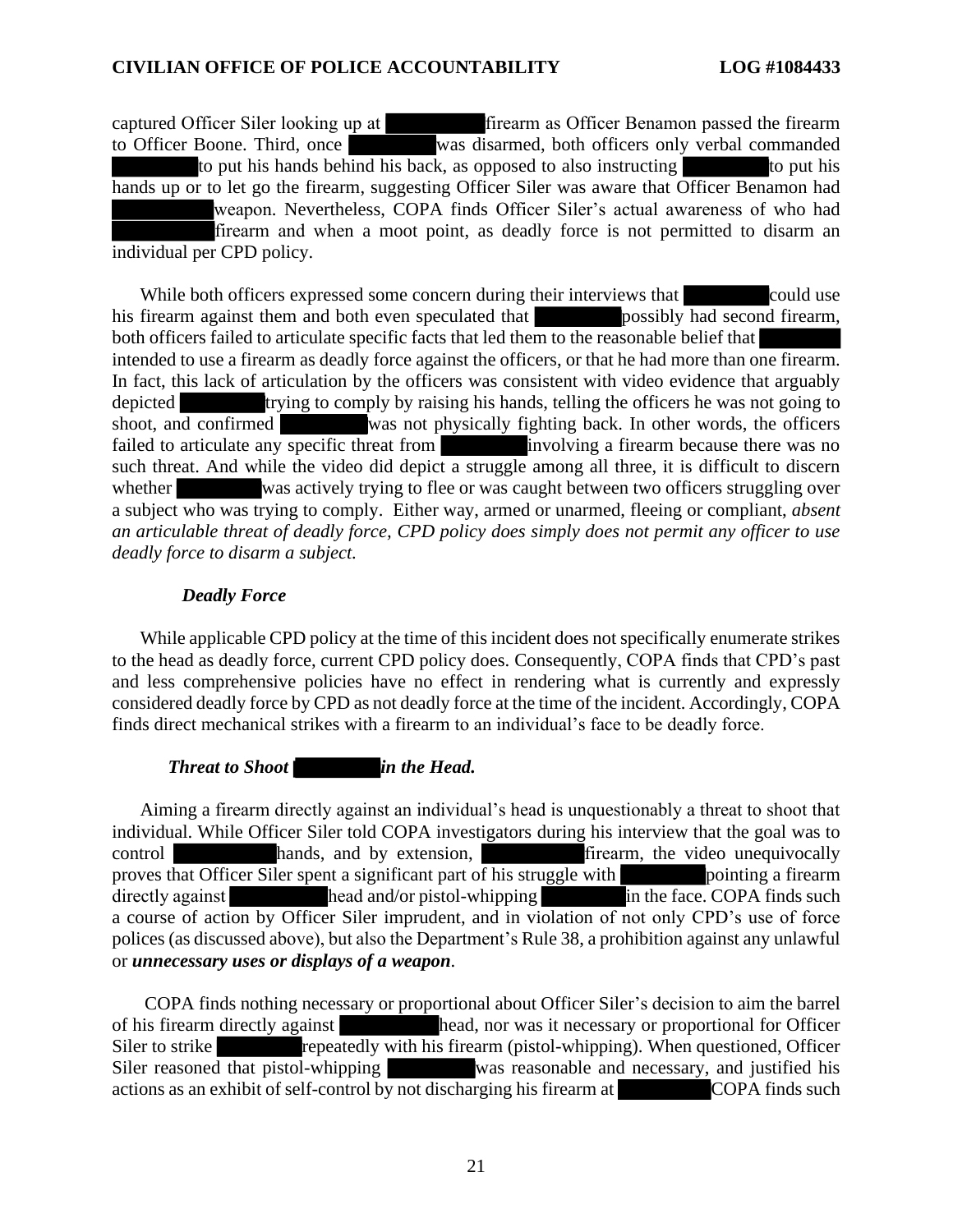a justification absurd, and at odds with common sense and the training of a reasonable officer. First, the use of a firearm by an officer as deadly force is a measure of last resort, and an officer's firearm should only be used safely and in controlled manner consistent with the officer's training. Secondly, and consistent with this first principal, it was unsafe for Officer Siler to aim his weapon Secondly, and consistent with this first principal, it was unsafe for Officer Siler to aim his weapon<br>directly against head, as such a tactic during a struggle comes with no guarantee against an accidental discharge, which could have injured or killed, **Configure 19** Officer Benamon, Officer Siler, or other responding officers or bystanders. Such an action became even more dangerous when Officer Siler b Officer Siler, or other responding officers or bystanders. Such an action became even more dangerous when Officer Siler began pistol-whipping with his firearm, as the firearm was pointed/aimed in all different directions. Furthermore, by unnecessarily placing his firearm in was pointed/aimed in all different directions. Furthermore, by unnecessarily placing his firearm in close proximately to **a** Officer Siler presented an opportunity to disarm him. Finally, as described above, per CPD policy Officer Siler could not use deadly force to disarm Finally, as described above, per CPD policy Officer Siler could not use deadly force to disarm COPA finds that Officer Siler's argument the he used a less-lethal form of deadly force by pistol-whipping to be without merit. by pistol-whipping to be without merit. a justification absurd, and at odds with common sense and the training of a reasonable officer.<br>First, the use of a firearm by an officer as deadly force is a measure of last resort, and an officer's<br>firearm should only be

## Threat to Tase in The Face *Threat to Tase in The Face*

Towards the end of the altercation, Officer Siler asked assisting Officers to tase in the face. During his interview with COPA investigators, Officer Siler offered that he never intended to have anyone actually tase in the face and that his request was just a verbal Towards the end of the altercation, Officer Siler asked assisting Officers to tase<br>the face. During his interview with COPA investigators, Officer Siler offered that he never<br>intended to have anyone actually tase<br>threat to threats by officers asserting non-permissible uses of force are not sanctioned anywhere in the threats by officers asserting non-permissible uses of force are not sanctioned anywhere in the CPD's use of force policies. Moreover, such conduct is contrary to the principles of de-escalation. CPD's use of force policies. Moreover, such conduct is contrary to the principles of de-escalation. Second, Officer Siler's explanation requires COPA to except the premise that Officer Siler would Second, Officer Siler's explanation requires COPA to except the premise that Officer Siler would never tase an individual in the face, presumably because of the cruel and dangerous nature of such never tase an individual in the face, presumably because of the cruel and dangerous nature of such<br>an action, yet Officer Siler repeatedly pistol-whipped<br>during the same encounter. COPA cannot reconcile these points. Therefore, COPA extends little credit to Officer Siler's explanation that he never intended for the tased in the face.

For the reasons outlined above, COPA finds the evidence shows by a preponderance that Officer Siler's use of force was excessive Accordingly, the Allegation that Officer Siler used excessive force is sustained. COPA cannot reconcile these points. Therefore, COPA extends little credit to Officer Siler's<br>explanation that he never intended for<br>For the reasons outlined above, COPA finds the evidence shows by a preponderance that<br>Offi

# II. Officer Benamon's use of force. **II. Officer Benamon's use of force.**

Despite disarming and perceiving as fleeing subject, something Officer Benamon told COPA investigators multiple times during his interview, Officer Benamon used closed hand strikes against **A** fleeing, disarmed subject, such as **Falls** Benamon told COPA investigators multiple times during his interview, Officer Benamon used<br>closed hand strikes against A fleeing, disarmed subject, such as **a state of the set of the set of the set of the set of the set of** create distance between them and the arresting officer(s) with the intent to avoid physical control create distance between them and the arresting officer(s) with the intent to avoid physical control or defeat the arrest. Direct Mechanical strikes, such as punching, are not permitted against an active resister. Accordingly, allegation 1 against officer Benamon is sustained. resister. Accordingly, allegation 1 against officer Benamon is sustained.

# III. Officer Boone's use of force. **III. Officer Boone's use of force.**

When officer Boone deployed his taser, is on the ground, in a prone position, with Officers Benamon and Siler Kneeling and/or applying pressure to back/body. Officers Benamon and Siler Kneeling and/or applying pressure to back/body.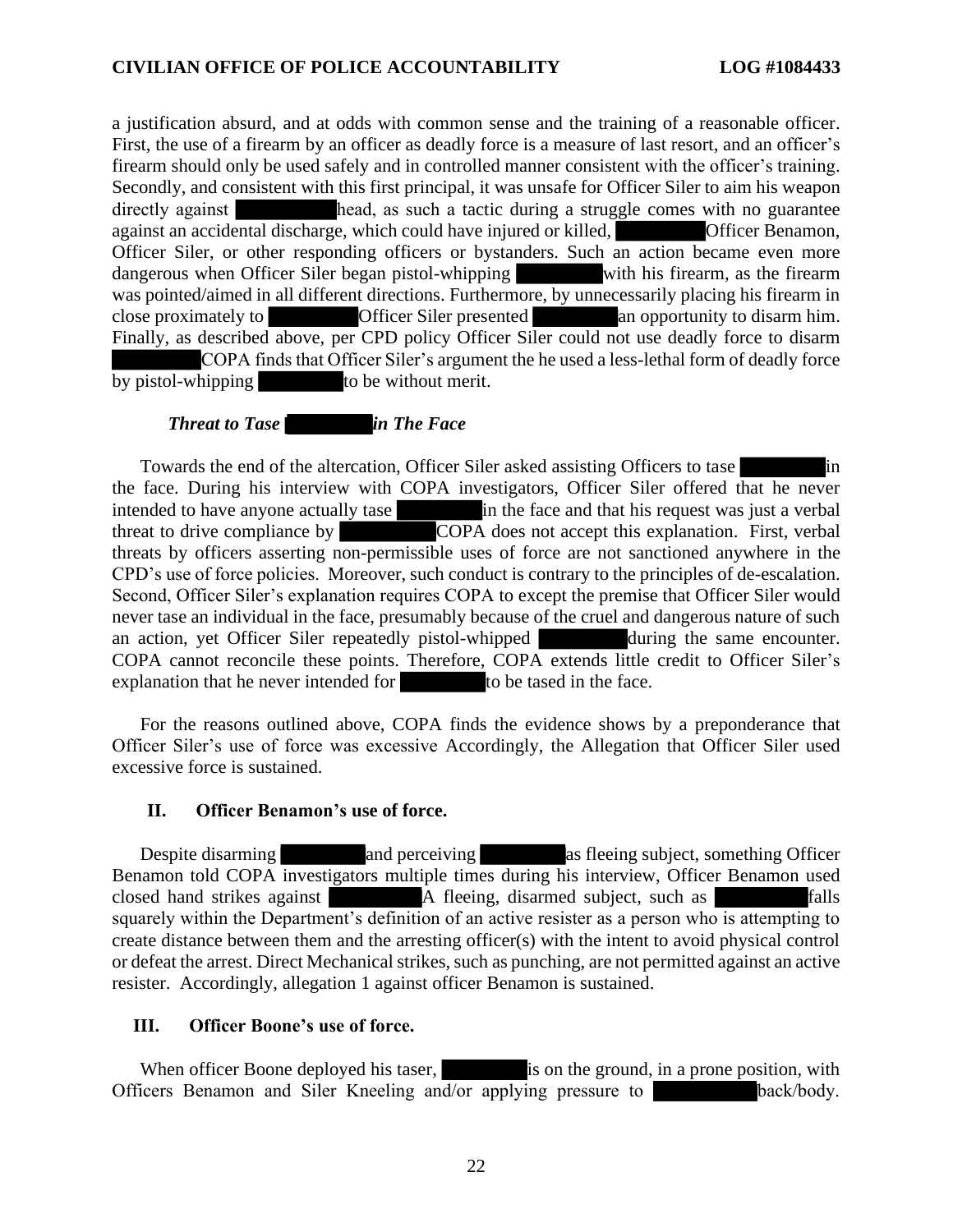is well under control. Neither officer commands to stop resisting, implying that he is not. Officer Siler is pointing his firearm directly against<br>is not an assailant fighting back against the officers.<br>In the sisting and trying to get is not an assailant fighting back against the officers. away. At best, was a passive resister for not placing his hands behind his back as instructed to by Officers Siler and Benamon. Arguably, was incapable of placing his hands behind his back due to the officers' actions. Because was only a passive resistor, the use of the taser was not a permitted. Accordingly, allegation 1 against officer Boone is the use of the taser was not a permitted. Accordingly, allegation 1 against officer Boone is sustained. sustained. that he is not. Officer Siler is pointing his firearm directly against<br>is not an assailant fighting back against the officers.<br>away. At best, was a passive resister for not placing his hands behind his back as<br>instructed t

### C. Rule 14 Allegation against Officer Boone and Clark **C. Rule 14 Allegation against Officer Boone and Clark**

There is sufficient evidence to sustain Allegation 4 against Officer Boone by a preponderance There is sufficient evidence to sustain Allegation 4 against Officer Boone by a preponderance of the evidence. During his interviews with COPA investigators, Officer Boone stated that during of the evidence. During his interviews with COPA investigators, Officer Boone stated that during<br>the incident, he never saw Officer Siler pistol-whip<br>about the face and/or point a firearm directly against head. COPA finds this assertion more likely than not improbable, and therefore, a false statement to COPA investigators.

The videotape footage showed Officer Boone in close proximity to the struggle among and the Officers when Officer Siler pistol-whipped and pointed his weapon pointed against head. In fact, the whole reason Officer Boone arrived was assist Officers Siler and Boone and it is clear from the video that Officer Boone's attention was focused on the struggle from the time Officer Boone arrived to when the struggle concluded. Officer Boone even moved from behind the struggle to in front of it, a better vantage point, and then actively became involved in the struggle by tasing when asked to do so by Officer Siler. While Officer Boone may not have seen every strike to head/face or every time Officer Siler even moved from behind the struggle to in front of it, a better vantage point, and then actively<br>became involved in the struggle by tasing<br>Officer Boone may not have seen every strike to<br>pointed the firearm against<br>head, h any of it, especially considering Officer Boone's proximity to the struggle, his role as an assisting any of it, especially considering Officer Boone's proximity to the struggle, his role as an assisting officer, his clear visual focus seen on the video, and his ultimate involvement in the struggle. officer, his clear visual focus seen on the video, and his ultimate involvement in the struggle. Accordingly, COPA find Officer Boone falsely denied what he witnessed. therefore, a false statement to COPA investigators.<br>The videotape footage showed Officer Boone in close proximity to the struggle among<br>and the Officers when Officer Siler pistol-whipped<br>pointed against<br>head. In fact, the

COPA also finds that Officer Boone's false denial was willing and material. Officer Boone Accordingly, COPA find Officer Boone falsely denied what he witnessed.<br>COPA also finds that Officer Boone's false denial was willing and material. Officer Boone<br>was provided ample opportunity to explain, clarify what he di despite two interviews and multiple questions probing Officer Boone's account, he consistently despite two interviews and multiple questions probing Officer Boone's account, he consistently and willingly maintained that he had not witnessed Officer Siler use of force. Arguably, the majority of all responses made by an officer during an investigator's line of questioning in the course of a misconduct investigation are material. In this instance, Officer Boone's responses regarding his perception when asked, under allegation, why he had not intervened or reported Officer Siler's use of force are unquestionably material — claiming to have not witnessed this was Officer Siler's use of force are unquestionably material – claiming to have not witnessed this was his defense. his defense. and willingly maintained that he had not witnessed Officer Siler use of force. Arguably, the majority of all responses made by an officer during an investigator's line of questioning in the course of a misconduct investiga

As expressed above, COPA found Officer Boone's denial of witnessing Officer Siler's use of As expressed above, COPA found Officer Boone's denial of witnessing Officer Siler's use of force improbable, and that the officer willingly denied this during both interviews, and his response was false and material. The fact that Officer Boone's false statement was in direct response to his own pending allegation, demonstrates that his false statement was intentional. Accordingly, allegation 4 against Officer Boone is sustained. was false and material. The fact that Officer Boone's false statement was in direct response to his own pending allegation, demonstrates that his false statement was intentional. Accordingly, allegation 4 against Officer B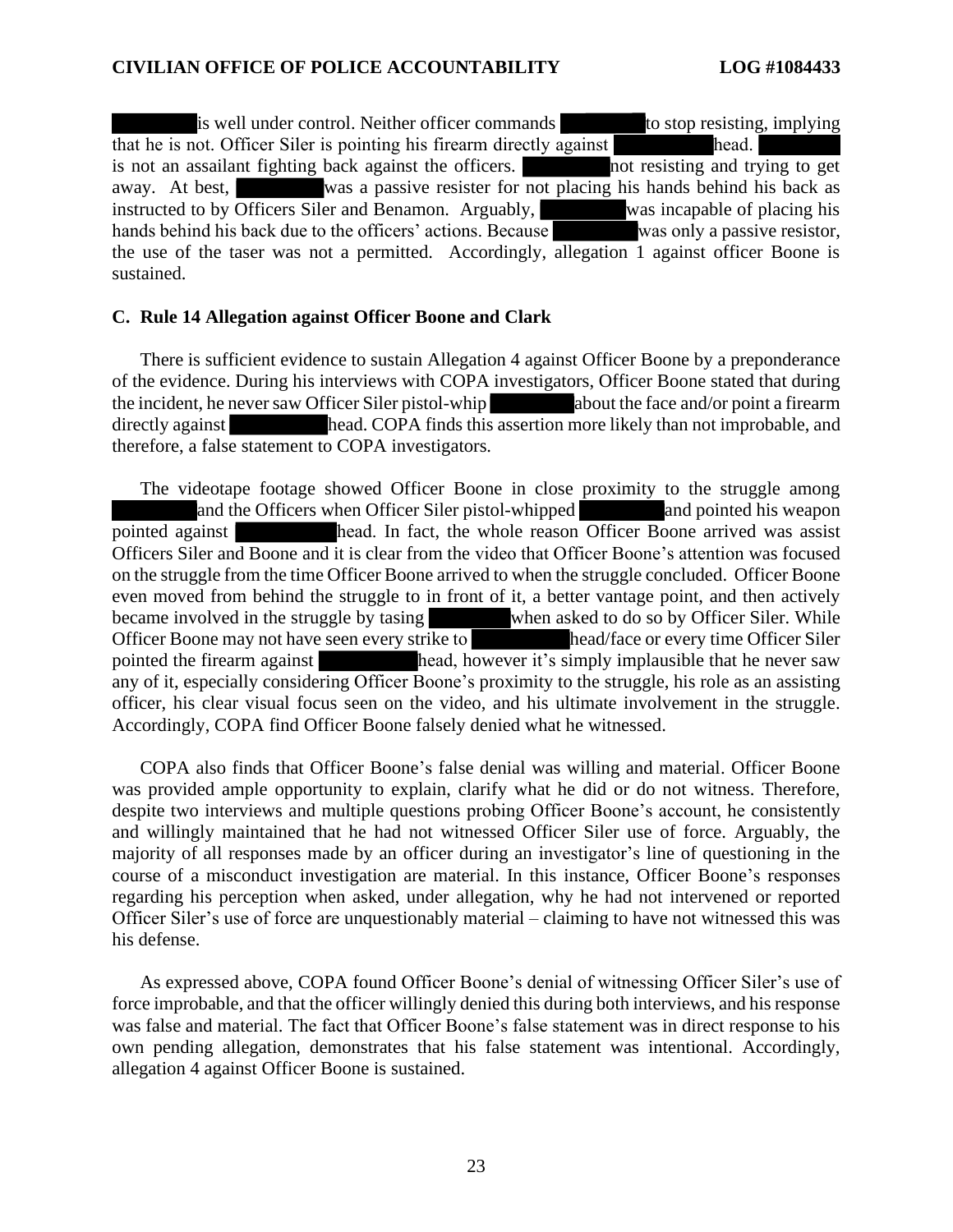Officer Clark also denied and/or did not recall witnessing any excessive force used by Officer Officer Clark also denied and/or did not recall witnessing any excessive force used by Officer Siler against **Like Officer Boone, COPA also finds that Officer Clark may not have** noticed every strike to head/face or every time Officer Siler pointed the firearm against head; however, it is simply implausible that he never saw any of it, especially considering Officer Clark's proximity to the struggle, his role as an assisting officer, his clear visual focus seen on the video, and his ultimate involvement in the struggle. Accordingly, COPA finds Officer Clark falsely denied what he witnessed. Furthermore, for the same reasons outlined above with regard to Officer Boone, COPA also finds Officer Clark's denial to be material and willful. Accordingly, allegation 3 against Officer Clark is sustained. noticed every strike to head/face or every time Officer Siler pointed the firearm<br>against head; however, it is simply implausible that he never saw any of it, especially<br>considering Officer Clark's proximity to the struggl visual focus seen on the video, and his ultimate involvement in the struggle. Accordingly, COPA<br>finds Officer Clark falsely denied what he witnessed. Furthermore, for the same reasons outlined<br>above with regard to Officer

In sum, COPA found both officers' accounts maximized their lack of involvement, minimized In sum, COPA found both officers' accounts maximized their lack of involvement, minimized their accountability, and neither officer was forthcoming in their interviews with COPA. Such conduct was in violation of Rules 14 and 51. conduct was in violation of Rules 14 and 51.

# D. Allegations of Failure to Intervene121 **D. Allegations of Failure to Intervene**<sup>121</sup>

### Officer Benamon *Officer Benamon*

It is alleged that Officer Benamon failed to intervene when Officer Siler used excessive force against When Officer Benamon saw Officer Siler pistol-whipping and/or point the firearm directly against head, particularly after Officer Benamon himself had taken the gun from held the gun up to give to Officer Boone, and announced that It is alleged that Officer Benamon failed to intervene when Officer Siler used excessive force<br>against<br>when Officer Benamon saw Officer Siler pistol-whipping<br>point the firearm directly against<br>had taken the gun from<br>held t impermissible. Equally important, Officer Benamon told COPA investigators that was trying to flee. Although Officer Benamon should have stopped Officer Siler from using deadly<br>force, at a minimum, Officer Benamon had ample opportunity and time to continue to<br>communicate to Officer Siler to ensure that Of force, at a minimum, Officer Benamon had ample opportunity and time to continue to communicate to Officer Siler to ensure that Officer Siler knew that he had retrieved gun. Instead, he permitted Officer Siler to continually pistol-whip when such force was inappropriate. Accordingly, Allegation 5 is sustained against Officer Benamon. inappropriate. Accordingly, Allegation 5 is sustained against Officer Benamon.

# Officers Boone and Clark *Officers Boone and Clark*

As with Officer Benamon, Officer Boone also knew that had been disarmed. Therefore, Officer Boone had a duty to intervene and stop Officer Siler from using deadly force when it was not warranted. Again, at a minimum, Officers Boone and Clark should have continued to communicate that fact to Officer Siler. Accordingly, Allegation 3 is sustained against Officer Boone and so is allegation 2 against Officer Clark Boone and so is allegation 2 against Officer Clark As with Officer Benamon, Officer Boone also knew that had been disarmed.<br>Therefore, Officer Boone had a duty to intervene and stop Officer Siler from using deadly force<br>when it was not warranted. Again, at a minimum, Offic

<sup>&</sup>lt;sup>121</sup> At the time of the incident, it was well-established in law that police officers owed a duty to intervene to prevent  $^{121}$  At the time of the incident, it was well-established in law that police officers owed a duty to intervene to prevent other officers from infringing the constitutional rights of civilians. See Yang v. Hardin, 37 F. 1994). 1994).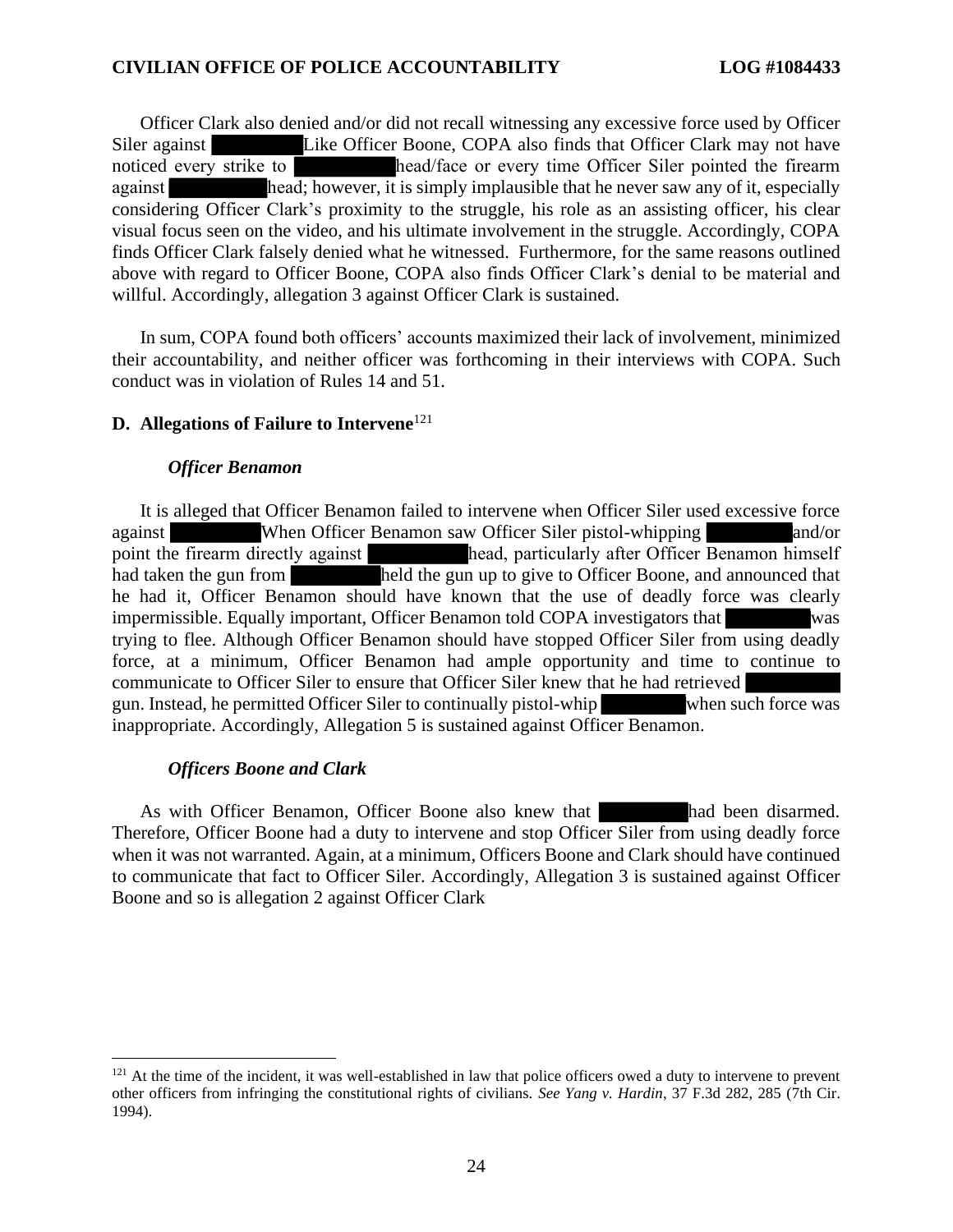### E. Allegations of Failure to Report **E. Allegations of Failure to Report**

#### Officer Benamon *Officer Benamon*

CPD Rule of Conduct 22 imposes a duty upon CPD officers to report improper conduct on the CPD Rule of Conduct 22 imposes a duty upon CPD officers to report improper conduct on the part of other officers; that rule was in effect at the time of the incident.<sup>122</sup> Because Officer Benamon knew that had been disarmed and believed that he was attempting to flee, he should have known that Officer Siler was using excessive force. Accordingly, Officer Benamon had a duty to report Officer Siler's improper conduct, and Allegation 4 is sustained against Officer Benamon. have known that Officer Siler was using excessive force. Accordingly, Officer Benamon had a duty to report Officer Siler's improper conduct, and Allegation 4 is sustained against Officer Benamon.

# Officer Boone and Clark *Officer Boone and Clark*

As with Officer Benamon, Officers Boone and Clark knew that had been disarmed and therefore knew that Officer Siler was using excessive force. Therefore, Officer Boone had a duty to report Officer Siler's use of excessive force. Accordingly, Allegation 2 against Officer Boone is sustained and so it allegation 1 against Officer Clark. and therefore knew that Officer Siler was using excessive force. Therefore, Officer Boone had a duty to report Officer Siler's use of excessive force. Accordingly, Allegation 2 against Officer Boone is sustained and so it

### F. Allegations of Verbal Abuse **F. Allegations of Verbal Abuse**

In addition to recorded video capturing the conduct, Officer Benamon has admitted to the conduct alleged. Therefore, Allegation 2 against Officer Benamon is sustained. conduct alleged. Therefore, Allegation 2 against Officer Benamon is sustained.

### G. Allegations against Sgt. Leahy and Lieutenant Roman **G. Allegations against Sgt. Leahy and Lieutenant Roman**

The allegations against Sergeant Leahy and Lieutenant Roman are supported by the preponderance of the evidence and sustained. preponderance of the evidence and sustained.

At the time of the incidents, CPD General Order G03-02-05 imposed duties upon all CPD members to be accurate and thorough in reporting use of force incidents.<sup>123</sup> The directive also imposed certain specific responsibilities upon TRR reviewing supervisors. Among those are the responsibility to ensure that required information is recorded in appropriate reports<sup>124</sup> and the responsibility to return a TRR to the involved member if incomplete or insufficient.<sup>125</sup> At the time of the incidents, CPD General Order G03-02-05 imposed duties upon all CPD<br>members to be accurate and thorough in reporting use of force incidents.<sup>123</sup> The directive also<br>imposed certain specific responsibiliti

The evidence shows that Sergeant Leahy breached those duties of accuracy and thoroughness when he approved the Original Case Incident Report relating to the incident, because that report stated that was armed, but it omitted the fact that was unarmed at times when Officer Siler struck him. That omission made the Original Case Incident Report deceptive, necessarily misleading struck him. That omission made the Original Case Incident Report deceptive, necessarily misleading any reader to incorrectly conclude that was armed with a gun at all times that Officer Siler struck him. struck him The evidence shows that Sergeant Leahy breached those duties of accuracy and thoroughness when<br>he approved the Original Case Incident Report relating to the incident, because that report stated that<br>was armed, but it omitt

<sup>&</sup>lt;sup>122</sup> CPD General Order G03-02 Use of Force (effective October 16, 2017), Section V.B, expressly provides that CPD members who directly observe a use of excessive force must report it to a supervisor as soon as practicable. members who directly observe a use of excessive force must report it to a supervisor as soon as practicable.

<sup>&</sup>lt;sup>123</sup> CPD General Order G03-02-05 *Incidents Requiring the Completion of a Tactical Response Report* (effective August 18, 2016 - October 16, 2017), Section II. August 18, 2016 - October 16, 2017), Section II.

<sup>&</sup>lt;sup>124</sup> *Id.*, Section V.A.2.

<sup>125</sup> Id., Section V.A.5. <sup>125</sup> *Id*., Section V.A.5.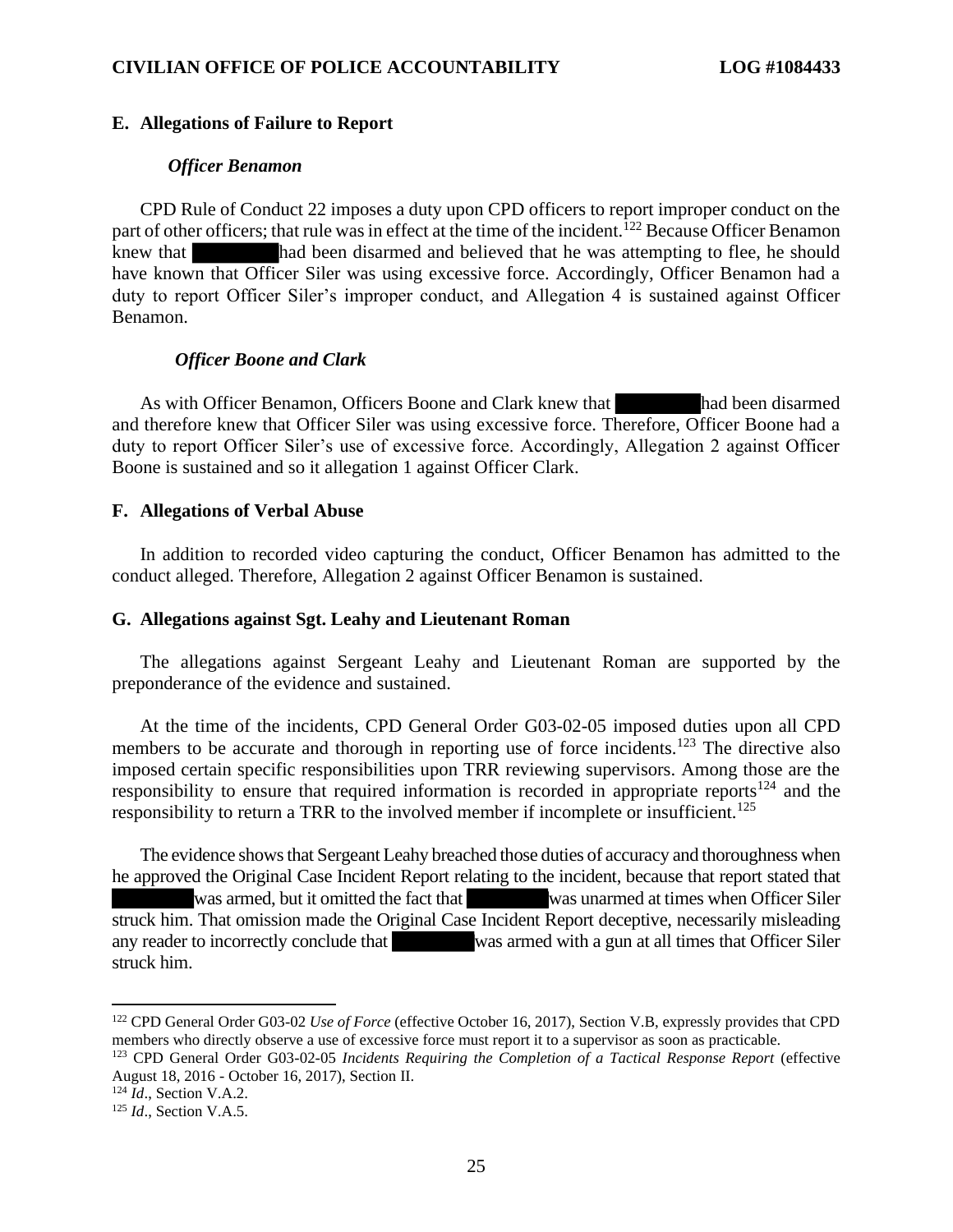The evidence also shows that Sergeant Leahy breached duties of accuracy and thoroughness as a TRR reviewing supervisor when he failed to reject and return Officer Siler's TRR, and that Lieutenant Roman likewise breached those duties when he approved that TRR. Like the Original Case Incident Report, the TRR stated that was armed, but it misleadingly omitted to state that was unarmed at times when Officer Siler struck him. It may well be, as Sergeant Leahy claims, that he did not know that Officer Siler struck after had been disarmed. However, Sergeant Leahy's ignorance of those facts cannot be a defense to his breaches of duty because the evidence shows that Sergeant Leahy could have easily learned the facts simply by watching the surveillance videos. Duties of accuracy and thoroughness in reporting carry with them an obligation for the reporter to take reasonable steps to learn and know the true facts. To be sure, Lieutenant Roman for the reporter to take reasonable steps to learn and know the true facts. To be sure, Lieutenant Roman knew those true facts when he approved the TRR, as he had viewed the store's surveillance videos knew those true facts when he approved the TRR, as he had viewed the store's surveillance videos prior to doing so. Lieutenant Roman acknowledged as much in his statement, conceding that the videos prior to doing so. Lieutenant Roman acknowledged as much in his statement, conceding that the videos showed that was unarmed at times when Officer Siler struck him, but contending that he had then concluded from the video that Officer Siler believed that was then still armed. had then concluded from the video that Officer Siler believed that was then still armed. Yet, Lieutenant Roman omitted that conclusion from the TRR. Yet, Lieutenant Roman omitted that conclusion from the TRR. The evidence also shows that Sergeant Leahy breached duties of accuracy and thoroughness as a TRR reviewing supervisor when he failed to reject and return Officer Siler's TRR, and that Lieutenant Roman likewise breached th was unarmed at times when Officer Siler struck him. It may well be, as Sergeant Leahy claims, that he did not know that Officer Siler struck after after a had been disarmed. However, Sergeant Leahy's ignorance of those fac

Lieutenant Roman also breached duties of accuracy and thoroughness in referring to and in submitting the Initiation Report, because that report stated that Officer Siler, "while attempting to place [ under arrest who was in possession of a firearm, struck the subject about the head with his firearm," but did not at the same time disclose that Officer Siler also struck with his own firearm five times when was unarmed. As with Lieutenant Roman's TRR his own firearm five times when was unarmed. As with Lieutenant Roman's TRR omission, that omission in the Initiation Report made it misleading. Lieutenant Roman also breached duties of accuracy and thoroughness in referring to and in<br>submitting the Initiation Report, because that report stated that Officer Siler, "while attempting to<br>place [

Furthermore, the reports approved by Sergeant Leahy and Lieutenant Roman failed to include that Officer Siler pointed his firearm directly against head, multiple times. that Officer Siler pointed his firearm directly against<br>The reports failed mention that let go of any weapon in his possession and put his hands  $\Gamma$ let go of any weapon in his possession and put his hands in the air. The reports failed to include that told the officer he was not going to shoot and that Officer Benamon believed was trying to flee, not fight the officer. The reports are void of the fact that never hit, punched, or physically attacked the officers. The are void of the fact that never hit, punched, or physically attacked the officers. The reports advanced the assertion that Officer Chavez Siler's actions prevented the use of deadly force, when in fact he used deadly force. The reports failed mention that let go of any weapon in his possession and put his hands<br>in the air. The reports failed to include that that to the officer he was not going to shoot<br>and that Officer Benamon believed was tr

The juxtaposition of the reports and the videos in this instance leads readers and viewers questioning why there were so many omissions and wrong conclusions. Rule 5 of the CPD Rules of Conduct prohibits the failure to perform a duty; Rule 10 prohibits inattention to duty. Rule 6 requires member to follow directives and orders. Sergeant Leahy and Lieutenant Roman broke those rules by approving reports which were blatantly inaccurate. Accordingly, allegations 1 and 2 against Sergeant Leahy and Lieutenant Roman are therefore sustained. against Sergeant Leahy and Lieutenant Roman are therefore sustained. when in fact he used deadly force.<br>The juxtaposition of the reports and the videos in this instance leads readers and viewers<br>questioning why there were so many omissions and wrong conclusions. Rule 5 of the CPD Rules<br>of C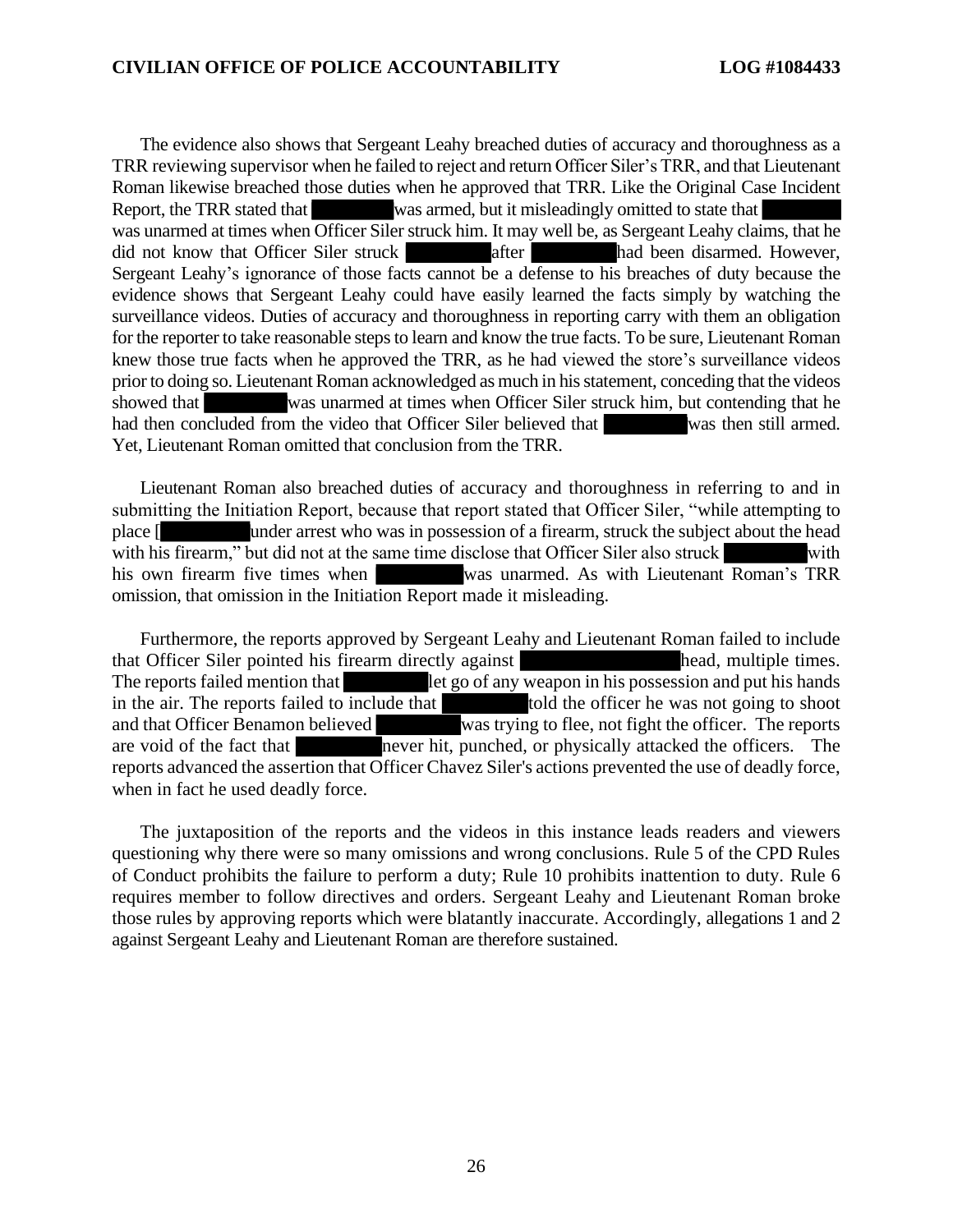### VIII. CONCLUSION **VIII. CONCLUSION**

Based on the analysis set forth above, COPA makes the following findings: Based on the analysis set forth above, COPA makes the following findings:

| <b>Officer</b>                | <b>Allegation</b>                                                                                                                                                                | <b>Finding</b> |
|-------------------------------|----------------------------------------------------------------------------------------------------------------------------------------------------------------------------------|----------------|
| Officer<br>Chavez A.<br>Siler | It is alleged by the complainant that on about March 15,<br>2017, at 1:56 a.m., at 3759 W. Chicago Avenue, Chicago,<br>Illinois, Officer Siler, Star #7068, committed misconduct |                |
|                               | through the following acts or omissions:                                                                                                                                         |                |
|                               | 1. Using excessive force in effecting the arrest of                                                                                                                              |                |
|                               |                                                                                                                                                                                  | Sustained      |

| <b>Officer</b>                          | <b>Allegation</b>                                                                                                                                                                                                                             | <b>Finding</b> |
|-----------------------------------------|-----------------------------------------------------------------------------------------------------------------------------------------------------------------------------------------------------------------------------------------------|----------------|
| Officer<br>Michael D.<br><b>Benamon</b> | It is alleged by the complainant that on about March 15,<br>2017, at 1:56 a.m., at 3759 W. Chicago Avenue, Chicago,<br>Illinois, Officer Michael D. Benamon, Star #17036,<br>committed misconduct through the following acts or<br>omissions: |                |
|                                         | 1. By using excessive force against<br>when the accused, including but not limited to,<br>struck                                                                                                                                              | Sustained      |
|                                         | as a "nigger;"<br>2. Referring to                                                                                                                                                                                                             | Sustained      |
|                                         | without justification;<br>3. Detaining                                                                                                                                                                                                        | Not Sustained  |
|                                         | 4. Not reporting Officer Siler's use of excessive force<br>and/or<br>against                                                                                                                                                                  | Sustained      |
|                                         | 5. Not intervening in Officer Siler's use of excessive<br>force against                                                                                                                                                                       | Sustained      |

| <b>Officer</b> | <b>Allegation</b>                                        | <b>Finding</b> |
|----------------|----------------------------------------------------------|----------------|
| Officer        | It is alleged by the complainant that on about March 15, |                |
| Corey T.       | 2017, at 1:56 a.m., at 3759 W. Chicago Avenue, Chicago,  |                |
| Boone          | Illinois, Officer Corey T. Boone, Star #14847, committed |                |
|                | misconduct through the following acts or omissions:      |                |
|                | 1. Discharging your taser at or in the direction of      |                |
|                |                                                          | Sustained      |
|                | 2. Not reporting Officer Siler's and/or Officer          |                |
|                | Benamon's use of excessive force against                 |                |
|                |                                                          | Sustained      |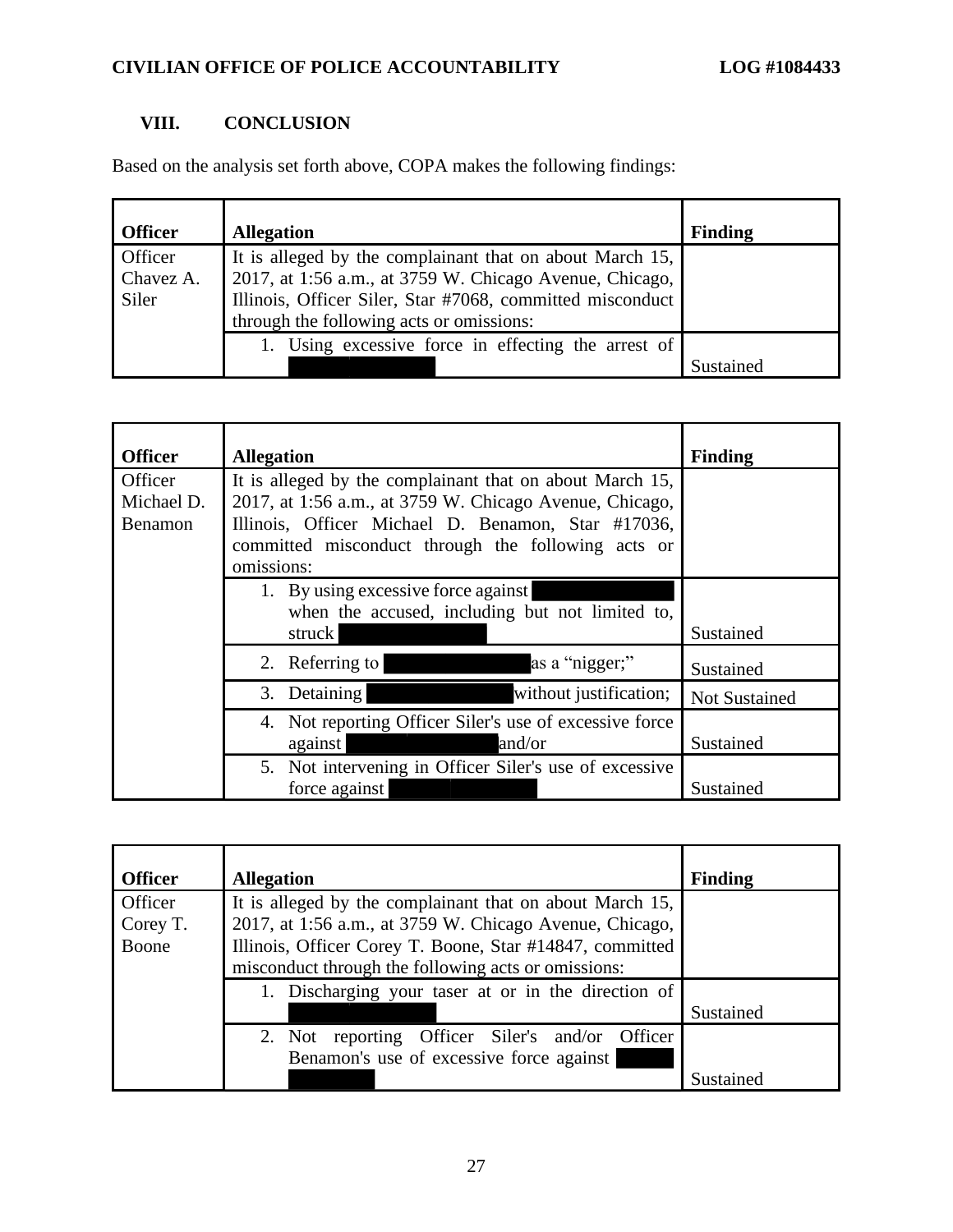|                | 3. Not intervening in Officer Siler's and/or Officer                                                       |           |
|----------------|------------------------------------------------------------------------------------------------------------|-----------|
|                | Benamon's use of excessive force against<br><b>AND/OR</b>                                                  | Sustained |
|                | 4. On October 15, 2018, the accused committed                                                              |           |
|                | misconduct through the following act(s) or                                                                 |           |
|                | omission(s): During an interview with Civilian                                                             |           |
|                | Office of Police Accountability, the accused made                                                          |           |
|                | one or more false, misleading, and/or inaccurate                                                           |           |
|                | statements related to the arrest of<br>on or about March 15, 2017. Said false,                             |           |
|                | misleading, and/or inaccurate statements included the                                                      |           |
|                | accused's denial that he witnessed Officer Chavez Siler                                                    |           |
|                | face/head with a firearm<br>strike                                                                         |           |
|                | and/or the accused's denial that he witnessed Officer                                                      |           |
|                | Chavez Siler point his firearm directly against                                                            |           |
|                | head.                                                                                                      | Sustained |
| <b>Officer</b> | <b>Allegation</b>                                                                                          | Finding   |
| Officer        | It is alleged by the complainant that on about March 15,                                                   |           |
| Robert J.      | 2017, at 1:56 a.m., at 3759 W. Chicago Avenue, Chicago,                                                    |           |
| Clark          | Illinois, Officer Robert J. Clark, Star #2795, committed                                                   |           |
|                | misconduct through the following acts or omissions:<br>1. Not reporting Officer Siler's and/or Officer     |           |
|                | Benamon's use if excessive force against                                                                   |           |
|                | and/or                                                                                                     | Sustained |
|                | 2. Not intervening in Officer Siler's and/or Officer                                                       |           |
|                | Benamon's use if excessive force against                                                                   |           |
|                |                                                                                                            | Sustained |
|                | 3. On July 2, 2019, the accused committed misconduct                                                       |           |
|                | through the following $act(s)$ and/or omission(s):                                                         |           |
|                | During an interview with Civilian Office of Police                                                         |           |
|                | Accountability, the accused made one or more false,<br>misleading, and/or inaccurate statements related to |           |
|                | the arrest of<br>on or about March                                                                         |           |
|                | 15, 2017. Said false, misleading, and/or inaccurate                                                        |           |
|                | statements included the accused's denial that he                                                           |           |
|                | witnessed Officer Chavez Siler strike                                                                      |           |
|                | face/head with a firearm and/or the<br>accused's denial that he witnessed Officer Chavez                   |           |
|                | Siler<br>force<br>against<br>excessive<br>use                                                              |           |
|                | in violation of Rule 14 of the CPD Rules                                                                   |           |
|                | of Conduct.                                                                                                | Sustained |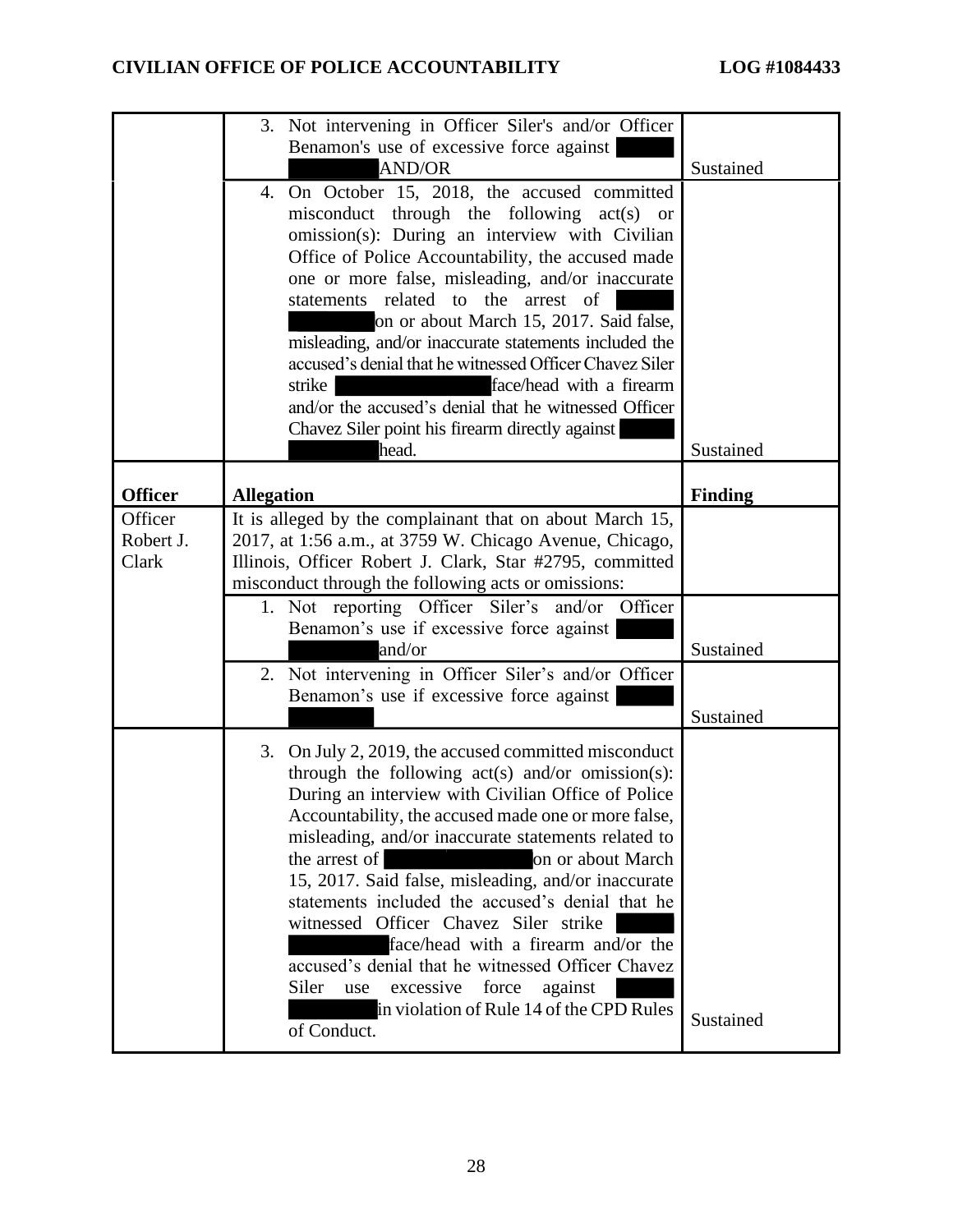| <b>Officer</b>                | <b>Allegation</b>                                                                                                                                                                                                                                                                                                                                                                                                                                                                                                                                                                                                                                                               | <b>Finding</b> |
|-------------------------------|---------------------------------------------------------------------------------------------------------------------------------------------------------------------------------------------------------------------------------------------------------------------------------------------------------------------------------------------------------------------------------------------------------------------------------------------------------------------------------------------------------------------------------------------------------------------------------------------------------------------------------------------------------------------------------|----------------|
| Sergeant<br>Kevin C.<br>Leahy | On or about March 15, 2017, Sergeant Kevin C. Leahy, star<br>$\text{\#}1032$ committed misconduct through the following act(s)<br>or omission $(s)$ :                                                                                                                                                                                                                                                                                                                                                                                                                                                                                                                           |                |
|                               | 1. The accused made, caused to be made, adopted,<br>approved and/or attested to one or more false,<br>misleading,<br>inaccurate,<br>incomplete,<br>and/or<br>inconsistent statement(s) and/or fact(s) on Officer<br>Chavez Siler's Tactical Response Report (RD<br>#JA187411) related to the arrest of<br>on or about March 15, 2017, at or around<br>3759 W. Chicago Ave., Chicago, Illinois:                                                                                                                                                                                                                                                                                  |                |
|                               | Said false, misleading, inaccurate, incomplete,<br>and/or inconsistent statement(s) and/or fact(s)<br>include an omission that Officer Chavez Suter<br>with his firearm after<br>struck<br>was disarmed; and/or that<br>attacked with a weapon; and/or<br>used a weapon as deadly<br>that<br>force; and/or an omission that Officer Chavez Siler<br>pointed his firearm directly against<br>head; and/or that<br>used force likely to cause death or great bodily<br>harm, and/or an omission that Officer Chavez<br>requested assisting officers to tase<br>in the face; and/or an omission that the<br>Officer Chavez Siler struck<br>in<br>the face with his firearm; and/or | Sustained      |
|                               | The accused made, caused to be made, adopted,<br>2.<br>approved and/or attested to one or more false,<br>misleading, inaccurate, incomplete,<br>and/or<br>inconsistent statement(s) and/or $fact(s)$ on a certain<br>Original Case Incident Report (RD #JA187411)<br>related to the arrest of<br>on or<br>about March 15, 2017, at or around 3759 W.<br>Chicago Ave., Chicago, Illinois:<br>Said false, misleading, inaccurate, incomplete, and/or<br>inconsistent statement(s) and/or fact(s) including an<br>omission that Officer Chavez Siler struck<br>with his firearm after<br>was disarmed; and/or an omission that                                                     |                |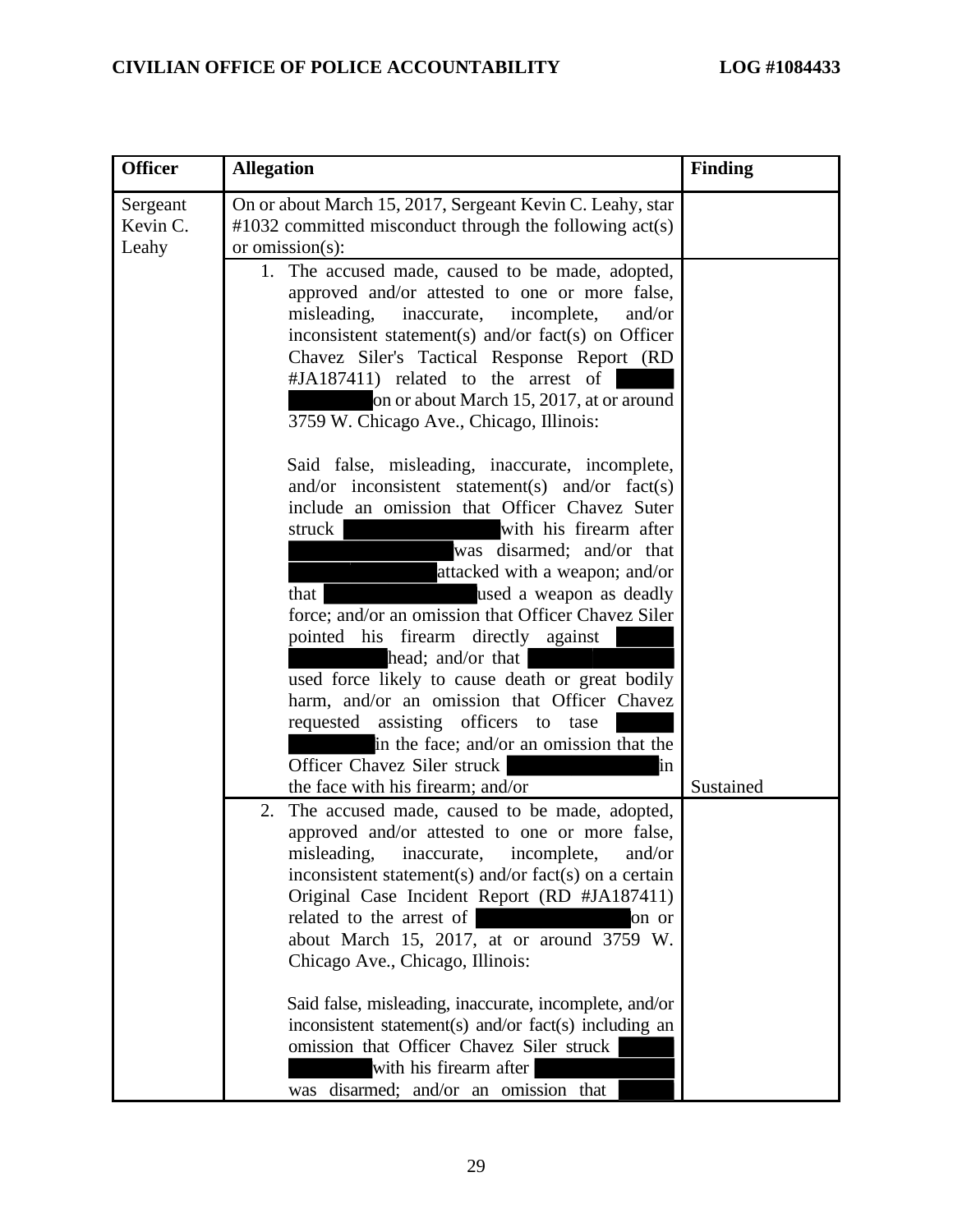| during his struggle with Officer Chavez               |           |
|-------------------------------------------------------|-----------|
| Siler, let go of any weapon in his possession and put |           |
| his hands up; and/or an omission that Officer Chavez  |           |
| Siler pointed his firearm directly against            |           |
| head; and/or an omission that Officer                 |           |
| Chavez Siler requested assisting officers to tase     |           |
| in the face; and/or and omission                      |           |
| that Officer Chavez Siler struck<br>in                |           |
| the face with a firearm.                              | Sustained |

| <b>Officer</b>                       | <b>Allegation</b>                                                                                                                                                                                                                                                                                                                                                                                                                                                                                                                                                                                                                                                                                                                                                                                                                                                                                                                                                 | <b>Finding</b> |
|--------------------------------------|-------------------------------------------------------------------------------------------------------------------------------------------------------------------------------------------------------------------------------------------------------------------------------------------------------------------------------------------------------------------------------------------------------------------------------------------------------------------------------------------------------------------------------------------------------------------------------------------------------------------------------------------------------------------------------------------------------------------------------------------------------------------------------------------------------------------------------------------------------------------------------------------------------------------------------------------------------------------|----------------|
| Lieutenant<br>Wilfredo<br>Roman, Jr. | On or about March 15, 2017, Lieutenant Wilfredo Roman,<br>Jr., Star #732, committed misconduct through the following<br>$act(s)$ or omission(s):                                                                                                                                                                                                                                                                                                                                                                                                                                                                                                                                                                                                                                                                                                                                                                                                                  |                |
|                                      | 1. The accused made, caused to be made, adopted,<br>approved and/or attested to one or more false,<br>misleading,<br>inaccurate,<br>incomplete,<br>and/or<br>inconsistent statement(s) and/or fact(s) on an Initiation<br>Report for Log #1084433 related to the arrest of<br>on or about March 15, 2017, at or<br>around 3759 W. Chicago Ave., Chicago, Illinois;<br>Said false, misleading, inaccurate, incomplete,<br>and/or inconsistent statement(s) and/or fact(s)<br>include an omission that Officer Chavez Siler struck<br>with his firearm after<br>was disarmed; and/or an omission that<br>Officer Chavez Siler pointed his firearm directly<br>against<br>and/or<br>head;<br>an<br>omission that<br>during his<br>struggle with Officer Chavez Siler, let go of any<br>weapon in his possession and put his hands in the<br>air; and/or that Officer Chavez Siler's actions<br>prevented the use of deadly force by the involved<br>officers; and/or | Sustained      |
|                                      | 2. The accused made, caused to be made, adopted,<br>approved and/or attested to one or more false,<br>misleading,<br>inaccurate,<br>incomplete,<br>and/or<br>inconsistent statement(s) and/or fact(s) on Officer<br>Chavez Siler's Tactical Response Report (RD<br>#JA187411) related to the arrest of<br>on or about March 15, 2017, at or around 3759 W.<br>Chicago Ave., Chicago, Illinois;                                                                                                                                                                                                                                                                                                                                                                                                                                                                                                                                                                    |                |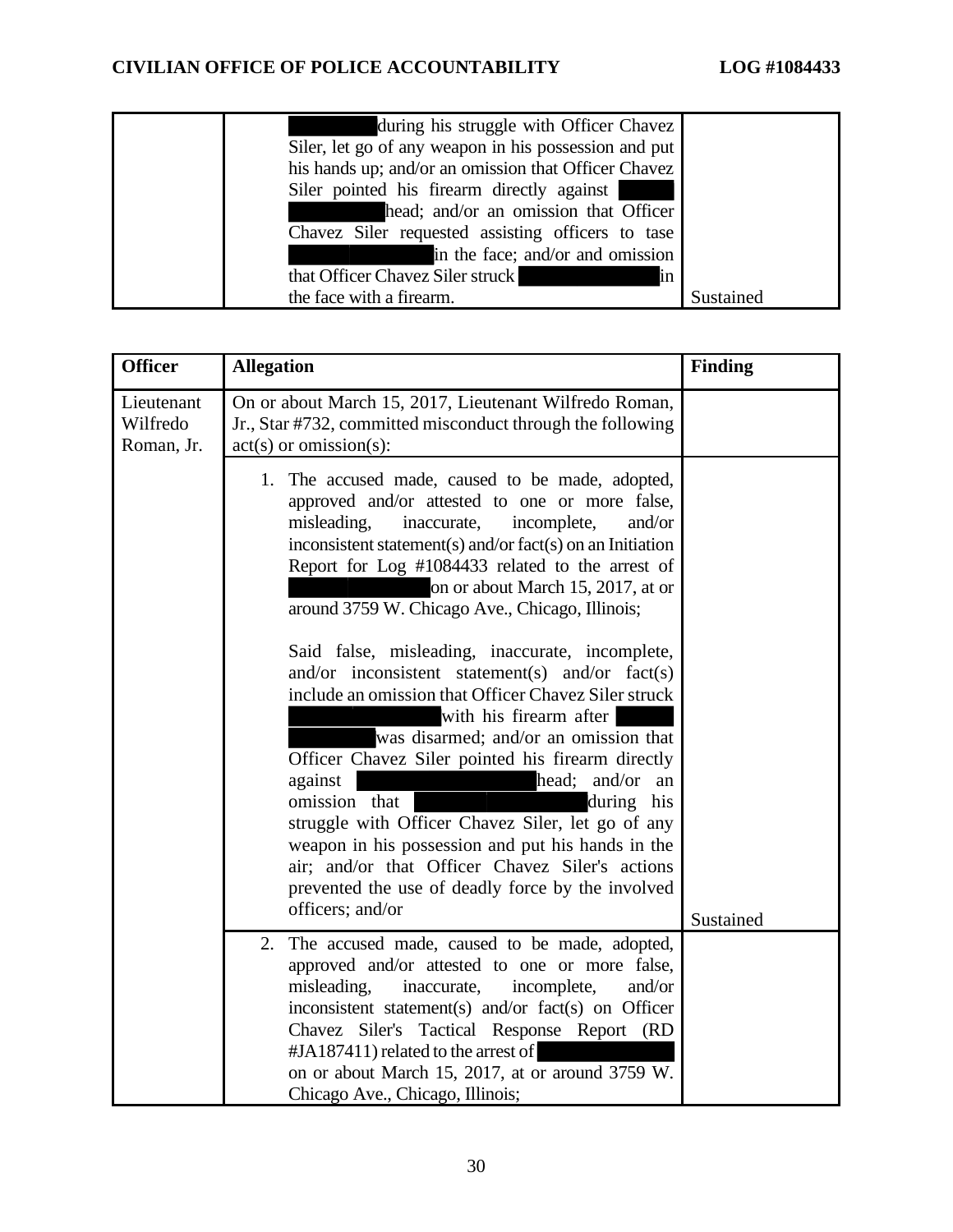| Said false, misleading, inaccurate, incomplete,       |           |
|-------------------------------------------------------|-----------|
| and/or inconsistent statement(s) and/or fact(s)       |           |
| include an omission that Officer Chavez Siler struck  |           |
| with his firearm after                                |           |
| was disarmed; and/or that                             |           |
| attacked with a weapon; and/or that                   |           |
| used a weapon as deadly force;                        |           |
| and/or an omission that Officer Chavez Siler          |           |
| pointed his firearm directly against                  |           |
| head; and/or that                                     |           |
| used force likely to cause death or great bodily      |           |
| harm, and/or an omission that Officer Chavez          |           |
| requested assisting officers to tase                  |           |
| in the face; and/or an omission that the              |           |
| Officer Chavez Siler struck<br>in                     |           |
| the face with his firearm; and/or that Officer Chavez |           |
| Siler's use of force was in compliance with           |           |
| Department policy                                     | Sustained |

# IV. RECOMMENDED DISCIPLINE FOR SUSTAINED ALLEGATIONS **IV. RECOMMENDED DISCIPLINE FOR SUSTAINED ALLEGATIONS**

# a. Officer Siler **a. Officer Siler**

# i. Complimentary and Disciplinary History: **i. Complimentary and Disciplinary History:**

1 Attendance Recognition Award, 1 Presidential Election Deployment Award 2008, 3 Department Commendations, 13 Honorable Mentions, 2 Complementary Letters, 1 2019 Crime Reduction Award, 1 Life Saving Award, 1 NATO Summit Service Award, and 1 Crime Reduction Award. No applicable disciplinary history. 1 Attendance Recognition Award, 1 Presidential Election Deployment<br>Award 2008, 3 Department Commendations, 13 Honorable Mentions, 2<br>Complementary Letters, 1 2019 Crime Reduction Award, 1 Life Saving<br>Award, 1 NATO Summit Se

# ii. Recommended Penalty: **ii. Recommended Penalty:**

# Separation **Separation**

Officer Siler's repeated application of deadly force was wholly out of line with reasonableness. Despite unaggressive of line with reasonableness. Despite unaggressive and nonlethal attempt to flee the mini mart, Officer Siler repeatedly used his firearm to strike in the head and threatened to used his firearm to strike in the head and threatened to shoot in the head. Such actions are inconsistent with Department training and directives and ultimately bring significant discredit to the Department. Officer Silar's decision making during the incident and his subsequent justification for his actions render him unfit to serve as an officer. Officer Silar's inability to utilize effective policing tactics and his unmeasured use of force came at effective policing tactics and his unmeasured use of force came at Department training and directives and ultimately bring significant<br>discredit to the Department. Officer Silar's decision making during<br>the incident and his subsequent justification for his actions render<br>him unfit to serv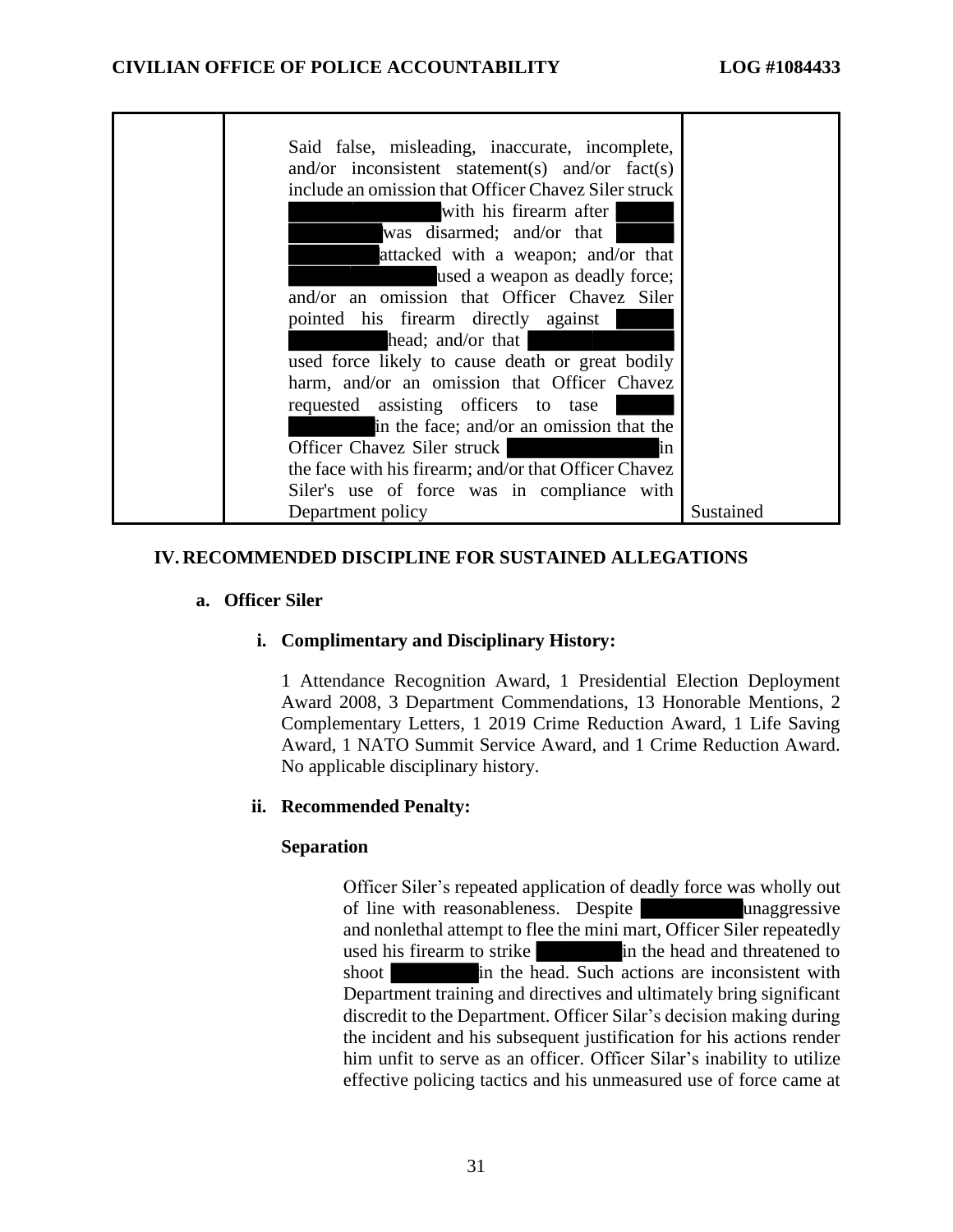a high cost to **Accordingly, COPA recommends that** Officer Siler be separated from the Department. Officer Siler be separated from the Department.

### b. Sgt. Benamon **b. Sgt. Benamon**

# i. Complimentary and Disciplinary History: **i. Complimentary and Disciplinary History:**

1 Superintendent's Honorable Mention, 5 Physical Fitness Awards, 15 1 Superintendent's Honorable Mention, 5 Physical Fitness Awards, 15 Honorable Mentions, 2 Complimentary Letters, and 1 2019 Crime Honorable Mentions, 2 Complimentary Letters, and 1 2019 Crime Reduction Award. No applicable disciplinary history. Reduction Award. No applicable disciplinary history.

### ii. Recommended Penalty **ii. Recommended Penalty**

# 60-Day Suspension **60-Day Suspension**

Officer Benamon himself described as attempting to flee the mini mart. Despite this perception, Officer Benamon delivered the mini mart. Despite this perception, Officer Benamon delivered close hand strikes to something directly prohibited by Department policy. Accordingly, COPA recommends a 60-day suspension. close hand strikes to something directly prohibited by Department policy. Accordingly, COPA recommends a 60-day suspension.

### c. Officer Boone **c. Officer Boone**

# i. Complimentary and Disciplinary History: **i. Complimentary and Disciplinary History:**

1 Attendance Recognition Award, 4 Physical Fitness Awards, 1 Special Commendation, 13 Honorable Mentions, 1 2019 Crime Reduction Award, 1 Annual Bureau of Recognition, and 1 Unit Meritorious Award. No applicable disciplinary history. 1 Attendance Recognition Award, 4 Physical Fitness Awards, 1 Special Commendation, 13 Honorable Mentions, 1 2019 Crime Reduction Award, 1 Annual Bureau of Recognition, and 1 Unit Meritorious Award. No applicable disciplina

# ii. Recommended Penalty: **ii. Recommended Penalty:**

# Separation **Separation**

While other officers interviewed were able to recall the incident,<br>Officer Boone was seemingly oblivious of the incident during his<br>interviews. Even when confronted with clear and convincing video Officer Boone was seemingly oblivious of the incident during his interviews. Even when confronted with clear and convincing video footage depicting these events and what Officer Boone likely witnessed, he continued to deny that he witnessed what he clearly saw. Such a denial of knowledge demonstrated an unacceptable lack of candor. This refusal to meaningfully cooperate in a misconduct investigation brings significant discredit to the Department and further erodes trust between the Department and the Department and further erodes trust between the Department and the community it serves. Therefore, COPA finds that Officer Boone community it serves. Therefore, COPA finds that Officer Boone violated Department Rules 14 and 51 and recommends he be separated from the Department. separated from the Department. footage depicting these events and what Officer Boone likely<br>witnessed, he continued to deny that he witnessed what he clearly<br>saw. Such a denial of knowledge demonstrated an unacceptable<br>lack of candor. This refusal to me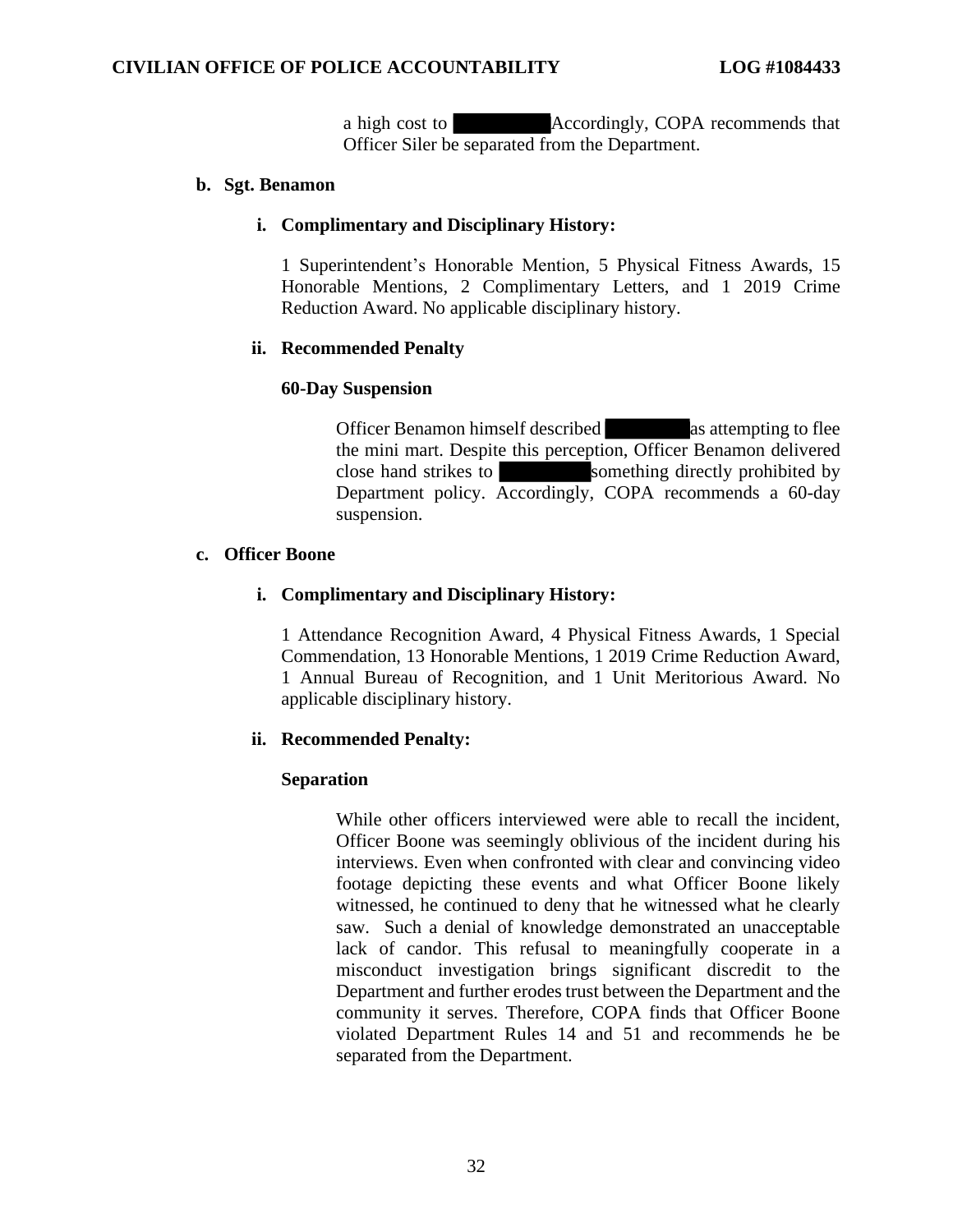# d. Officer Clark **d. Officer Clark**

# i. Complimentary and Disciplinary History: **i. Complimentary and Disciplinary History:**

1 Attendance Award, 1 Physical Fitness Award, 14 Honorable Mentions, and 1 2019 Crime reduction Award. No applicable disciplinary history. 1 Attendance Award, 1 Physical Fitness Award, 14 Honorable Mentions, and 1 2019 Crime reduction Award. No applicable disciplinary history.

# ii. Recommended Penalty: **ii. Recommended Penalty:**

# Separation **Separation**

While other officers interviewed were able to recall the incident, Officer Clark, much like Officer Boone, was seemingly oblivious of the incident during his interviews. Even when confronted with clear and convincing video footage depicting these events and what Officer Clark likely witnessed, he continued to deny that he witnessed what he clearly saw. Such a denial of knowledge demonstrated an unacceptable lack of candor. This refusal to meaningfully cooperate in a misconduct investigation brings significant discredit to the Department and further erodes trust between the Such a denial of knowledge demonstrated an unacceptable lack of candor.<br>This refusal to meaningfully cooperate in a misconduct investigation brings<br>significant discredit to the Department and further erodes trust between t Officer Clark violated Department Rules 14 and 51 and recommends he be Officer Clark violated Department Rules 14 and 51 and recommends he be separated from the Department. separated from the Department. While other officers interviewed were able to recall the incident, Officer Clark, much like Officer Boone, was seemingly oblivious of the incident during his interviews. Even when confronted with clear and convincing video

### e. Sgt. Leahy **e. Sgt. Leahy**

# i. Complimentary and Disciplinary History: **i. Complimentary and Disciplinary History:**

4 Attendance Awards, 1 Presidential Election Service Award 2008, 3 Department Commendations, 61 Honorable Mentions, 1 2004 Crime Redaction Award, 1 Police Officer of the Month Award, 1 2019 Crime Reduction Award, 7 Complementary Letters, 1 Superintendent's Award of Valor, 1 Life Saving Award, 1 NATO Summit Service Award, and 1 2009 Valor, 1 Life Saving Award, 1 NATO Summit Service Award, and 1 2009 Crime Reduction Award. No applicable disciplinary history. Crime Reduction Award. No applicable disciplinary history. Department Commendations, 61 Honorable Mentions, 1 2004 Crime Redaction Award, 1 Police Officer of the Month Award, 1 2019 Crime Reduction Award, 7 Complementary Letters, 1 Superintendent's Award of

# ii. Recommended Penalty: **ii. Recommended Penalty:**

# 180-Day Suspension **180-Day Suspension**

Sgt. Leahy's reported ignorance of the incident amounted to a complete lack of accountability regarding his duties of accuracy and thoroughness in reviewing CPD reports. This lack of review resulted Sgt. Leahy's blind approval of multiple deficient reports that Sgt. Leahy's blind approval of multiple deficient reports that contained material omissions and/or inaccurate statements of fact. As a supervisor, the responsibility to conduct a meaningful review of use contained material omissions and/or inaccurate statements of fact. As<br>a supervisor, the responsibility to conduct a meaningful review of use<br>of force incidents is significant. Accordingly, a failure to fulfill this responsibility requires a substantial penalty. COPA recommends a responsibility requires a substantial penalty. COPA recommends a 180-day suspension. 180-day suspension. Sgt. Leahy's reported ignorance of the incident amounted to a complete lack of accountability regarding his duties of accuracy and thoroughness in reviewing CPD reports. This lack of review resulted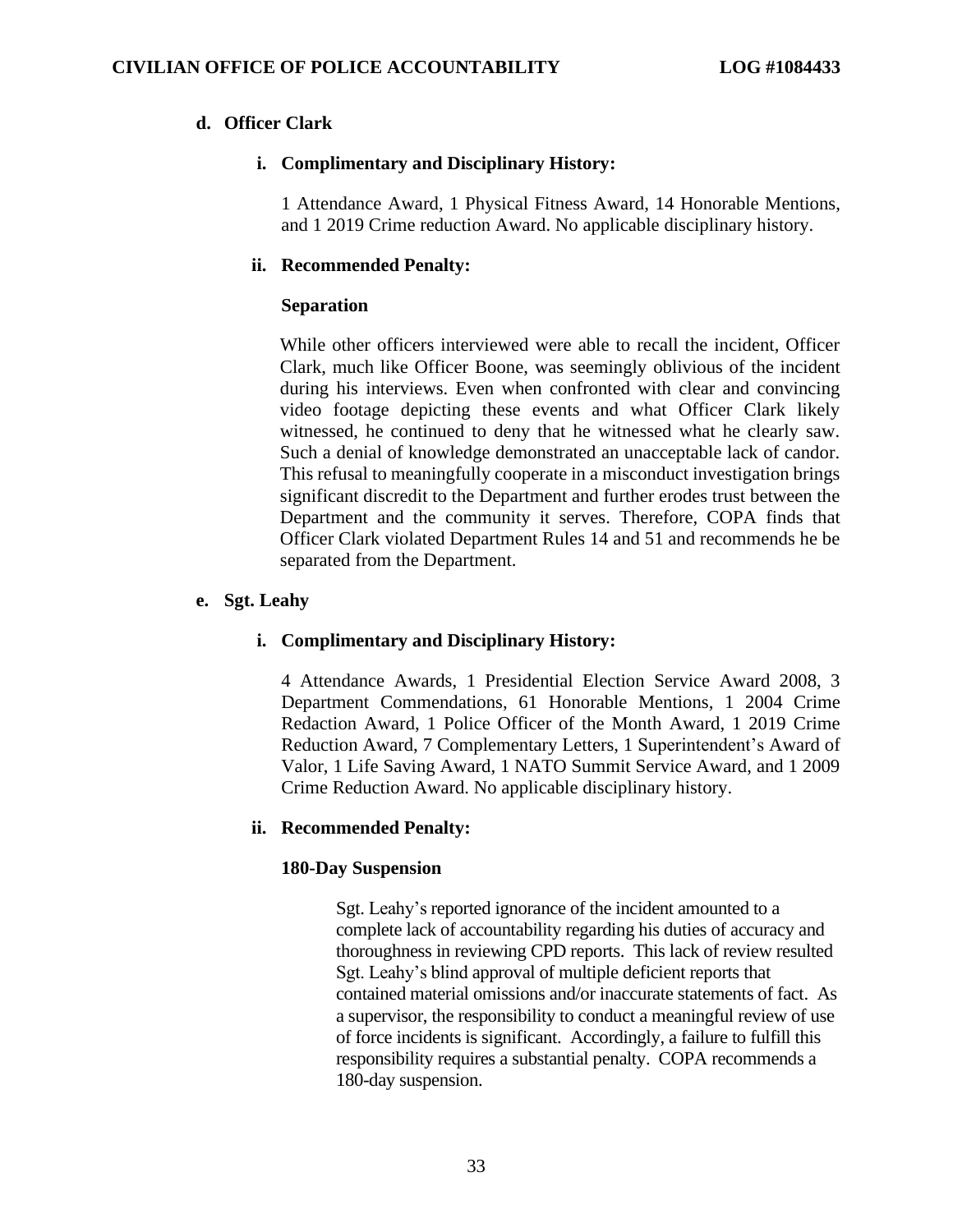# f. Lt. Roman **f. Lt. Roman**

# i. Complimentary and Disciplinary History: **i. Complimentary and Disciplinary History:**

2 Deployment Operations Center Awards, 3 Other Awards, 6 Attendance 2 Deployment Operations Center Awards, 3 Other Awards, 6 Attendance Recognitions Awards, 1 Presidential Election Deployment Award 2008, 6 Physical Fitness Awards, 1 special Commendation, 1 2004 Crime Recognitions Awards, 1 Presidential Election Deployment Award 2008, 6 Physical Fitness Awards, 1 special Commendation, 1 2004 Crime Reduction Ribbon, 171 Honorable Mentions, 10 Department Commendations, 7 Complementary Letters, 1 2019 Crime Reduction Award, 1 Life Saving Award, 1 Honorable Mention Ribbon, 1 NATO Summit Service Award, 1 Superintendents Award of Tactical Excellence, 1 2009 Crime Reduction Ribbon, and 1 Unit Meritorious Performance 1 2009 Crime Reduction Ribbon, and 1 Unit Meritorious Performance Award. No applicable disciplinary history. Award. No applicable disciplinary history. Reduction Ribbon, 171 Honorable Mentions, 10 Department<br>Commendations, 7 Complementary Letters, 1 2019 Crime Reduction<br>Award, 1 Life Saving Award, 1 Honorable Mention Ribbon, 1 NATO<br>Summit Service Award, 1 Superintendents

# ii. Recommended Penalty: **ii. Recommended Penalty:**

# 180-Day Suspension **180-Day Suspension**

Reports approved by Lt. Roman approved were void of the fact that Reports approved by Lt. Roman approved were void of the fact that never hit, punched, or physically attacked the officers never hit, punched, or physically attacked the officers and advanced the assertion that Officer Chavez Siler's actions and advanced the assertion that Officer Chavez Siler's actions prevented the use of deadly force, when in fact he used deadly force. prevented the use of deadly force, when in fact he used deadly force. Such omissions made these reports materially deficient and Such omissions made these reports materially deficient and constituted an egregious failure of his supervisory responsibilities. As a supervisor, the responsibility to conduct a meaningful review of As a supervisor, the responsibility to conduct a meaningful review of use of force incidents is significant. Accordingly, a failure to fulfill this use of force incidents is significant. Accordingly, a failure to fulfill this responsibility requires a substantial penalty. COPA recommends a responsibility requires a substantial penalty. COPA recommends a 180-day suspension. 180-day suspension.

Approved: Approved:

Andrea Kersten Date Andrea Kersten Chief of Inv. Ops. *Chief of Inv. Ops.*

\_\_\_\_ \_\_\_\_\_\_\_\_\_\_\_\_

Sydney Roberts Date Sydney Roberts Chief Administrator *Chief Administrator*

March 30, 2021 March 30, 2021

Date

\_\_\_\_\_\_\_\_\_\_\_\_\_\_\_\_\_\_\_\_\_\_\_\_\_\_\_\_\_\_\_\_\_\_ \_\_\_\_\_\_\_\_\_\_\_\_\_\_\_\_\_\_\_\_\_\_\_\_\_\_\_\_\_\_\_\_\_\_

March 30, 2021 March 30, 2021

\_\_\_\_\_\_\_\_\_\_\_\_\_\_\_\_\_\_\_\_\_\_\_\_\_\_\_\_\_\_\_\_\_\_

Date